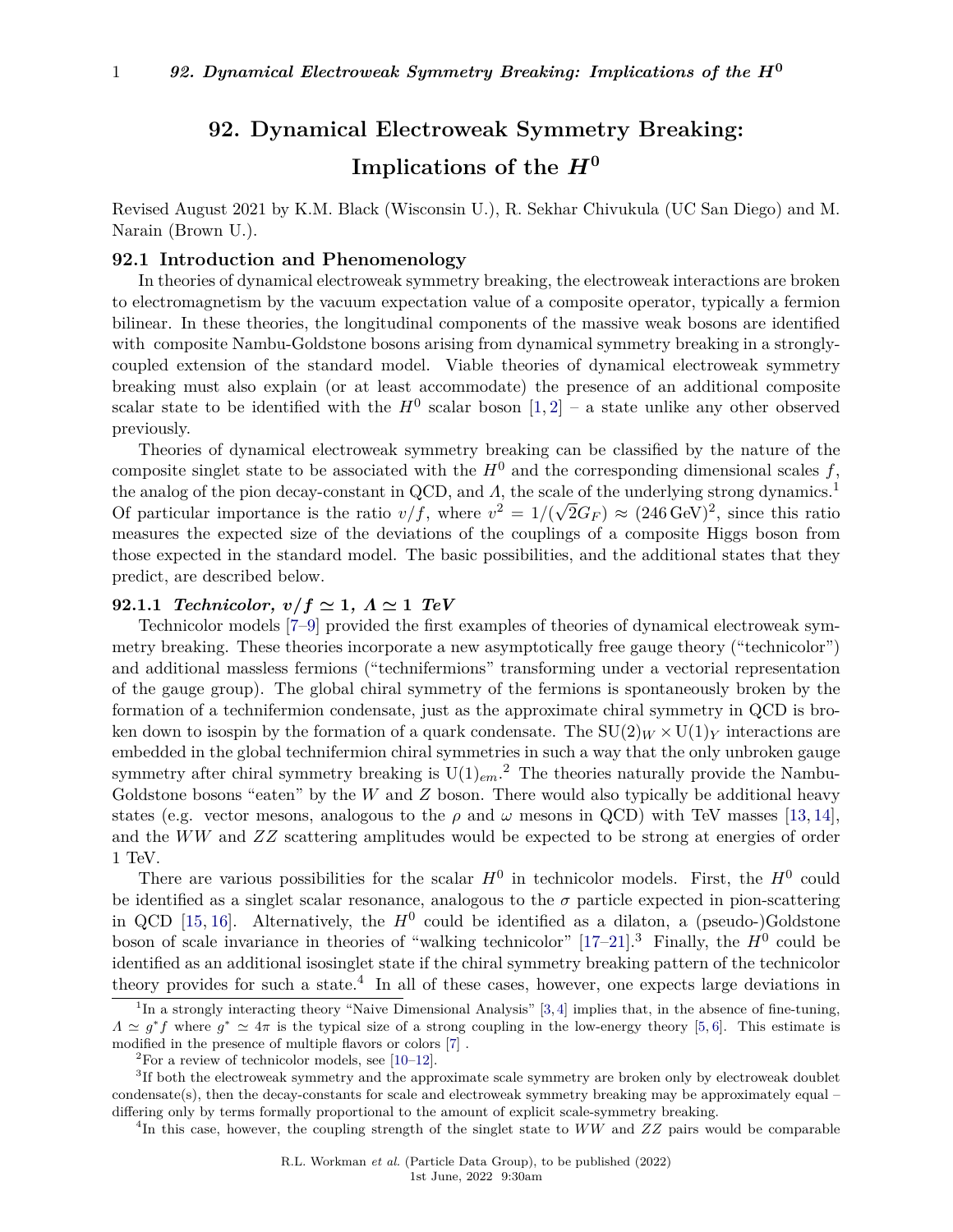the couplings of this particle from those of the standard model Higgs boson. Since the couplings observed for the  $H^0$  approximate those of the Higgs boson to the 10% level, models of this kind are very highly constrained.

### **92.1.2** *The Higgs doublet as a pseudo-Nambu-Goldstone Boson, v/f <* **1***, Λ >* **1** *TeV*

In technicolor models, the symmetry-breaking properties of the underlying strong dynamics necessarily breaks the electroweak gauge symmetries. An alternative possibility is that the underlying strong dynamics itself does not break the electroweak interactions, and that the entire quartet of bosons in the Higgs doublet (including the state associated with the  $H<sup>0</sup>$ ) are composite (pseudo-) Nambu-Goldstone particles [\[23–](#page-23-16)[25\]](#page-23-17). In this case, the underlying dynamics can occur at energies exceeding 1 TeV and additional interactions with the top-quark mass generating sector (and possibly with additional weakly-coupled gauge bosons) cause the vacuum energy to be minimized when the composite Higgs doublet gains a vacuum expectation value [\[26,](#page-23-18)[27\]](#page-23-19). In these theories, the couplings of the remaining singlet scalar state would naturally be equal to that of the standard model Higgs boson up to corrections of order  $(v/f)^2$  and, therefore, constraints on the size of deviations of the  $H^0$  couplings from that of the standard model Higgs [\[28\]](#page-23-20) give rise to lower bounds on the scales  $f$ and *Λ*. [5](#page-1-0)

The electroweak gauge interactions, as well as the interactions responsible for the top-quark mass, explicitly break the chiral symmetries of the composite Higgs model and lead generically to sizable corrections to the mass-squared of the Higgs-doublet – the so-called "Little Hierarchy Problem" [\[29\]](#page-23-21). "Little Higgs" theories [\[30](#page-23-22)[–33\]](#page-24-0) are examples of composite Higgs models in which the (collective) symmetry-breaking structure is selected so as to suppress these contributions to the Higgs mass-squared.

Composite Higgs models typically require a larger global symmetry of the underlying theory, and hence additional relatively light (compared to *Λ*) scalar particles, extra electroweak vector bosons (e.g. an additional  $SU(2) \times U(1)$  gauge group), and vector-like partners of the top-quark of charge  $+2/3$  and possibly also  $+5/3$  [\[34\]](#page-24-1). In addition to these states, one would expect the underlying dynamics to yield additional scalar and vector resonances with masses of order *Λ*. If the theory respects a custodial symmetry [\[35\]](#page-24-2), the couplings of these additional states to the electroweak and Higgs boson will be related – and, for example, one might expect a charged vector resonance to have similar branching ratios to *W Z* and *W H*. Different composite Higgs models utilize different mechanisms for arranging for the hierarchy of scales  $v < f$  and arranging for a scalar Higgs selfcoupling small enough to produce an  $H^0$  of mass of order 125 GeV, for a review see [\[36\]](#page-24-3). If the additional states in these models carry color, they can provide additional contributions to Higgs production via gluon fusion [\[37\]](#page-24-4). The extent to which Higgs production at the LHC conforms with standard model predictions provides additional constraints (typically lower bounds on the masses of the additional colored states of order 0.7 TeV) on these models.

In addition, if the larger symmetry of the underlying composite Higgs theory does not commute with the standard model gauge group, then the additional states found in those models – especially those related to the top-quark, which tend to have the largest couplings to the electroweak sector – may be *colorless*. For example, in twin Higgs models [\[38\]](#page-24-5), the top-partners carry no standard model charges. The phenomenology of the additional states in twin Higgs theories is rather different, since

to the couplings to gluon and photon pairs, and these would all arise from loop-level couplings in the underlying technicolor theory [\[22\]](#page-23-23).

<span id="page-1-0"></span><sup>&</sup>lt;sup>5</sup>In these models  $v/f$  is an adjustable parameter, and in the limit  $v/f \to 1$  they reduce, essentially, to the technicolor models discussed in the previous subsection. Our discussion here is consistent with that given there, since we expect corrections to the SM Higgs couplings to be large for  $v/f \simeq 1$ . Current measurements constrain the couplings of the  $H^0$  to equal those predicted for the Higgs in the standard model to about the 10% level [\[28\]](#page-23-20), suggesting that *f* must have values of order a TeV or higher and, therefore, a dynamical scale *Λ* of at least several TeV.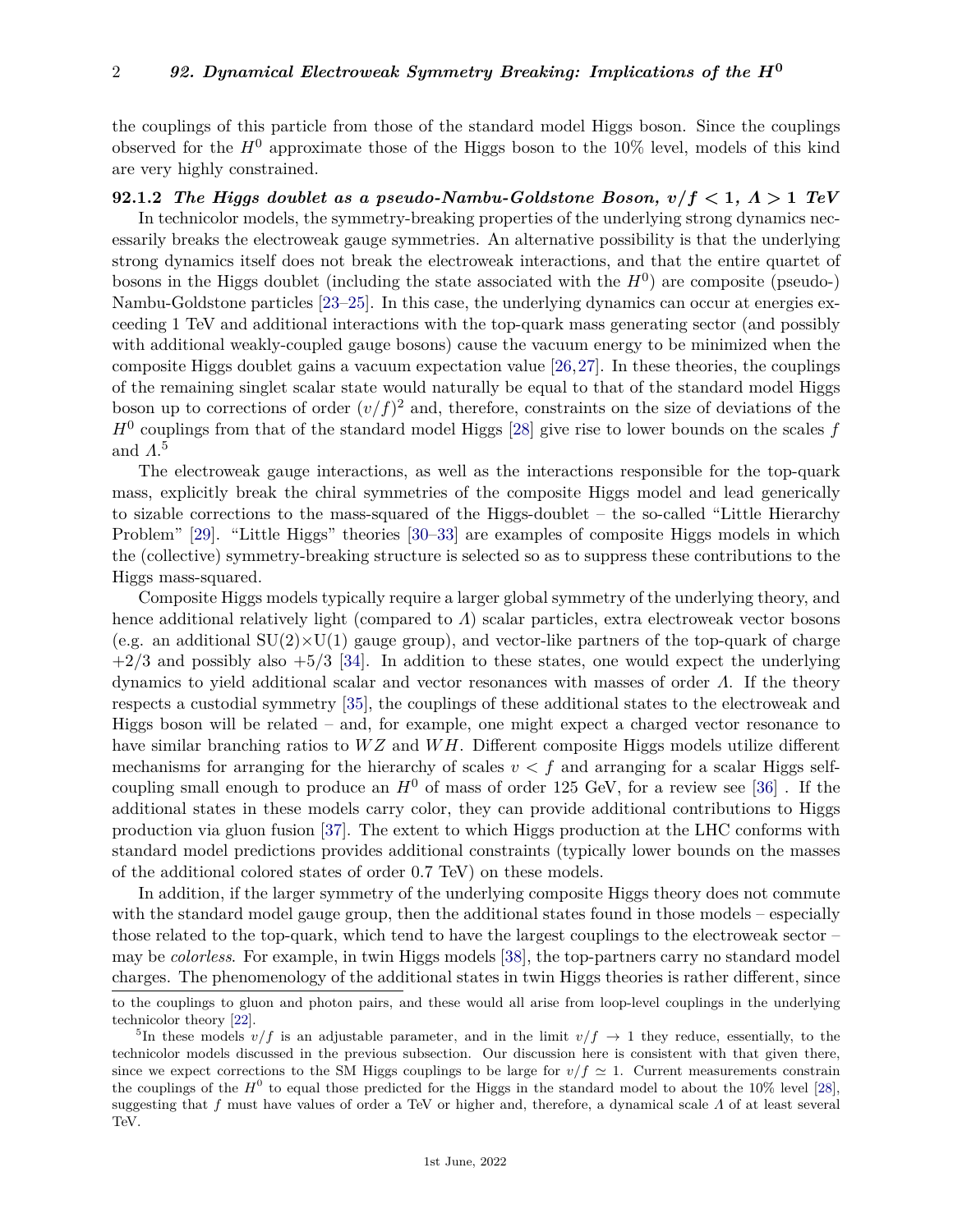lacking color the production of these particles at the LHC will be suppressed – and, their decays may occur only via the electroweak symmetry breaking sector, leading to their being long-lived.

## **92.1.3** *Top-Condensate, Top-Color, Top-Seesaw and related theories, v/f <* **1***, Λ >* **1** *TeV*

A final alternative is to consider a strongly interacting theory with a high (compared to a TeV) underlying dynamical scale that *would* naturally break the electroweak interactions, but whose strength is adjusted ("fine-tuned") to produce electroweak symmetry breaking at 1 TeV. This alternative is possible if the electroweak (quantum) phase transition is continuous (second order) in the strength of the strong dynamics [\[39\]](#page-24-6). If the fine-tuning can be achieved, the underlying strong interactions will produce a light composite Higgs bound state with couplings equal to that of the standard model Higgs boson up to corrections of order (1 TeV*/Λ*) 2 . As in theories in which electroweak symmetry breaking occurs through vacuum alignment, therefore, constraints on the size of deviations of the  $H^0$  couplings from that of the standard model Higgs give rise to lower bounds on the scale *Λ*. Formally, in the limit  $\Lambda \to \infty$  (a limit which requires arbitrarily fine adjustment of the strength of the high-energy interactions), these theories are equivalent to a theory with a fundamental Higgs boson – and the fine adjustment of the coupling strength is a manifestation of the hierarchy problem of theories with a fundamental scalar particle.

In many of these theories the top-quark itself interacts strongly (at high energies), potentially through an extended color gauge sector [\[40,](#page-24-7) [40–](#page-24-7)[44\]](#page-24-8). In these theories, top-quark condensation (or the condensation of an admixture of the top with additional vector-like quarks) is responsible for electroweak symmetry breaking, and the  $H^0$  is identified with a bound state involving the third generation of quarks. These theories typically include an extra set of massive color-octet vector bosons (top-gluons), and an extra  $U(1)$  interaction (giving rise to a top-color  $Z'$ ) which couple preferentially to the third generation and whose masses define the scale *Λ* of the underlying physics.

### **92.1.4** *Flavor*

In addition to the electroweak symmetry breaking dynamics described above, which gives rise to the masses of the *W* and *Z* particles, additional interactions must be introduced to produce the masses of the standard model fermions. Two general avenues have been suggested for these new interactions. In "extended technicolor" (ETC) theories [\[45,](#page-24-9) [46\]](#page-24-10), the gauge interactions in the underlying strongly interacting theory are extended to incorporate flavor. This extended gauge symmetry is broken down (possibly sequentially, at several different mass scales) to the residual strong interaction responsible for electroweak symmetry breaking. The massive gauge-bosons corresponding to the broken symmetries then mediate interactions between mass operators for the quarks/leptons and the corresponding bilinears of the strongly-interacting fermions, giving rise to the masses of the ordinary fermions after electroweak symmetry breaking.

In the case of "partial compositeness" [\[47\]](#page-24-11), the additional flavor-dependent interactions arise from mixing between the ordinary quarks and leptons and massive composite fermions in the strongly-interacting underlying theory. Theories incorporating partial compositeness include additional vector-like partners of the ordinary quarks and leptons, typically with masses of order a TeV or less.

In both cases, the effects of flavor interactions on the electroweak properties of the ordinary quarks and leptons are likely to be most pronounced in the third generation of fermions.[6](#page-2-0) The additional particles present in these theories, especially the additional scalars, often couple more strongly to heavier fermions.

<span id="page-2-0"></span>Moreover, since the flavor interactions must give rise to quark mixing, we expect that a generic

<sup>&</sup>lt;sup>6</sup>Indeed, from this point of view, the vector-like partners of the top-quark in top-seesaw and little Higgs models can be viewed as incorporating partial compositeness to explain the origin of the top quark's large mass.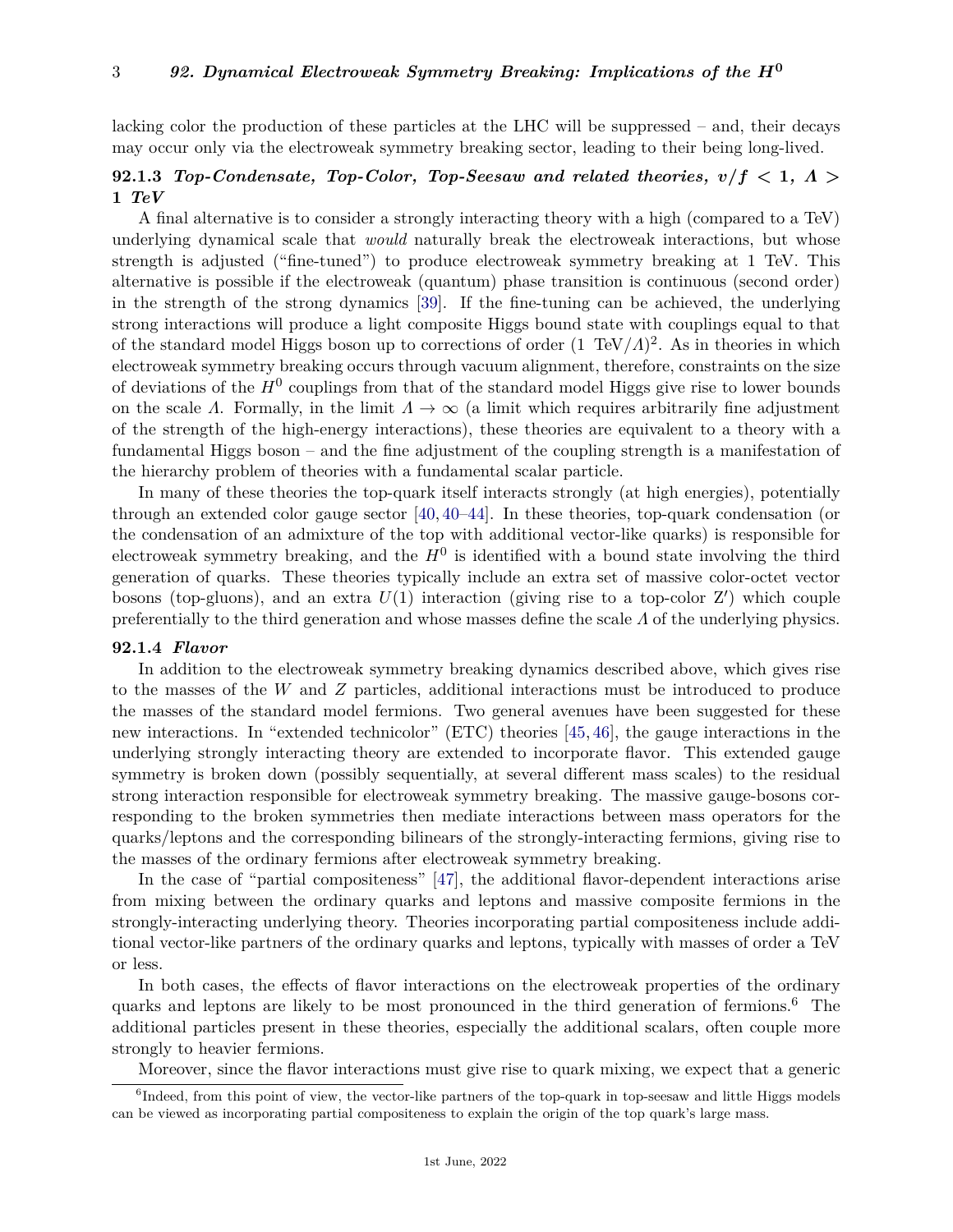theory of this kind could give rise to large flavor-changing neutral-currents [\[46\]](#page-24-10). In ETC theories, these constraints are typically somewhat relaxed if the theory incorporates approximate generational flavor symmetries [\[48\]](#page-24-12), the theory has a slowly running coupling constant or "walks" [\[17–](#page-23-8)[21\]](#page-23-9), or if  $\Lambda > 1$  TeV [\[49\]](#page-24-13). In theories of partial compositeness, the masses of the ordinary fermions depend on the scaling-dimension of the operators corresponding to the composite fermions with which they mix. This leads to a new mechanism for generating the mass-hierarchy of the observed quarks and leptons that, potentially, ameliorates flavor-changing neutral current problems and can provide new contributions to the composite Higgs potential which allow for  $v/f < 1$  [\[50–](#page-24-14)[54\]](#page-24-15).

Alternatively, one can assume that the underlying flavor dynamics respect flavor symmetries ("minimal" [\[55,](#page-24-16) [56\]](#page-24-17) or "next-to-minimal" [\[57\]](#page-24-18) flavor violation) that suppress flavor-changing neutral currents in the two light generations. Additional considerations apply when extending these arguments to potential explanation of neutrino masses (see, for example, [\[58,](#page-24-19) [59\]](#page-24-20)).

### **92.1.5** *Theoretical Considerations*

Since the underlying high-energy dynamics in these theories are strongly coupled, there are no reliable calculation techniques that can be applied to analyze their properties. Instead, most phenomenological studies depend on the construction of a "low-energy" effective theory describing additional scalar, fermion, or vector boson degrees of freedom, which incorporates the relevant symmetries and, when available, dynamical principles. In some cases, motivated by the AdS/CFT correspondence [\[60\]](#page-24-21), the strongly-interacting theories described above have been investigated by analyzing a dual compactified five-dimensional gauge theory. In these cases, the AdS/CFT "dictionary" is used to map the features of the underlying strongly coupled high-energy dynamics onto the low-energy weakly coupled dual theory [\[61\]](#page-24-22).

More recently, progress has been made in investigating strongly-coupled models using lattice gauge theory [\[62](#page-24-23)[–65\]](#page-24-24). These calculations offer the prospect of establishing which strongly coupled theories of electroweak symmetry breaking have a particle with properties consistent with those observed for the  $H^0$  – and for establishing concrete predictions for these theories at the LHC [\[66\]](#page-24-25).

### **92.1.6** *Summary*

The theoretical ideas and models reviewed here motivate searches for a wide variety of new states. Heavy vector bound states decaying to dibosons and additional scalar states appear naturally in both technicolor (92.1.1) and composite higgs models (92.1.2). Composite Higgs models based on collective symmetry breaking naturally include  $W'$ ,  $Z'$ , and vector-like quark states (especially for the third-generation, and potentially including charge +5/3 custodial top-partner quarks). Vector-like states are also natural for any theory including partial compositeness in order to address the flavor problem (92.1.4). Top-condensate and related models (92.1.3) predict the existence of colorons which preferentially couple to third-generation quarks. Finally, the new states discussed here also occur in extra-dimensional models [\[61\]](#page-24-22), which is understandable given that many stronglycoupled theories can be viewed as compactified five-dimensional gauge theories via duality (92.1.5). We turn now to a review the status of experimental searches related to dynamical electroweak symmetry breaking.

### **92.2 Experimental Searches**

As discussed above, the extent to which the couplings of the  $H^0$  conform to the expectations for a standard model Higgs boson constrains the viability of each of these models. Measurements of the  $H^0$  couplings, and their interpretation in terms of effective field theory, are summarized in the  $H^0$  review in this volume. In what follows, we will focus on searches for the additional particles that might be expected to accompany the singlet scalar: extra scalars, fermions, and vector bosons. In some cases, detailed model-specific searches have been made for the particles described above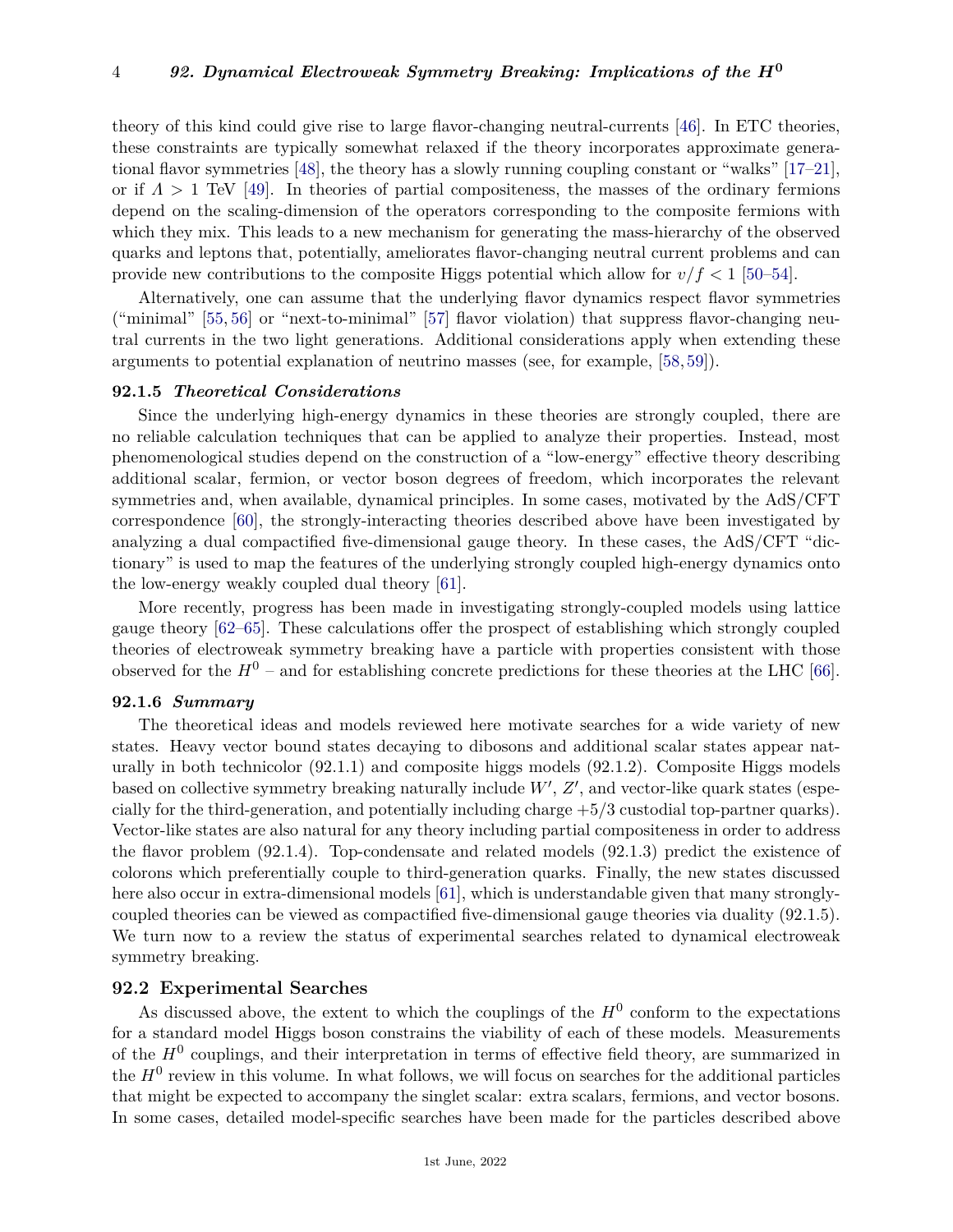(though generally not yet taking account of the demonstrated existence of the  $H^0$  boson).

In most cases, however, generic searches (e.g. for extra  $W'$  or  $Z'$  particles, extra scalars in the context of multi-Higgs models, or for fourth-generation quarks) are quoted that can be used – when appropriately translated – to derive bounds on a specific model of interest.

The mass scale of the new particles implied by the interpretations of the low mass of *H*<sup>0</sup> discussed above, and existing studies from the Tevatron and lower-energy colliders, suggests that only the Large Hadron Collider has any real sensitivity. A number of analyses already carried out by ATLAS and CMS use relevant final states and might have been expected to observe a deviation from standard model expectations – in no case so far has any such deviation been reported. The detailed implications of these searches in various model frameworks are described below.

Except where otherwise noted, all limits in this section are quoted at a confidence level of 95%. Except where otherwise hoted, an initia in this section are quoted at a connuence never or  $33\%$ .<br>The searches at  $\sqrt{s} = 8$  TeV (Run 1) are based on 20.3 fb<sup>-1</sup> of data recorded by ATLAS, and an integrated luminosity of 19.7 fb<sup>-1</sup> analyzed by CMS. The datasets collected at  $\sqrt{s} = 13$  TeV during integrated luminosity of 19.7 fb<sup>-1</sup> analyzed by CMS. The datasets collected at  $\sqrt{s} = 13$  TeV during Run 2 of the LHC since 2015 are based on analyses with varied integrated luminosities ranging from  $\sim$ 2-140 fb<sup>-1</sup>.

### **92.2.1** *Searches for Z***<sup>0</sup>** *or W***<sup>0</sup>** *Bosons*

Massive vector bosons or particles with similar decay channels would be expected to arise in Little Higgs theories, in theories of Technicolor, or models involving a dilaton, adjusted to produce a light Higgs boson, consistent with the observed  $H^0$ . These particles would be expected to decay to pairs of vector bosons, or to third generation quarks, or to leptons. The generic searches for  $W'$  and  $Z'$  vector bosons listed below can, therefore, be used to constrain models incorporating a composite Higgs-like boson.

A general review of searches for  $Z'$  and  $W'$  bosons is also included in this volume [\[67,](#page-24-26) [68\]](#page-25-0). In the context of the dynamical electroweak symmetry breaking models, we emphasize their decays to third generation fermions by including a detailed overview, while also briefly summarizing the other searches.

# $Z' \to \ell \ell$ :

ATLAS [\[69\]](#page-25-1) and CMS [\[70\]](#page-25-2) have both searched for *Z'* production with  $Z' \rightarrow ee$  or  $\mu\mu$ . No deviation from the standard model prediction was seen in the dielectron and dimuon invariant mass spectra, by either the ATLAS or the CMS analysis, and lower limits on possible  $Z'$  boson masses were set. A  $Z'_{\text{SSM}}$  with couplings equal to the standard model  $Z'$  (a "sequential standard model"  $Z'$ ) and a mass below 5.1 TeV was excluded by ATLAS, while CMS set a lower mass limit of 5.15 TeV. The experiments also place limits on the parameters of extra dimension models and in the case of ATLAS on the parameters of a minimal walking technicolor model [\[17–](#page-23-8)[21\]](#page-23-9), consistent with a 125 GeV Higgs boson [\[71\]](#page-25-3). For a general review of searches in these channels see the PDG review of Z prime in this volume [\[67\]](#page-24-26).

In addition, both experiments have also searched for  $Z'$  decaying to a ditau final state [\[72,](#page-25-4) [73\]](#page-25-5). An excess in  $\tau^+\tau^-$  could have interesting implications for models in which lepton universality is not a requirement and enhanced couplings to the third generation are allowed. This analysis led to lower limits on the mass of a  $Z'_{\rm SSM}$  of 2.4 and 2.1 TeV from ATLAS and CMS respectively.  $Z' \rightarrow q\overline{q}$ 

The ability to relatively cleanly select  $t\bar{t}$  pairs at the LHC together with the existence of enhanced couplings to the third generation in many models makes it worthwhile to search for new particles decaying in this channel. Both ATLAS [\[74\]](#page-25-6) and CMS [\[75\]](#page-25-7) have carried out searches for new particles decaying into  $t\bar{t}$ .

Both the ATLAS and CMS collaborations searched for  $t\bar{t}$  in the all hadronic mode [\[76\]](#page-25-8) [\[77\]](#page-25-9) in both the resolved and boosted regions. No evidence of resonance production were seen and limits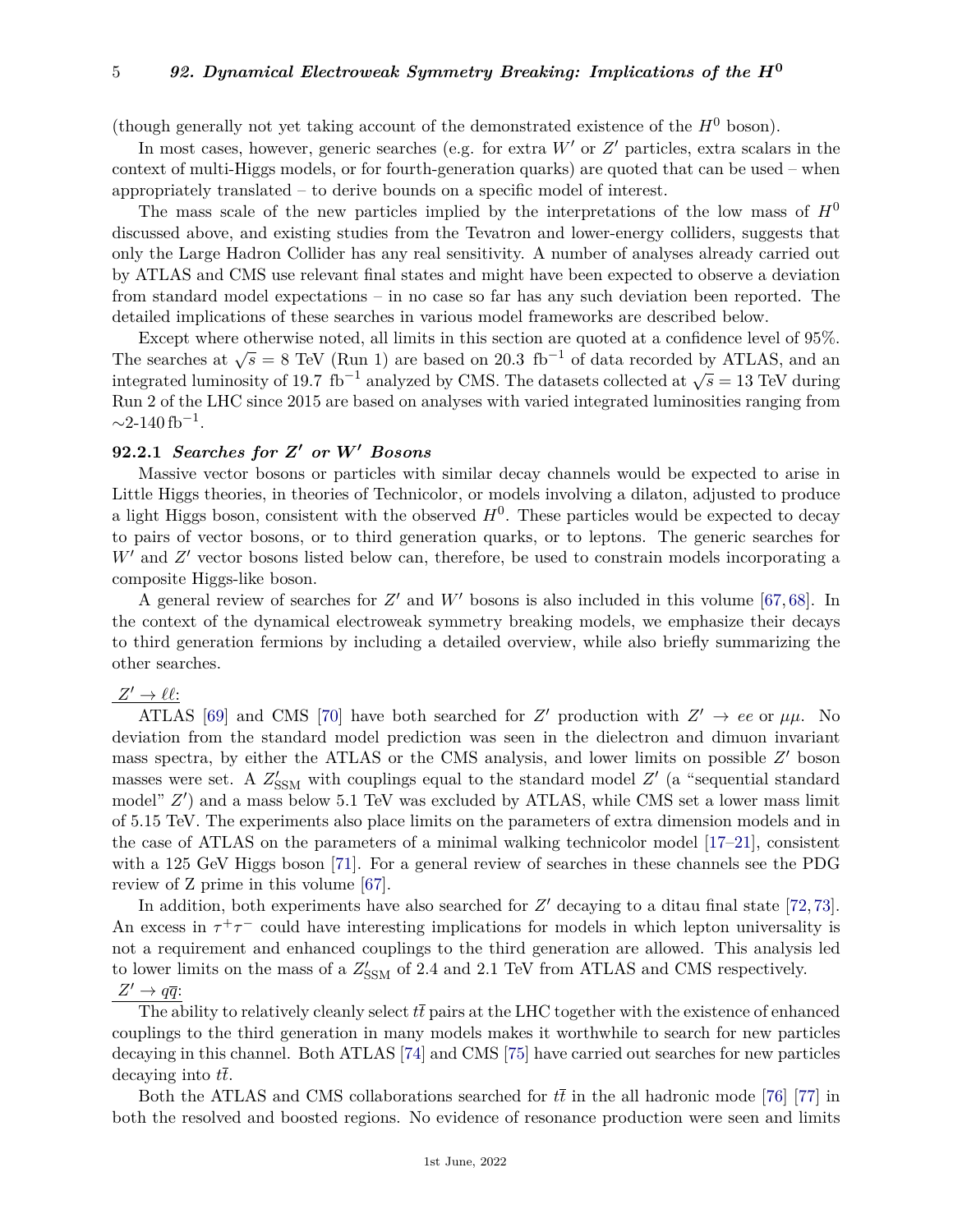were produced for various models including the  $Z'$  boson in topcolor-assisted technicolor which excludes masses less than 3.1 to 3.6 TeV (ATLAS) depending on the details of the model and 3.3, 5.25, and 6.65 TeV for widths of 1, 10 and 30 percent relative to the mass of the resonance .

ATLAS also presented results on the lepton plus jets final state, where the top quark pair decays as  $t\bar{t} \to W bW b$  with one W boson decaying leptonically and the other hadronically; CMS used final states where both, one or neither *W* decays leptonically and then combined the results. The  $t\bar{t}$ invariant mass spectrum was analyzed for any excess, and no evidence for any resonance was seen. ATLAS excluded a narrow  $(\Gamma/m = 1.2\%)$  leptophobic top-color Z' boson with masses between 0.7 and 2.1 TeV and with  $\Gamma/m = 3\%$  between 0.7 and 3.2 TeV. CMS set limits on leptophobic *Z*<sup>*'*</sup> bosons for three different assumed widths  $Γ/m = 1.0\%$ ,  $Γ/m = 10.0\%$ , and  $Γ/m = 30.0\%$  of 3.9 TeV to 4.0 TeV and exclude RS KK gluons up to 3.3 TeV.

Both ATLAS [\[78\]](#page-25-10) and CMS [\[79\]](#page-25-11) have also searched for resonances decaying into  $q\bar{q}$ ,  $qg$  or  $gg$  using the dijet invariant mass spectrum. Excited quarks are excluded up to masses of 6.7 TeV and modelindependent upper limits on cross sections with a Gaussian signal shape were set. CMS excluded string resonances with masses below 7.9 TeV, scalar diquarks below 7.5 TeV, axigluons and colorons below 6.6 TeV, excited quarks below 6.3 TeV, color-octet scalars below 3.7 TeV, *W'* bosons below 3.6 TeV, Z' bosons with SM-like couplings below 2.9 TeV and between 3.1 TeV and 3.3 TeV, Randall– Sundrum Gravitons below 2.6 TeV. https://www.overleaf.com/project/612d2cf4ca4bea04274e9c90  $W' \to \ell \nu$ :

Both LHC experiments have also searched for massive charged vector bosons. In this section we include a summary of the results, with emphasis on final states with third generation fermions, while the details on other decays are discussed in the mini-review of  $W'$  [\[68\]](#page-25-0). ATLAS searched for a heavy W' decaying to  $e\nu$  or  $\mu\nu$  and found no excess over the standard model expectation. A sequential standard model (SSM)  $W'$  boson (assuming zero branching ratio to  $WZ$ ) with mass A sequential standard model (SSM) W boson (assuming zero branching ratio to W2) with mass<br>less than 7 TeV was excluded [\[80\]](#page-25-12) using the 139 fb<sup>-1</sup> dataset at  $\sqrt{s} = 13$  TeV. Model independent cross-section limits as a function of mass were also set. Based on a smaller dataset, the CMS experiment excluded a SSM  $W'$  boson with mass up to 4.1 TeV  $[81]$  and presented upper limits on the production of generic  $W'$  bosons decaying into this final state using a model-independent approach.

CMS [\[82\]](#page-25-14) has carried out a complementary search in the  $\tau\nu$  final state. As noted above, such searches place limits on models with enhanced couplings to the third generation. No excess was observed and limits between 2.0 and 2.7 TeV were set on the mass of a  $W'$  decaying preferentially to the third generation; a  $W'$  with universal fermion couplings was also excluded for masses less than 2.7 TeV.

# $W' \rightarrow t\overline{b}$ :

Heavy new gauge bosons can couple to left-handed fermions like the SM *W* boson or to righthanded fermions. *W'* bosons that couple only to right-handed fermions  $(W'_R)$  may not have leptonic decay modes, depending on the mass of the right-handed neutrino. For these  $W'$  bosons, the  $tb$  $(t\bar{b} + \bar{t}b)$  decay mode is especially important because in many models the W' boson is expected to have enhanced couplings to the third generation of quarks relative to those in the first and second generations. It is also the hadronic decay mode with the best signal-to-background. ATLAS and CMS have performed searches for W<sup>o</sup> bosons via the  $W' \rightarrow tb$  decay channel in the lepton+jets and all-hadronic final state.

The CMS lepton+jets search [\[83](#page-25-15)[–86\]](#page-25-16),  $W' \rightarrow tb \rightarrow Wbb \rightarrow \ell \nu bb$ , proceeded via selecting events with an isolated lepton (electron or muon), and at least two jets, one of which is identified to originate from a *b*-quark. The mass of the  $W'$  boson  $(M_{tb})$  was reconstructed using the fourmomentum vectors of the final state objects ( $bb\ell\nu$ ). The distribution of  $M_{tb}$  is used as the search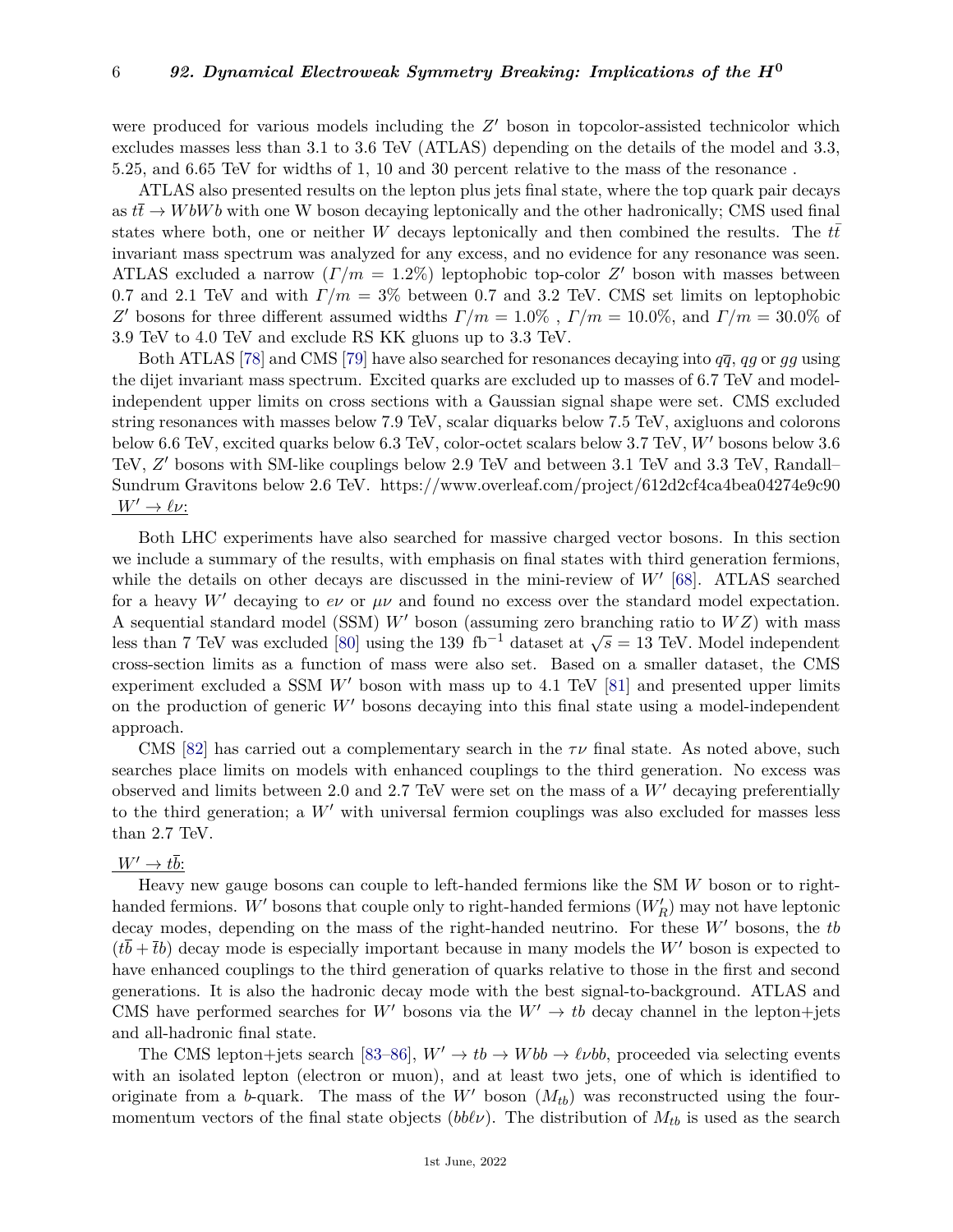discriminant. A search [\[86\]](#page-25-16) using  $35.9 \text{ fb}^{-1}$  of data, collected at  $\sqrt{s} = 13 \text{ TeV}$ , led to an exclusion of  $W_R'$  bosons with masses below 3.4 TeV (3.6 TeV) if  $M_{W_R'} >> M_{\nu_R}$  ( $M_{W_R'} < M_{\nu_R}$ ), where  $M_{\nu_R}$ is the mass of the right-handed neutrino.

The CMS search for  $W' \rightarrow tb$  decays using the all-hadronic final state focused on W<sup>t</sup> masses above 1 TeV [\[85,](#page-25-17) [87\]](#page-25-18). In this region, the top quark gets a large Lorentz boost and hence the three hadronic products from its decay merge into a single large-radius jet. Deep neural network(DNN) algorithms are used to identify the jet initiated by the bottom quark. Techniques including DNN, which rely on substructure information of the jets [\[88\]](#page-25-19) are employed to identify boosted all hadronic W boson and top quark  $[87]$  decays. The  $W'$  candidate mass was computed from back-to-back boosted top-tagged jet and a low mass *b*-tagged jet. From this all-hadronic search,  $W'$  bosons were excluded for masses up to 3.4 TeV [\[87\]](#page-25-18).

ATLAS has searched for  $W'_R$  bosons in the  $t\bar{b}$  final state both for lepton+jets [\[89\]](#page-25-20) and all-hadronic [\[90\]](#page-25-21) decays of the top. No significant deviations from the standard model were seen in either analysis and limits were set on the  $W' \to t\bar{b}$  cross section times branching ratio and  $W'$ bosons with purely right-handed couplings to fermions were excluded for masses below 3.15 TeV when the two channels are combined.

In addition, the above studies also provided upper limits on the  $W'$  effective couplings to rightand left-handed fermions. In Fig.  $92.1$  (bottom) the upper limits on  $W'$  couplings normalized to the SM *W* boson couplings derived by ATLAS [\[91\]](#page-25-22) are shown. The top panel of Fig. 92.1 shows the upper limits for arbitrary combinations of left- and right-handed couplings of the  $W'$  boson to fermions set using a model independent approach by CMS [\[86\]](#page-25-16).



**Figure 92.1:** Left panel: Observed limits on the W' boson mass as function of the left-handed  $(a_L)$  and right-handed  $(a_R)$  couplings. Black lines represent contours of equal W' boson mass [\[86\]](#page-25-16). Right panel: Observed and expected regions, on the  $g'/g$  vs mass of the *W'* boson plane, that are excluded at  $95\%$  CL, for right-handed W' bosons [\[91\]](#page-25-22) showing the exclusion of the values of a hypothetical right-handed coupling of a heavy W particle.

### **92.2.2** *Searches for Resonances decaying to Vector Bosons and/or Higgs Bosons*

Both the ATLAS and CMS experiments have used the data collected at  $\sqrt{s} = 13$  TeV to search for resonances decaying to pairs of bosons. Overall no significant excesses were seen in the full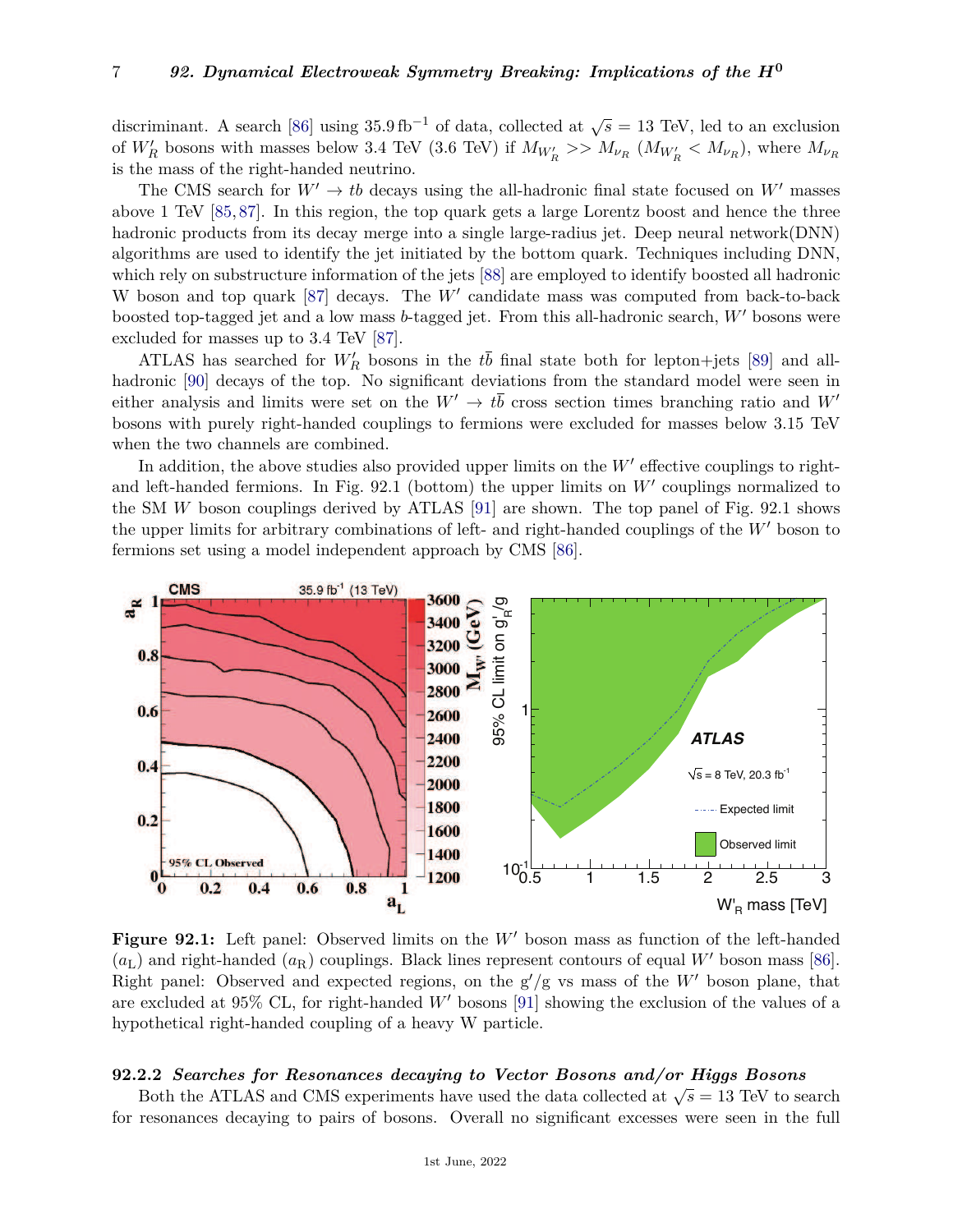datasets that were analyzed and the results are interpreted in models with heavy vector triplets (HVT) [\[92\]](#page-25-23), models with strong gravity and extra spatial dimensions, and model independent limits as a function of mass are set. For a full review of models including extra spatial dimensions and the interpretation of many of these results in that context please see the review of extra dimensions in this volume [\[61\]](#page-24-22).

Utilizing data collected at  $\sqrt{s} = 13$  TeV, ATLAS [\[93\]](#page-25-24) and CMS [\[94\]](#page-25-25), have both looked for a resonant state decaying into  $VV$  (with  $V = W$  or  $Z$ ),  $VH$  ( with  $H$  representing the SM Higgs boson), and *HH*. ATLAS searches in the *qqqq*, *ννqq*, *lνqq* , *llqq* , *lνlν*, *llνν*, *lνll*, *llll*, *qqbb ννbb*, *lνbb*, and *llbb* final states and combined the results . While CMS analyzed the *qqqq*, *ννqq*, *lνqq* , *llqq*, *llvv*, *vvbb*, *lvbb*, *llbb*, *bbbb*,  $\tau \tau bb$ , and  $qq\tau \tau$  final states.

The combined limits are expressed both as limits on the cross-section as a function resonance mass as well as constraints on the coupling of the heavy boson triplet to quarks, leptons, and the Higgs boson.

 $X \rightarrow WZ$ :

ATLAS searches for new heavy resonances decaying into  $WZ$  in the channels  $WZ \rightarrow qqqq$  [\[95\]](#page-25-26), *lνqq* [\[96\]](#page-25-27), and *lνll* [\[97\]](#page-25-28). In the fully leptonic channel , the invariant mass of the *W Z* pair is obtained by considering all possible four lepton permutations in each event. The dominant background is Standard Model continuum *W Z* production, *ZZ* production where one lepton is not identified or falls outside the detector acceptance, and top quark plus vector boson production. No resonant production is seen in data and lower limits on the mass of a HVT decaying into *W Z* are set at 2260 (2460) GeV assuming a coupling constant of  $g_V = 1$  ( $g_V = 3$ ). In the  $WZ \rightarrow l\nu qq$  mode, ATLAS searches in both the cases that the quarks are observed as individual jets (resolved) and where they merge into one jet in the detector (boosted) which probe the low and high *p<sup>T</sup>* regime of the *Z* boson. No significant excess is seen in either channel and combined lower mass limits are placed at 2900 (3000) GeV for  $g_V = 1$  ( $g_V = 3$ ) in the HVT model. In the all hadronic decay mode, ATLAS searches for two high *p<sup>T</sup>* hadronically decaying vector bosons looking for a resonant structure. No excess is seen and limits are placed exclude 1200-3000 (1200-3300) GeV for  $g_V = 1$  ( $g_V = 3$ ) in the HVT model.

CMS searches for new heavy resonances in the *ZV* final state using the semi-leptonic decay channels excluding W' masses up to 1800 GEV in HVT two models with  $g_V = 1$  and 3 and in the ZZ channel excludes gravitons up to 1200 GeV. The CMS collaboration searches for  $VV \rightarrow qqqq$  [\[98\]](#page-25-29) in the large *R* dijet search. The *W* and *Z* boson are identified through the mass of the large *R* jet and substructure variables. No excess is seen and limits are set for charged HVT bosons with masses lower than 3200 (3800) GeV for  $g_V = 1$  ( $g_V = 3$ ). Cross-section limits as function of mass are reported for the charged spin-1 resonance interpretation and are placed at 44.4 fb at 1.4 TeV to 0.7 pb at 4 TeV. In the *ννqq* final state [\[99\]](#page-25-30), the CMS collaboration searches for a charged spin 1 resonance decaying into a *V Z* final state with a *Z* boson decaying into a pair of neutrinos and the other boson decaying into two collimated quarks reconstructed as a large R-jet. The transverse mass of the *VZ* candidate is reconstructed and utilized to search for evidence of resonant *VZ* production. No excess is seen and lower mass limits are placed on the charged resonance at 3100 (3400) GeV for  $g_V = 1$  ( $g_V = 3$ ). In the 2l2q final state, the CMS collaboration searches for a heavy resonance decaying into *ZV* [\[100\]](#page-25-31) looking for events with one large *R*-jet consistent with the hadronic decay of a vector boson and a Z boson reconstructed in the charged lepton decay channel (e or  $\mu$ ). Limits are set for a HVT *W'* with a lower mass of 2270 (2330) for  $g_V = 1$  ( $g_V = 3$ ).

### $X \to WW$ :

The ATLAS collaboration searches for a new heavy resonance decaying into *WW* in the channels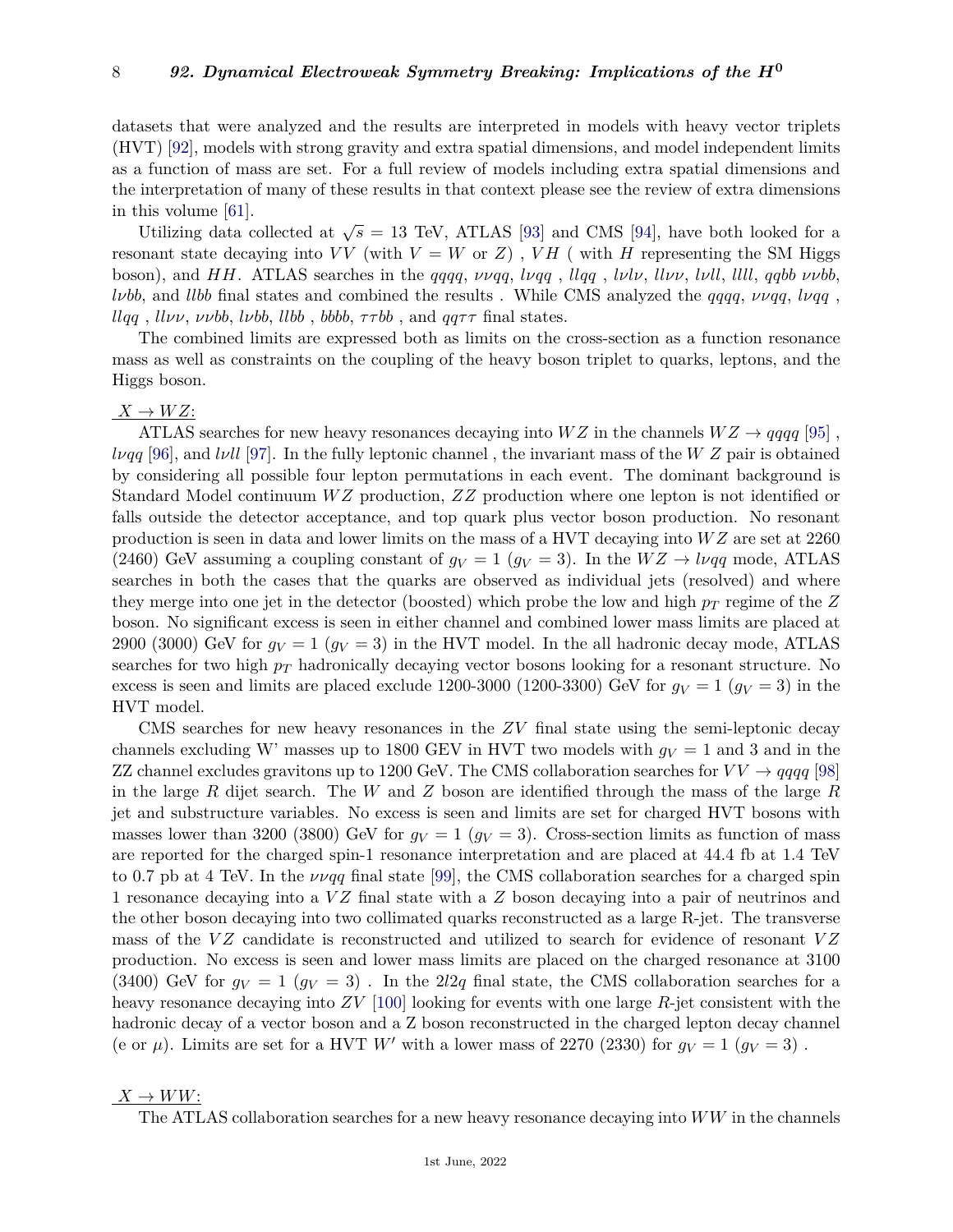$WW \rightarrow qqqq$  [\[95\]](#page-25-26), *lvqq* [\[96\]](#page-25-27), and *lvv* [\[101\]](#page-25-32). In the case where both *W*s decay leptonically, ATLAS utilizes the transverse mass of the two lepton and two neutrino final state and searches for an excess in this distribution between 200 GeV and 5 TeV. No excess is seen and a HVT is excluded for masses below 1300 GeV. Vector boson fusion is also considered and cross-section limits as a function of mass are placed ranging from 1.3 pb to 0.006 pb at 200 GeV to 3 TeV, respectively. In the *lvqq* mode, ATLAS completed a companion analysis to the  $WZ \rightarrow$  analysis discussed above and places lower mass limits of 2850 (3150) GeV for  $g_V = 1$  ( $g_V = 3$ ) in the HVT model. ATLAS also interprets the all hadronic mode analysis in the hypothesis that  $WW \rightarrow qqqq$  and places limits on a HVT boson decaying into WW in the all hadronic mode between 1200 and 2200 (1200 and 2800) GeV for  $q_V = 1$  ( $q_V = 3$ ).

The CMS collaboration searches for  $VV \rightarrow qqqq$  [\[98\]](#page-25-29) in the large R dijet search. The W and *Z* boson are identified through the mass of the large *R* jet and substructure variables. No excess is seen and limits are set for charged HVT bosons with masses lower than 2700 (2800) GeV for  $q_V = 1$  ( $q_V = 3$ ). Cross-section limits as function of mass are reported for the uncharged spin-1 resonance interpretation and are placed at 41.6 fb at 1.4 TeV to 0.6 pb at 4 TeV.

### $X \rightarrow VH$ :

The ATLAS Collaboration searches for a new heavy resonance decaying into *W H* and *ZH* in the *qqbb* (*W H* and *ZH*) [\[102\]](#page-25-33), *lνbb* (*W H*), *ννbb* (*ZH*), *llbb*(*ZH*) [\[103\]](#page-25-34) modes. In the all hadronic mode, ATLAS searches for boosted *V H* production looking for two large *R* jets where the larger invariant mass large *R* jet is interpreted as the Higgs boson decay products while the lesser invariant mass jet is taken to be the hadronically decaying vector boson requiring *b*-tagging on the Higgs boson subjets. The invariant mass is reconstructed and a search is done for resonant production of *ZH*. None is found and limits from 1100 to 2500 (1300 to 3800 GeV) are placed for  $q_V = 1$  $(g_V = 3)$ . ATLAS also searches for *XH* where the *W* or *Z* boson decays into  $\nu\nu$ ,  $l\nu$ , and *ll*. The analysis searches for both resolved and merged (boosted) *b*-jets from the decay of the Higgs boson and defines the signal regions based on the number of reconstructed charged leptons (0,1,or 2). In the dilepton channel the invariant mass is explicitly reconstructed of the entire diboson system, the single lepton channel reconstructs the diboson final state constraining the lepton and missing transverse momentum utilizing the known W boson mass, while the 0 charged lepton channel reconstructs the transverse mass of the diboson system. No excess is seen in any channel and limits on the production of a HVT are placed at 2800 GeV (2930) GeV for  $g_V = 1$  ( $g_V = 3$ ).

The CMS Collaboration searches for a heavy resonance decaying into *VH* [\[104\]](#page-25-35) searching for a resonances decaying into a Higgs boson and a hadronically decaying *W* or *Z* boson. The search identifies events with two large- $R$  jets using substructure variables and requires one large- $R$  jets is tagged with a pair of *b*-hadrons clustered in a single jet. The invariant mass of the *V H* bosons is reconstructed and evidence for resonance production is sought. No excess is seen and limits are placed. With  $g_V = 1$  (3) a narrow W' resonance with  $m_{W'} < 2470(3150)$  GeV and  $m_{Z'} <$ 1150(1190).

The CMS collaboration searches for a heavy resonance decaying into a pair of boosted Higgs boson with  $HH \to b\bar{b}WW^*$  in the single and dilepton channel [\[105\]](#page-25-36). Events are categorized according to lepton flavor and multiplicity, along with discriminators that characterize the compatibility with having jets arising from the decay of boosted Higgs and *W* bosons. The reconstructed Higgs and diHiggs mass distributions are fit and used as the final discriminators. No significant deviations in the 12 sub-categories are seen and 95% confidence limits on spin-0 bosons are set from 24.5 fb at 0.8 TeV to 0.78 fb at 4.5 TeV and spin-2 bosons from 16.7 fb at 0.8 TeV to 0.67 fb at 4.5 TeV. A similar search in the four b-quark final state is used to set limits range 9.74 to 0.29 fb and 4.94 to 0.19 fb in the spin-0 bosons and spin-2 gravitons (respectively) interpretation with masses of 1-3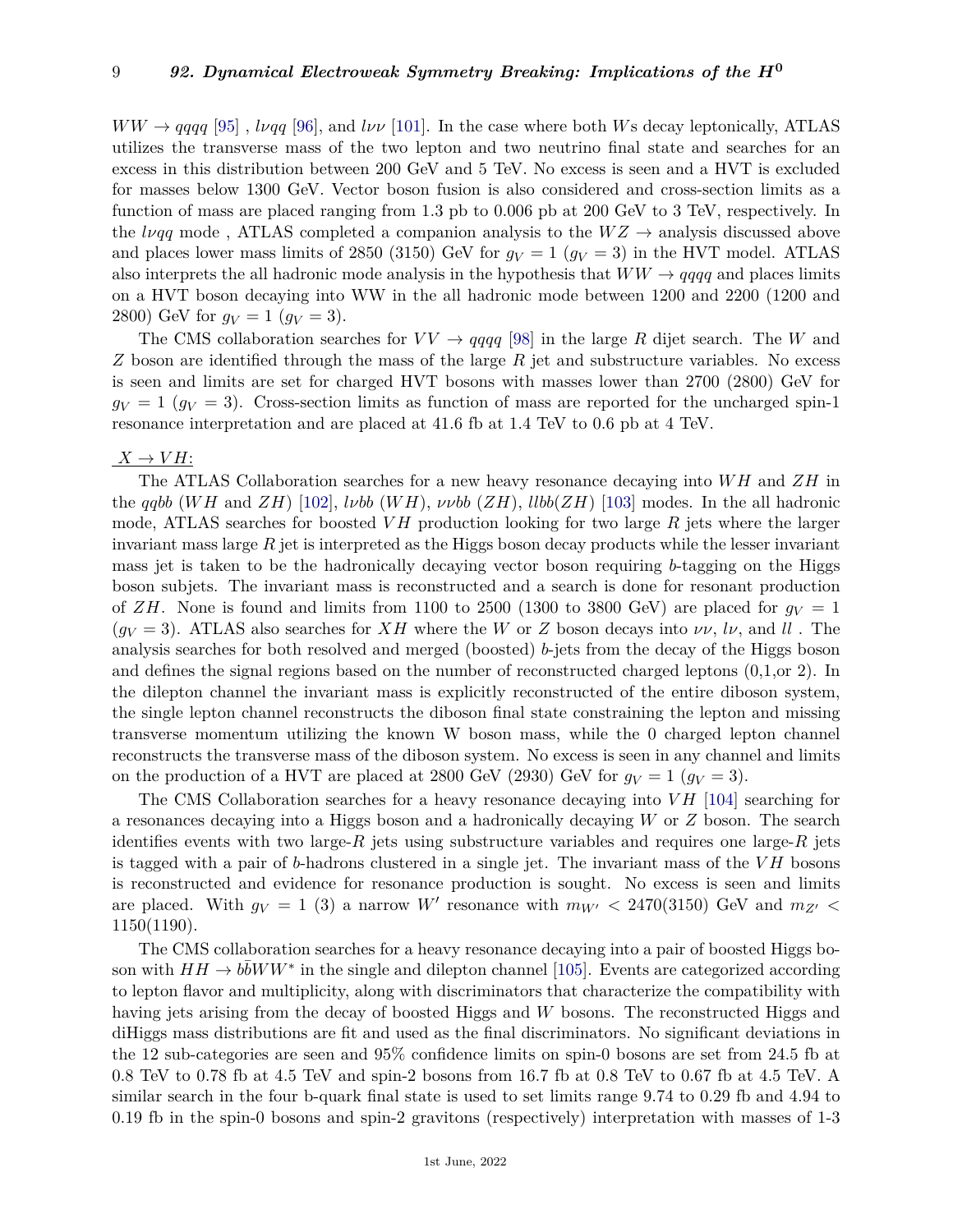TeV [\[106\]](#page-26-0).

# $X \to H\gamma$  or  $V\gamma$ :

Both the CMS and ATLAS collaboration search for heavy resonances decaying into either a vector boson and a photon or a Higgs boson or a photon. These searches are motivated generically by the fact that new heavy gauge bosons are generically predicted to decay to either a Higgs boson or a vector boson and a photon by one loop decays [\[107\]](#page-26-1). ATLAS searches for for a heavy resonances decaying into a Higgs boson and a photon and sets limits from 0.7 to 4 TeV from 11.6 fb to 0.11 fb [\[108\]](#page-26-2). ATLAS searches for a heavy resonance decaying into  $XH$  where  $XH \rightarrow qqbb$ [\[109\]](#page-26-3) and sets limits from 1 to 4 TeV. CMS searches for a heavy resonance decaying into a W boson and a photon [\[110\]](#page-26-4) setting limits for narrow resonances range between 0.17 fb at 6.0 TeV and 55 fb at 0.7 TeV.

Summary of Searches with Diboson Final States:

Both ATLAS [\[93\]](#page-25-24) and CMS [\[94\]](#page-25-25) provide plots summarizing the various searches results and limits combining. The results are shown in the context of HVT models and models of strong gravity with extra spatial dimensions. No excess is seen in any search and limits on the 4.3 (4.5) TeV (ATLAS) and (CMS). Inclusion of decays directly to fermions increase these limits to 5.3 (5.5) TeV and 5.0 (5.2) TeV from the ATLAS and CMS combinations, respectively. Both collaborations also place varying limits on the coupling strength as a function of HVT boson mass as well.



Figure 92.2: Left panel:Observed limits from W' to diboson from CMS [\[94\]](#page-25-25). Right panel: Observed limits from  $W'$  to diboson decays from ATLAS [\[93\]](#page-25-24).

### Searches for Triboson Resonances:

The CMS collaboration presents the first search for massive triboson resonances in both the semi-leptonic [\[111\]](#page-26-5) and fully hadronic final state [\[112\]](#page-26-6). Three boson final states can be produced via the decay of Kaluza-Klein(KK) states decaying via  $W_{KK} \to WR$  with  $R \to WW$  where R is a scalar radion. The search utilizes novel deep neural networks to perform optimal separation between signal and background and searches for evidence of resonance structure in the triboson invariant mass-spectrum. No excesses above SM backgrounds are seen and *WKK* and radion masses are excluded up to  $M_{W_{KK}} = 3.4$  TeV and  $M_R = 1$  TeV and up to  $M_{W_{KK}} = 3.6$  TeV and  $M_R =$ 0.35 TeV .  $M_{W_{KK}}$  below 3 TeV are excluded for  $0.6 < \frac{M_R}{M_{W_K}}$  $\frac{M_R}{M_{W_{KK}}}$  < 0.7 in the semi-leptonic final state and up to  $M_{W_{KK}} = 3.0$  TeV and  $M_R = 200$  GeV and up to  $M_{W_{KK}} = 1.5$  TeV and  $M_R = 1.5$  TeV in the fully hadronic final state.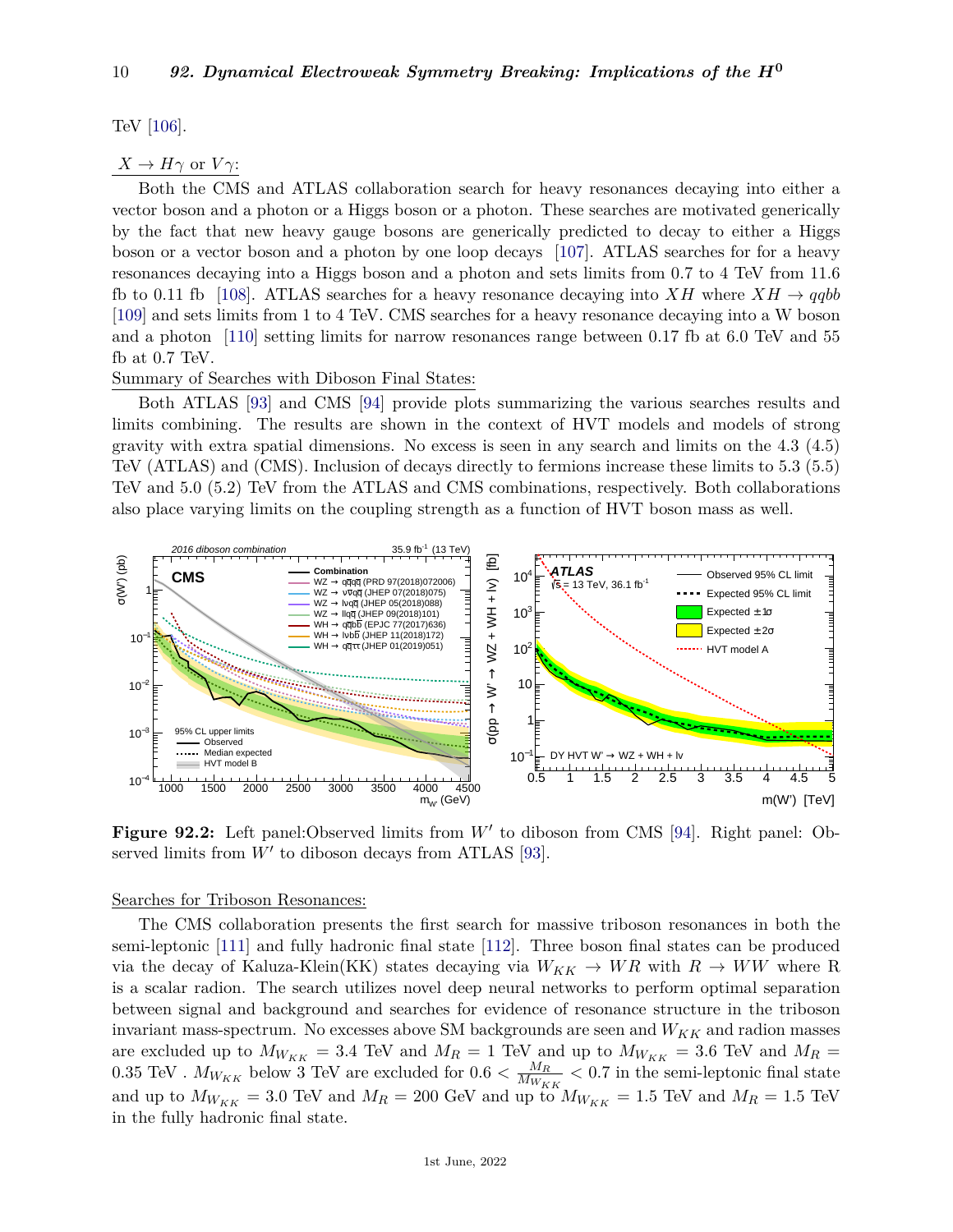### **92.2.3** *Vector-like third generation quarks*

Vector-like quarks (VLQ) have non-chiral couplings to *W* bosons, i.e. their left- and righthanded components couple in the same way. They therefore have vectorial couplings to *W* bosons. Vector-like quarks arise in Little Higgs theories, top-coloron-models, and theories of a composite Higgs boson with partial compositeness. In the following, the notation *T* quark refers to a vector-like quark with charge 2*/*3 and the notation *B* quark refers to a vector-like quark with charge −1*/*3, the same charges as the SM top and *b* quarks respectively. The exotic vector-like quarks  $X_{5/3}$  and  $Y_{-4/3}$ have charges 5*/*3, and −4*/*3 respectively. Vector-like quarks couple with SM quarks with Yukawa interactions and may exist as  $SU(2)$  singlets  $(T, \text{ and } B)$ , doublets  $[(X_{5/3}, T), (T, B), (B, Y_{-4/3})]$ , or triplets  $[(X_{5/3}, T, B), (T, B, Y_{-4/3})]$ . At the LHC, VLQs can be pair produced via the dominant gluon-gluon fusion process. VLQs can also be produced singly by their electroweak effective couplings to a weak boson and a standard model quark. The single production rate is expected to dominate over the rate of pair production at large VLQ masses. *T* quarks can decay to *bW*, *tZ*, or  $tH<sup>0</sup>$ . Weak isospin singlets are expected to decay to all three final states with (asymptotic) branching fractions of 50%, 25%, 25%, respectively. Weak isospin doublets are expected to decay exclusively to  $tZ$  and to  $tH^0$  [\[113\]](#page-26-7) with equal branching ratios. Analogously, *B* quarks can decay to  $tW$ ,  $bZ$ , or  $bH^0$ . The  $Y_{-4/3}$  and  $X_{5/3}$  quarks decay exclusively to  $bW$  and to  $tW$ . While these are taken as the benchmark scenarios, other representations and decays to exotic new particles are possible [\[114](#page-26-8)[–116\]](#page-26-9), and hence the final results are interpreted for many allowed branching fraction combinations.

Given the multiple decay modes of the VLQs, the final state signatures of both pair produced and the singly produced VLQs are fairly rich with leptons, jets, *b*-jets, and missing energy. Depending on the mass of the VLQ, the top quarks and  $W/Z/H^0$  bosons may be Lorentz boosted and identified using jet substructure techniques. Thus the searches are performed using lepton+jets signatures, multi-lepton and all-hadronic decays. In addition, *T* or *B* quarks with their antiparticles can result in events with same-sign leptons, for example if the decay  $T \to tH \to bWW^+W^-$  is present. followed by leptonic decays of two same-sign *W* bosons. In the following subsections, while we describe the searches for each of the decay modes of the VLQs, the same analysis can be reinterpreted to obtain the sensitivity to a combination with varied branching fractions to the different decay modes.

In the following sections, the results obtained for *T* (*B*) quarks assuming 100% branching ratio to *Wb* (*Wt*) are also applicable to heavy vector-like  $Y_{-4/3}$  ( $X_{5/3}$ ) with charge 4/3 (5/3).

# 92.2.3.1 *Searches for T quarks that decay to W, Z and H***<sup>0</sup>** *bosons*  $T/Y \rightarrow bW$ :

CMS has searched for pair production of heavy *T* quarks that decay exclusively to *bW* [\[117–](#page-26-10)[119\]](#page-26-11). The analysis selected events with exactly one charged lepton, assuming that the *W* boson from the second *T* quark decays hadronically. Under this hypothesis, a 2-constraint kinematic fit can be performed to reconstruct the mass of the *T* quark as a narrow mass peak with a mass resolution of around 7%. In Refs. [\[118\]](#page-26-12) and [\[119\]](#page-26-11), the two-dimensional distribution of reconstructed mass vs  $S_T$  was used to test for the signal, where  $S_T$  is the scalar sum of the missing  $p_T$  and the transverse momenta of the lepton and the leading four jets. This analysis, when combined with the search in the fully hadronic final state [\[120\]](#page-26-13) excluded new quarks that decay 100% to *bW* for masses below 0.89 TeV [\[119\]](#page-26-11). At times the hadronically-decaying *W* boson is produced with a large Lorentz boost, leading to the *W* decay products merged into a large-radius jet. Algorithms such as jet pruning [\[121\]](#page-26-14) were used to remove contributions from soft, wide angle radiation, from large-radius jets, leading to better discrimination between QCD jets and those arising from decays of the heavy particles. If the mass of the boosted jet was compatible with the W boson mass, then the W boson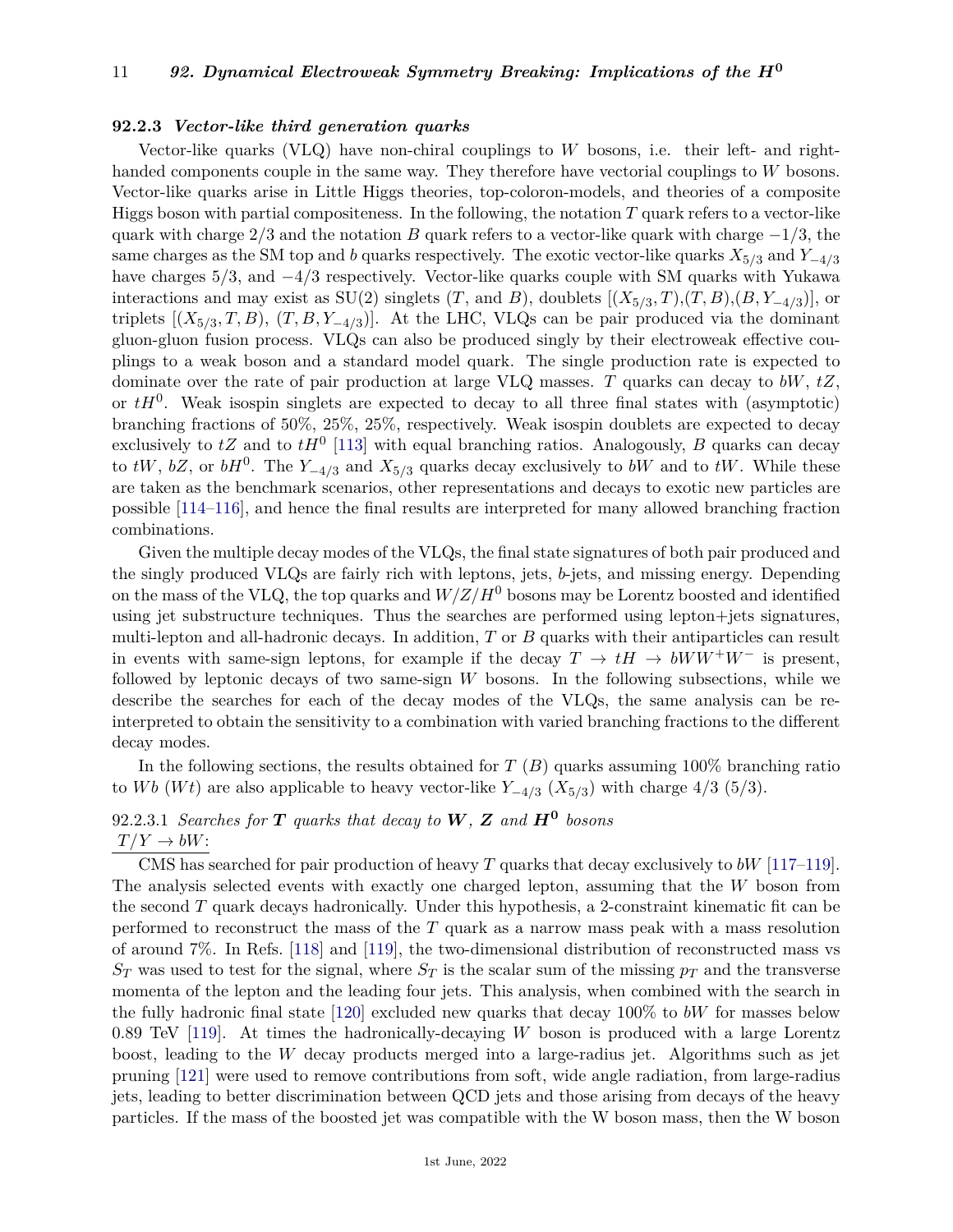candidate jet and its subjets were used in the kinematic reconstruction of the *T* quark. No excess over standard model backgrounds was observed. Upper limits on the production cross section as a function of the mass of *T* quarks were measured. By comparing them with the predicted cross section for vector like quark pair production, the strong pair production of *T* quarks was excluded for masses below 1.30 TeV (1.28 TeV expected) [\[117\]](#page-26-10).

Another "cut-based" search for pair produced *T* quarks in the all-hadronic final state targeting the *Wb* decay mode [\[122\]](#page-26-15), relies on mass reconstruction of two highest  $p<sub>T</sub>$  *Wb* combinations using boosted *W* boson candidates with  $p_T > 200$  GeV and b-tagged jets.  $H_T$  is used as the signal discriminator, with selected events divided into nine categories based on the multiplicity of *W* and *b*-jets in the event. From this search *T* quarks with pure *W b* decays are excluded for masses below 1.04 TeV (1.07 TeV expected).

An analogous search has been carried out by ATLAS [\[123,](#page-26-16)[124\]](#page-26-17) for the pair production of heavy *T* quarks. It used the lepton+jets final state with an isolated electron or muon and at least four jets, including a *b*-jet, and required reconstruction of the *T* quark mass. Given that the mass range for the *T* quark being explored was from a 0.4 TeV to a couple of TeV, the *W* boson from the *T* quark may fall in two categories: those with a high boost leading to merged decay products, and others where the two jets from the *W* boson were resolved. In addition, the selection was optimized to require large angular separation between the high *p<sup>T</sup> W* bosons and the *b*-jets.

The  $T \to Wb$  candidates were constructed from both the leptonically and hadronically decaying *W* bosons by pairing them with the two highest  $p<sub>T</sub>$  *b*-tagged jets in the event. The pairing of *b*-jets with *W* bosons which minimizes the difference between the masses of leptonically decaying *T* ( $m_{lep}(T)$ ) and the hadronic *T* ( $m_{had}(T)$ ) was chosen. Finally,  $m_{lep}(T)$  was used as the discriminating variable in a signal region defined by high  $S'_T$  (here  $S'_T$  is defined as the scalar sum of the missing  $p_T$ , the  $p_T$  of the lepton and jets), and the opening angle between the lepton and the neutrino ( $\Delta R(e, \nu)$ ). With the 36.1 fb<sup>-1</sup> data collected during Run 2 at  $\sqrt{s} = 13$  TeV, assuming 100% branching ratio to the *W b* decay, the observed lower limit on the *T* mass was 1.35 TeV, and in the  $SU(2)$  singlet scenario, the lower mass limit was obtained to be 1.17 TeV [\[123\]](#page-26-16).

A targeted search for a *T* quark, produced singly in association with a light flavor quark and a *b* A targeted search for a *1* quark, produced singly in association with a light havor quark and a *b* quark and decaying into *bW*, was carried out by CMS at  $\sqrt{s}$ =13 TeV and a dataset corresponding to 2.3 fb−<sup>1</sup> [\[125\]](#page-26-18). The analysis used lepton+jets events, with at least one *b*-tagged jet with large transverse momentum, and a jet in the forward  $\eta$  region. Selected events were required to have  $S_T''$  >  $500 \text{ GeV}$ , where  $S_T''$  is defined as the scalar sum of the transverse momenta of the lepton, the leading central jet, and the missing transverse momentum. The invariant mass of the *T* candidate was used as the discriminating variable and was reconstructed using the four-vectors of the leptonically decaying *W* boson and the leading central jet. No excess over the standard model prediction was observed. As the VLQ width is proportional to the square of the coupling, upper limits were set on the production cross section assuming a narrow width VLQ with coupling greater than 0.5. For *Y /T* quarks with a coupling of 0.5 and a 100% branching fraction for the decay to *bW* the excluded masses were in the range from 0.85 to 1.40 TeV  $[125]$ . A similar search  $[126, 127]$  $[126, 127]$  $[126, 127]$  was performed by ATLAS for a singly produced *T* or  $Y_{-4/3}$  quark decaying to *Wb* using a dataset corresponding to 36.1 fb<sup>-1</sup>. The search was performed using lepton+jets events with a high  $p_T$ *b*-tagged jet, and at least one forward jet. The reconstructed mass of the *T*/*Y*−4*/*<sup>3</sup> quark, was used as the discriminating variable and showed no excess above the expectation from SM. Interference effects with the SM background are included in the study. This search led to 95% CL upper limits on the mixing angle  $|sin(\theta_L)|$  ( $C_L^{Wb}$ ) in the range of 0.18–0.35 (0.25–0.49) for singlet *T* quark mass between 0.8–1.2 TeV. This search also provided limits as a function of the *Y*−4*/*<sup>3</sup> quark mass, on the coupling of the  $Y_{-4/3}$  quark to *bW*, and the mixing parameter  $|sin\theta_R|$  ( $C_R^{Wb}$ ) for a ( $B,Y_{-4/3}$ )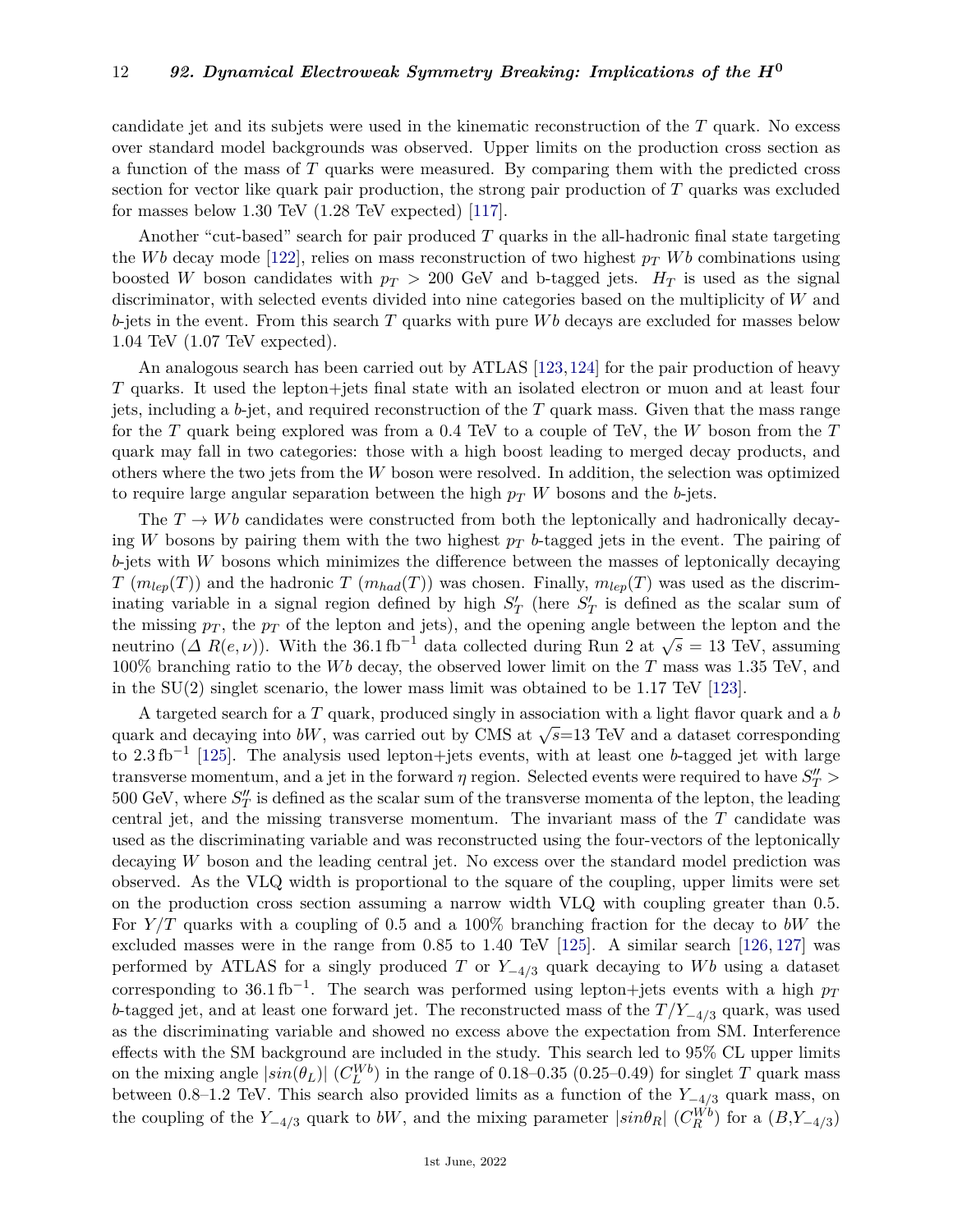doublet model [\[126\]](#page-26-19). For VLQ masses between 0.08–1.8 TeV, the limits on  $|sin(\theta_R)|$  ( $C_R^{Wb}$ ) are in the range 0.17–0.55 (0.24–0.77), and for for  $Y_{-4/3}$  quark mass between 0.9–1.25 TeV, the limits on  $|sin\theta_R|$  are around 0.18–0.19 and below the constraints from electroweak precision observables. For *Y*−4*/*3 quark in the triplets  $(T, B, Y_{-4/3})$ , limits on  $|\sin(\theta_L)|$  ( $C_L^{Wb}$ ) are between 0.16–0.39 (0.31–0.78) for masses between 0.8 GeV–1.6 TeV [\[126\]](#page-26-19).

# $T \rightarrow tH^0$ :

ATLAS has performed a search for  $T\overline{T}$  production with  $T \to tH^0$  [\[124,](#page-26-17)[128\]](#page-26-21). Given the dominant decay mode  $H^0 \to b\bar{b}$ , these events are characterized by a large number of jets, many of which are *b*-jets. Thus the event selection required one isolated electron or muon and high jet multiplicity (including *b*-tagged jets). The sample is categorized by the jet multiplicity (5 and  $\geq$ 6 jets in the 1-lepton channel; 6 and  $\geq 7$  jets in the 0-lepton channel), *b* tag multiplicity (2, 3 and  $\geq 4$ ) and mass-tagged jet multiplicity  $(0, 1 \text{ and } \geq 2)$ . The distributions of  $m_{\text{eff}}$ , defined as the scalar sum of the lepton and jet  $p_T$  and the missing  $p_T$ , for each category were used as the discriminant for the final signal and background separation. No excess of events was found. Weak isospin doublet *T* quarks were excluded below 1.16 TeV.

A search by ATLAS for pair produced VLQs with an all-hadronic final state signature yields an exclusion of pure decays  $T \to tH^0$  upto a *T* quark mass of 1.01 TeV [\[129\]](#page-26-22). This analysis used a deep neural network technique to identify jets originating from boosted bosons and top-quarks and is described further in subsection 92.2.3.2.

The CMS search for  $T\overline{T}$  production, with  $T \to tH^0$  decays has been performed in lepton+jets, multilepton and all-hadronic final states. The lepton+jets analysis [\[130\]](#page-26-23) emphasizes the presence of a large number of *b*-tagged jets, and combines it with other kinematic variables in a Boosted Decision Tree (BDT) to enhance signal to background discrimination. The multilepton analysis [\[130\]](#page-26-23) was optimized for the presence of *b*-jets and the large hadronic activity. For  $\mathcal{B}(T \to tH^0) = 1$ , the combined lepton+jets and multilepton analyses led to a lower limit on *T* quark masses of 0.71 TeV. A search for  $T \to tH^0$  in all-hadronic decays [\[131\]](#page-26-24), optimized for a high mass *T* quark, and based on identifying boosted top quark jets has been carried out by CMS. This search aimed to resolve subjets within the jets arising from boosted top quark decays, including *b* tagging of the subjets. A likelihood discriminator was defined based on the distributions of *H<sup>T</sup>* and the invariant mass of the two *b*-jets in the events for signal and background. No excess above background expectations was observed. Assuming 100% branching ratio for  $T \to tH^0$ , this analysis led to a lower limit of 0.75 TeV on the mass of the *T* quark.

Searches for *T* quarks at  $\sqrt{s}$ =13 TeV, based on a 2.6 fb<sup>-1</sup> dataset [\[132\]](#page-26-25) have been performed by CMS using the lepton+jets final state. This search has been optimized for high mass *T* quarks by exploiting techniques to identify *W* or Higgs bosons decaying hadronically with large transverse momenta. The boosted *W* channel excluded *T* quarks decaying only to *bW* with masses below 0.91 TeV, and the boosted *tH* channel excluded *T* quarks decaying only to *tH* for masses below 0.89 TeV.

A CMS search for  $T \to tH^0$  with  $H^0 \to \gamma\gamma$  decays has been performed [\[133\]](#page-26-26) in pair production of *T* quarks. To identify the Higgs boson produced in the decay of the heavy *T* quark, and the subsequent  $H^0 \to \gamma\gamma$  decay, the analysis focused on identification of two photons in events with one or more high  $p_T$  lepton+jets or events with no leptons and large hadronic activity. A search for a resonance in the invariant mass distribution of the two photons in events with large hadronic activity defined by the  $H_T$  variable showed no excess above the prediction from standard model processes. The analysis resulted in exclusion of *T* quark masses below 0.54 TeV.

A search for electroweak single production of  $T$  quarks decaying to  $tH^0$  using boosted topologies in fully hadronic [\[134\]](#page-26-27) and lepton+jets [\[135\]](#page-26-28) in the final states has been performed by CMS.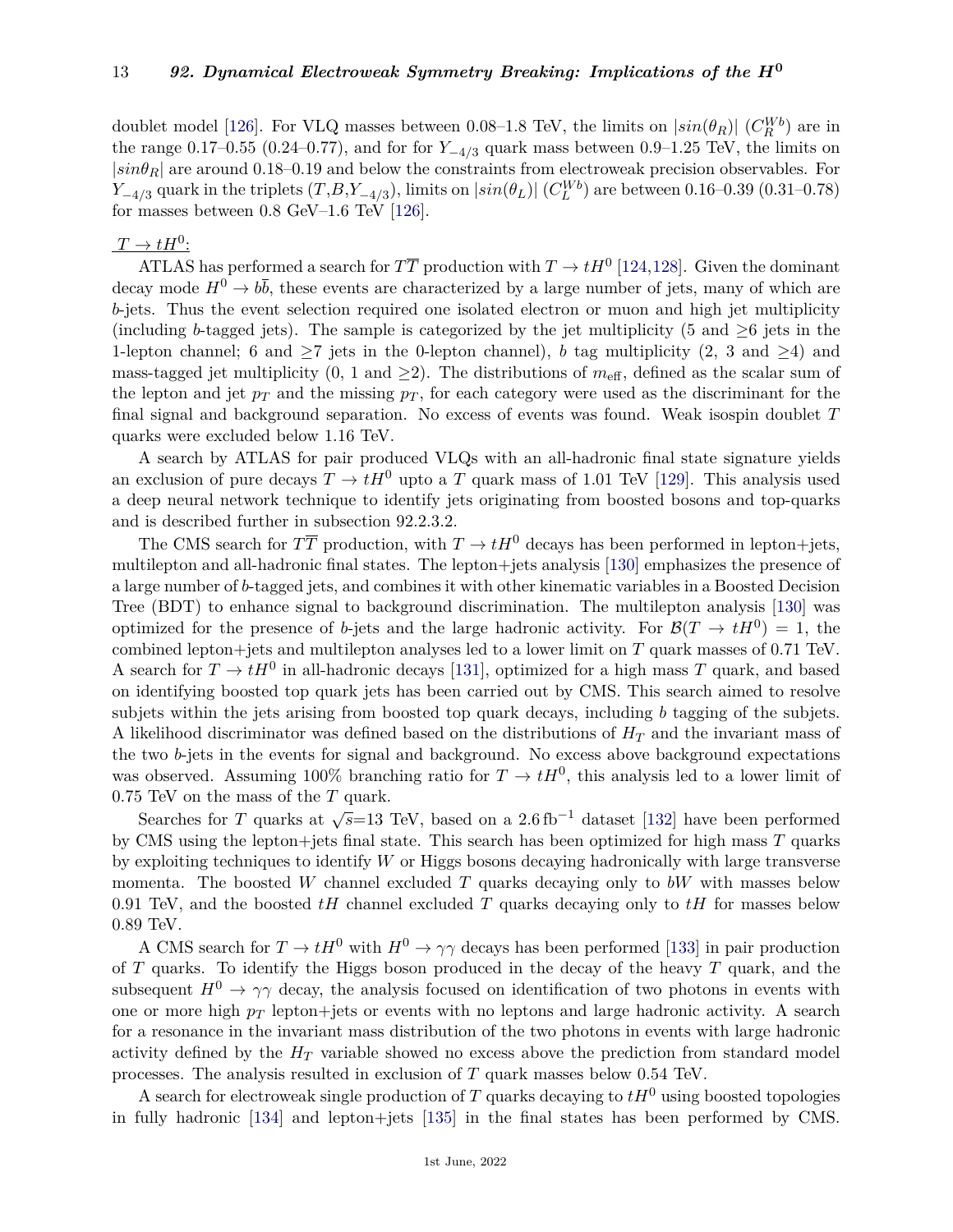The electroweak couplings of the *T* quarks to the SM third generation quarks are highly model dependent, and hence these couplings determine the rates of the single *T* quark production. In both analyses, *T* quark invariant mass was reconstructed using the boosted Higgs boson jet and the top quark. Higgs boson jets were identified using jet substructure techniques and subjet *b* tagging. For the lepton+jets analysis, the top quark was reconstructed from the leptonically decaying *W* and the *b* jet, while in the all-hadronic analysis the top quark jet was tagged using substructure analysis. There was no excess of events observed above background. Exclusion limits on the product of the production cross section and the branching fraction  $(\sigma(pp \to Tqt/b) \times \mathcal{B}(T \to tH^0))$ were derived for the  $T$  quark masses in the range  $0.70-1.8$  TeV. From the lepton+jets analysis, for a mass of 1.0 TeV, values of  $(\sigma(pp \to Tqt/b) \times \mathcal{B}(T \to tH^0)$  greater than 0.8 and 0.7 pb were excluded assuming left- and right-handed coupling of the *T* quark to standard model fermions, respectively [\[135\]](#page-26-28). For the all-hadronic analysis, upper limits between 0.31 and 0.93 pb were obtained on  $(\sigma(pp \to Tqt/b) \times \mathcal{B}(T \to tH^0))$  for *T* quark masses in the range 1.0-1.8 TeV [\[134\]](#page-26-27).

### $T \rightarrow tZ$ :

Both ATLAS and CMS searched for *T* quarks that decay exclusively into *tZ* in *pp* collisions at Both ATLAS and CMS searched for T quarks that  $\sqrt{s} = 13$  TeV. No excesses were found in either search.

ATLAS performed a search [\[136\]](#page-26-29) optimized for pair production of vector-like top quarks decaying into  $tZ$  where the  $Z$  boson subsequently decays into neutrino pairs, utilizing 36.1 fb<sup>-1</sup> of data. The search selected events with one lepton, multiple jets, and significant missing transverse momentum. No significant excesses were found and lower limits on the mass of a vector like top quark were placed, excluding masses below 0.87 TeV (weak-isopsin singlet), 1.05 TeV (weak-isospin doublet), and 1.16 TeV ( pure *tZ* mode).

Another search by ATLAS for pair produced *T* decaying to *tZ* has been carried out by reconstructing the high transverse momentum *Z* boson from a pair of opposite-sign same-flavor leptons, using events with two or three charged leptons [\[137\]](#page-26-30). The final analysis is based on three final state signatures. In the trilepton events, at least one *b*-tagged jet is required and  $S_T$  is used as the discriminating variable. In events with two leptons, at least 2 *b*-jets are requested and events with zero or one high  $p_T$  top-tagged jet, use  $H_T$  as the discriminator. The second dilepton analysis with two top-tagged high *p<sup>T</sup>* jets focuses on hadronically decaying heavy resonances and the invariant mass of the *Z* boson and the highest *p<sup>T</sup> b*-tagged jet is found to be a good discriminating variable. No excess was observed over the background expectations. The combined analysis yields a lower limit on *T* quark mass of 1.03 TeV (1.21 TeV) in the singlet (doublet) model or 100% branching ratio for  $T \to tZ$  a lower limit on the *T* quark mass of 1.34 TeV is obtained.

ATLAS has subsequently carried out a search [\[138\]](#page-26-31) for singly produced *T* quarks decaying to *tZ* where the *Z* boson decays into neutrino pairs. The search is carried out using 36.1  $fb^{-1}$  of data in events with two different final state signatures: one with jets and significant missing *p<sup>T</sup>* (0L) and the other with a single lepton, jets and missing  $p_T$  (1L). Events are divided into signal and dedicated  $W +$ jets and  $t\bar{t}$  background control regions. The sensitivity to the *T* quark signal is extracted using distributions of missing  $p_T$  for the 1L and the distribution of  $T$  quark transverse mass constructed from missing  $p_T$  and the high  $p_T$  large-radius top-tagged jet, for 0L analysis. There is no excess found over the expected background and lower limits on the production of *T* singlets are obtained as a function of the left- and right-handed couplings  $c_{L,W}$  and  $c_{R,W}$  to top quarks and *W* bosons, where  $c_W$  above 0.7 is excluded for *T* quark mass of 1.4 TeV. The limits on *c<sub>W</sub>* are also recasted into expected and observed 95% CL upper limits for the mixing angle (*θL*) of a singlet *T* with the top quark.

CMS searched [\[139\]](#page-26-32) for single production of *T* quarks decaying into *tZ* with the *Z* boson decaying to pairs of charged leptons (electrons and muons) and the top quark decaying hadronically using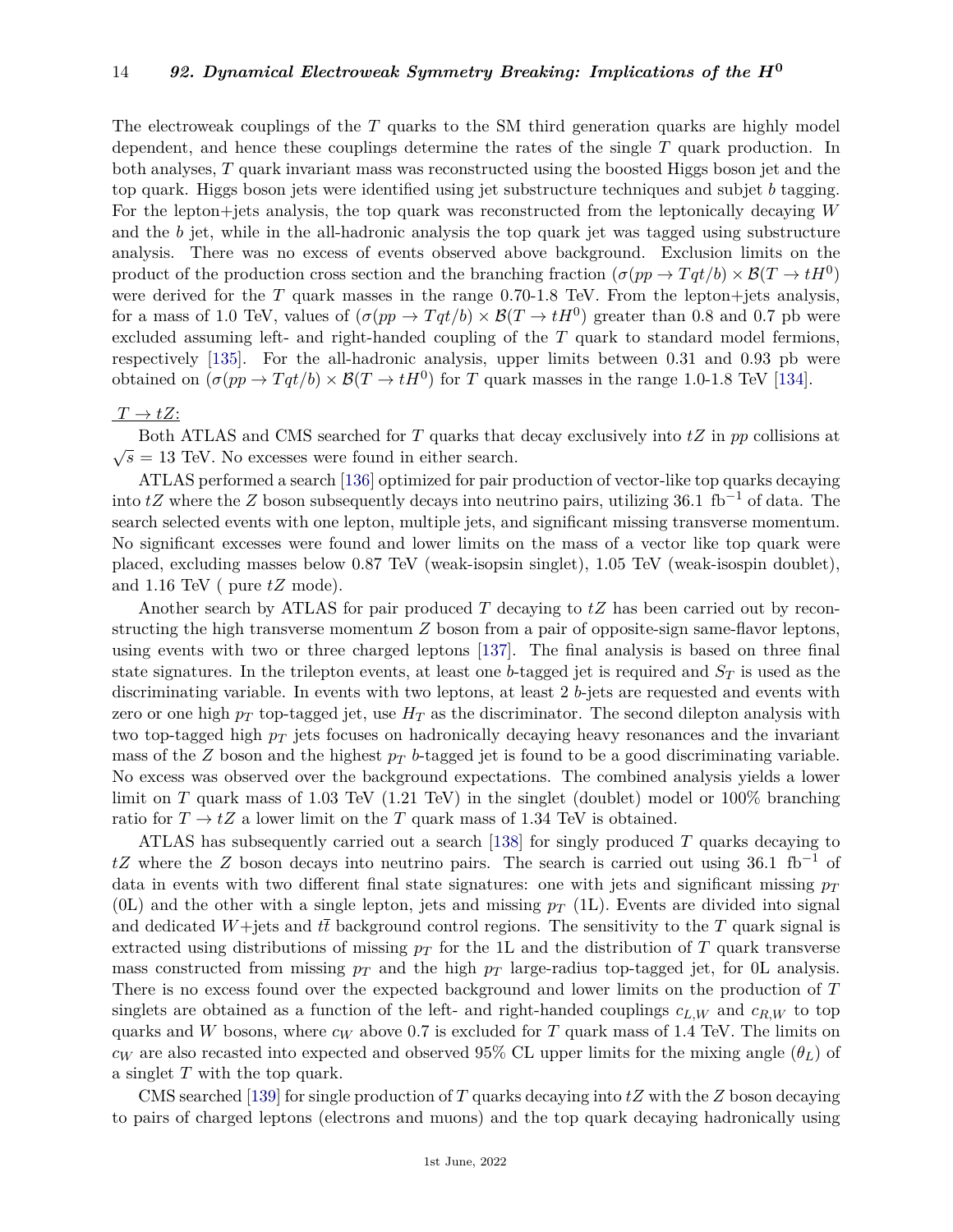35.9  $\text{fb}^{-1}$  of data. Limits were placed on *T* quarks with masses between 0.7 and 1.7 TeV excluding the product of cross section and branching fraction above values of 0.27 to 0.04 pb. Additionally, limits on the product of cross section and branching fractions for a  $Z'$  boson decaying into  $tZ$  were set between 0.13 and 0.06 pb for  $Z'$  boson masses in the range from 1.5 to 2.5 TeV.

Similar searches by ATLAS for singly produced *T* decaying to *Zt* have been performed in final state signatures with two or three charged leptons [\[137\]](#page-26-30). The analysis relies on tagging *b*-jets and high *p<sup>T</sup>* large-radius jets originating from top-quarks. Additional selections are devised to reduce the contributions from pair production of *T* quarks. For events with dilepton analysis, the discriminating variable is the mass of the *T* quark formed using the invariant mass of the *Z* boson candidate and the highest  $p<sub>T</sub>$  top-tagged jet, while for the trilepton analysis, the variable  $S<sub>T</sub>$  is used to search for an excess of data over the expected SM background. No excess above the SM expectations is observed. The two final states (dilepton and trileptons) are combined to obtain the final results. For the coupling parameter  $\kappa_T$  between 0.1–1.6, the 95% CL upper limits on the production cross section times branching fraction into *Zt* is between 0.16–0.18 (0.03–0.05) pb at *T* quark mass of 0.7 (2) TeV.

The search by the ATLAS experiment for VLQ pair production optimized to search for  $T \to tZ$ decays [\[140\]](#page-26-33) in a dataset with  $139 \text{ fb}^{-1}$  of luminosity has been performed in final states with either two leptons or three or more leptons. A multi-class boosted object tagger based on DNN techniques for large-radius jets is used to categorize events according to the number of high  $p_T$  boosted  $H^0$ , *Z/W*, and top quark jets. The discriminant in the signal to evaluate the sensitivity depends on the number of leptons in the event. For the two lepton analysis, the discriminant is the mass of the *T* quark which is constructed from *b* and *Z* candidates, while for the three or more lepton analysis,  $H_T$ computed using the  $p<sub>T</sub>$  of the jets and leptons is used as the discriminant. This analysis excludes *T* quark masses up to 1.27 GeV (1.46 GeV), for the singlet (doublet) configuration [\[140\]](#page-26-33).

# Combination of  $T \to tZ/tH^0$ :

The search performed by the ATLAS experiment for electroweak single production of *T* quark decaying to  $tH^0$  and  $tZ$  uses a dataset corresponding to 139 fb<sup>-1</sup> of integrated luminosity, and events with a single lepton with multiple jets and *b*-jets in the final state [\[141\]](#page-27-0). The single production channel for VLQs probes  $\kappa$ , the universal coupling constant, which also controls the production cross section and the resonance width of the VLQ. The analysis uses techniques to tag boosted jets, and categorizes events by numbers of jets and *b*-jets. The event discriminant is the "effective mass" (meff) observable, defined as the scalar sum of the  $p_T$  of all central jets,  $p_T$  of leptons and the missing  $p_T$  in the event. No significant excess is observed. Limits on the mass of  $T$  quark and universal coupling strength  $(\kappa)$  are obtained. For singlet T quarks, values of  $\kappa$  above 0.5 are excluded for all masses below 1.8 TeV. For *T* quark mass of 1.6 TeV,  $\kappa$  above 0.41 is excluded [\[141\]](#page-27-0).

A CMS search published in 2020 concentrates on the electroweak production of the *T* quark with  $T \to tH^0$ , and  $T \to tZ$  decays, where subsequently both  $H^0$  and *Z* Bosons decay hadronically, leading to fully hadronic final states [\[142\]](#page-27-1). The search focuses on evidence of *T* quarks produced in association with a *b* quark  $(qg \to T\bar{b}q')$  or a top quark  $(qg \to T\bar{t}q)$ . The production cross sections are model dependent, as the electroweak production depends on the strength of the *T* quark coupling,  $T bW$  ( $T tZ$ ), for the charged-current (neutral-current) process, at the production vertex. The searches are split into two domains depending on the mass of the *T* quark and consider a wide range of widths of the *T* quark from a few percent to about 30% of the *T* quark mass. The event selection relies primarily on the large number of jets and on efficient identification of jets from *b*-quarks, in addition to double-*b* jet decays of the  $H^0$  and *Z* bosons. The final sensitivity is derived by the search for a resonant peak in the  $tH^0/Z$  invariant mass spectrum. For low mass *T* quark searches, three independent regions based on the b-tagged jet requirements are examined.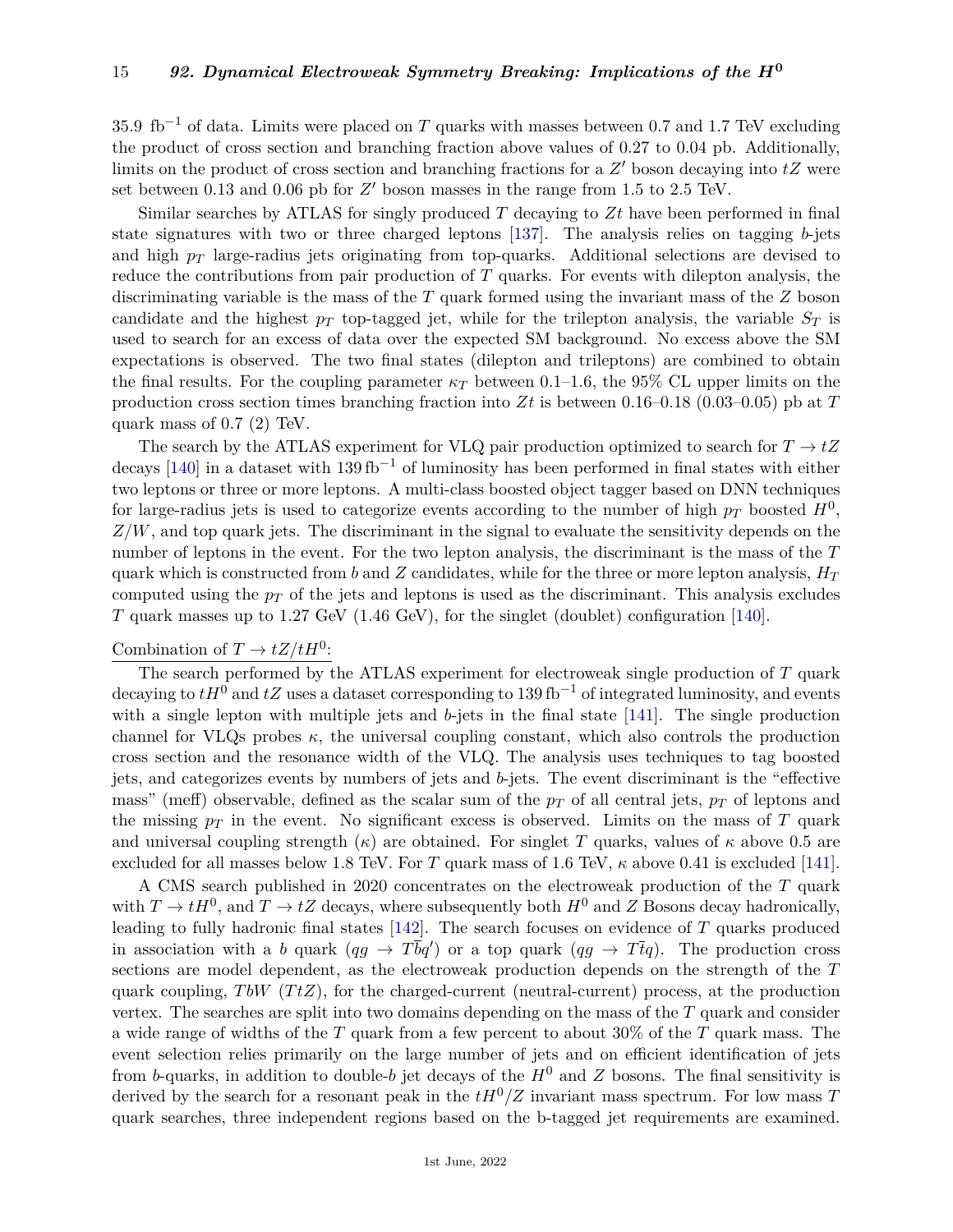For *T* quark masses above 1 TeV, which result in highly Lorentz-boosted top quarks and  $H^0$  or *Z* boson, large-area jets are used to form the *T* quark. This search reports upper limits at 95% confidence level on  $\sigma B(T \to tH)$  and  $\sigma B(T \to tZ)$  between 2 pb and 20 fb for *T* masses between 0.6 to 2.6 TeV in the *T bq* and *T tq* production channels. The analysis also reports combined results for  $T \to tH$  and  $T \to tZ$  associated production with a bottom quark and provides constraints on *T* quarks in the *T* singlet model for masses below 1.00 TeV. For an expected fractional width of 30%, the expected sensitivity extends to 1.28 TeV, comparable to the most stringent results.

# Combination of  $T \to bW/tZ/tH^0$ :

Most of the analyses described above target an individual decay mode of the *T* quark, with 100% branching ratio to either *bW*,  $tZ$  or  $tH^0$  and are optimized accordingly. However, they have varied sensitivity to all three decay modes and the results can be interpreted as a function of branching ratios to each of the three decay modes, assuming the total adds up to unity  $(\mathcal{B}(tH) + \mathcal{B}(tZ) +$  $\mathcal{B}(Wb) = 1$ .

Combinations of analyses have been performed by both ATLAS and CMS. The limits set by ATLAS searches in  $W(\ell \nu)b + X, H(b)b + X, Z(\nu \overline{\nu}), Z(\ell \ell)t/b + X$ , dileptons with same-sign charge, trileptons, all-hadronic final states have been combined and the results obtained for various sets of branching fractions for *T* quark decays to *bW*, *tH*<sup>0</sup> and *tZ* are shown in Fig. 92.3 (left). In the combined analysis, ATLAS sets lower *T* quarks mass limit of 1.31 TeV for all possible values of the branching fractions to the three decay modes [\[123,](#page-26-16) [136,](#page-26-29) [143\]](#page-27-2). In Fig. 92.3, exclusion is shown in the plane of  $\mathcal{B}(T \to Ht)$  versus  $\mathcal{B}(T \to Wb)$ , for different values of the *T* quark mass. The default branching ratio values for the weak-isospin singlet and doublet cases are also shown in Fig. 92.3 as yellow circle and star symbols respectively. Assuming a weak isospin (*T*,*B*) doublet and  $|V_{Tb}| \ll |V_{tB}|$ , *T* quark mass below 1.37 TeV is excluded.

A CMS analysis for pair production of *T* combines three channels with lepton final states: single lepton, two leptons with the same sign of the electric charge (*SS*), or at least three leptons (trilepton) [\[144\]](#page-27-3). For various combinations of branching fractions for *T* quark decays to *bW*,  $tH^0$ and *tZ*, the combined results exclude *T* quarks with masses below 1.14–1.3 TeV and are shown in Figure 92.3 (right). Single lepton events are classified into 16 signal categories and 6 background control regions based on multiplicity of *b*-tagged, high  $p_T H^0$  and *W*-tagged jets. The discriminating variables are  $H_T$  for  $H^0$ -tagged events and the minimum invariant mass constructed from the lepton and the *b* jet, min $[M_{lb}]$ , for zero  $H^0$ -tagged events. For the same-sign dilepton and trilepton analyses, the non-prompt backgrounds due to misidentified jets and leptons are derived from data control regions. In the trilepton analysis the *S<sup>T</sup>* variable is used as the signal discriminator binned in four categories based on the lepton flavor combinations (*eee, eeµ, eµµ, µµµ*). The single lepton analysis is most sensitive for *tHbW* and *W bW b* decay modes, within the *SS* dilepton analysis *tHtH* and *tHtZ* have the best efficiency and for trileptons the *tZtZ* and *tHtZ* decays modes have the highest efficiency. CMS excludes singlet (doublet) *T* quark masses below 1.2 (1.28) TeV. Masses below 800 GeV were excluded in previous searches. For *T* quark masses in the range 0.8–1.8 TeV, cross sections smaller than 30.4–9.4 fb (21.2–6.1 fb) are excluded for the singlet (doublet) scenario.

Another inclusive search for pair produced *T* in the all-hadronic final state [\[122\]](#page-26-15) has been performed by CMS using the boosted event shape tagger (BEST) neural network technique to classify jets in six categories  $W, Z, H^0, t, b$ , and light. This search does not focus on a given VLQ mode, but on various combinations of the boson and quark jets in the final state. Anti-*k<sup>T</sup>* jets with a distance parameter of 0.8 are used. The BEST NN algorithm simultaneously classifies jets according to heavy object type. For each of the six particle hypotheses, it boosts each jet constituent into corresponding frame along the jet momentum direction, and calculates event shape and angular variables in the boosted frame, with the expectation that when boosting to the correct rest frame,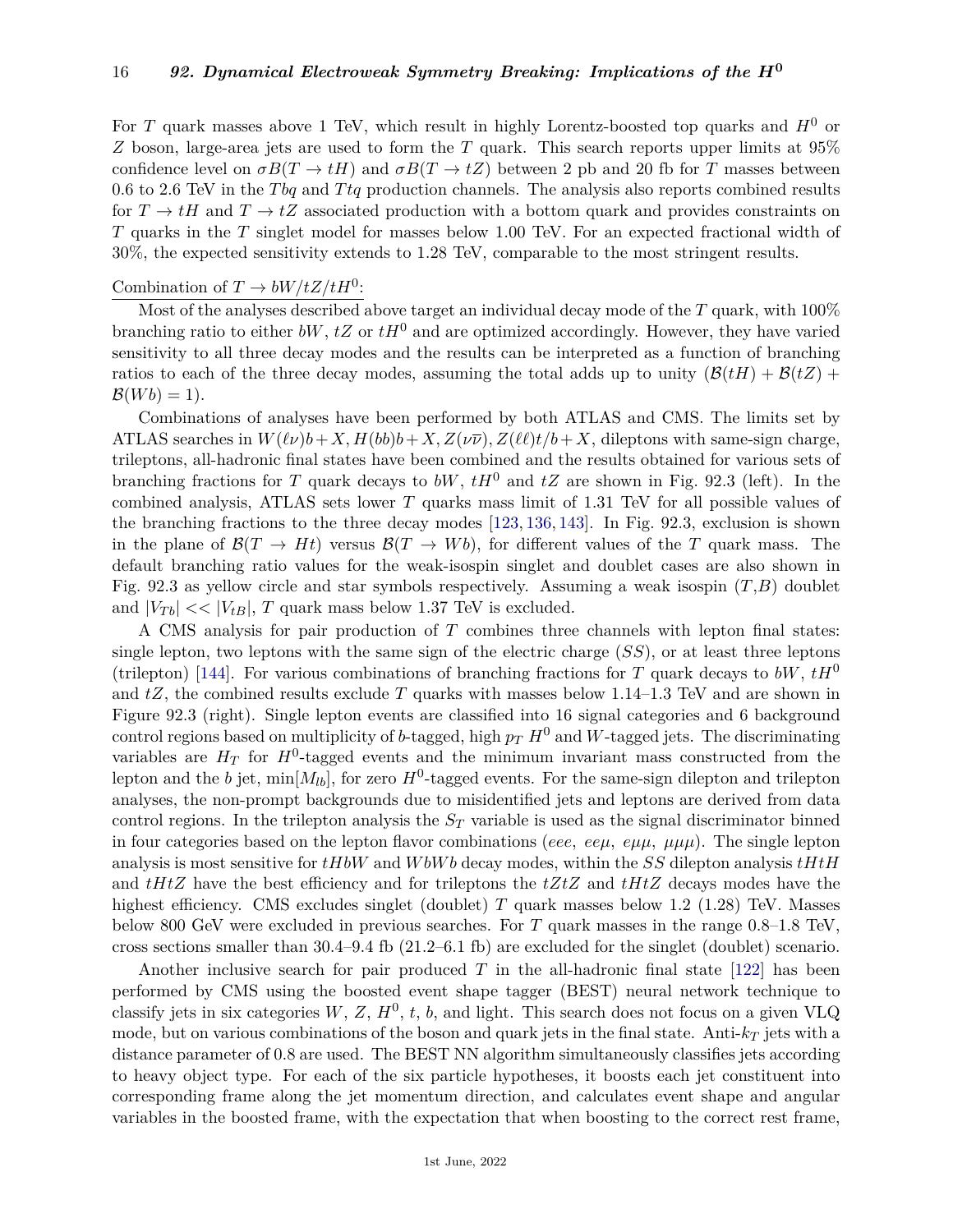jet constituents will be isotropic and show the expected N-prong structure of the decaying object in its rest frame. A neural network is trained using the event shape and angular variables in the boosted frame to classify jets according to one of those six possibilities  $(W, Z, H, t, b, \text{ or light}).$ The analysis bins the events into 126 categories depending on the number of *W*, *Z*, *H*, *t*, *b*, or light jets in the final state with a maximum of four such objects. For each category  $H_T^{\text{AK8}}$ , the scalar sum of  $p_T$  of all AK8 jets, is used as the signal discriminator. A scan over a combination of various branching fractions is also performed. This search excludes *T* quark masses in the range 0.74–1.37 TeV for the *tH* decay mode in the NN analysis.



**Figure 92.3:** Left panel: observed limits on the mass of the *T* quark in the plane of  $\mathcal{B}(T \to tH^0)$ versus  $\mathcal{B}(T \to bW)$  from a combination [\[143\]](#page-27-2) of all ATLAS searches for TT production. The markers indicate the default branching ratios for the SU(2) singlet and doublet scenarios. Right panel: the observed lower limits on the *T* quark mass (in GeV), from CMS searches after combining all lepton channels [\[144\]](#page-27-3), for various branching fraction scenarios.  $\mathcal{B}(T \to Wb) + \mathcal{B}(T \to tZ) + \mathcal{B}(T \to tH^0)$  $= 1$  is assumed.

An inclusive search for VLQs has been carried out by CMS targeted at heavy *T* quarks decaying to any combination of  $bW$ ,  $tZ$ , or  $tH^0$  as described in [\[130\]](#page-26-23). Selected events have at least one isolated charged lepton. Events were categorized according to number and flavor of the leptons, the number of jets, and the presence of hadronic vector boson and top quark decays that are merged into a single jet. The use of jet substructure to identify hadronic decays significantly increases the acceptance for high *T* quark masses. No excess above standard model backgrounds was observed. Limits on the pair production cross section of the new quarks are set, combining all event categories, for all combinations of branching fractions into the three final states. For *T* quarks that exclusively decay to  $bW/tZ/tH^0$ , masses below 0.70/0.78/0.71 TeV are excluded.

# 92.2.3.2 *Searches for B quarks that decay to W, Z and H***<sup>0</sup>** *bosons*

ATLAS and CMS have performed searches for pair production of heavy *B* quarks which subsequently decay to  $Wt$ ,  $bZ$  or  $bH^0$ . The searches have been carried out in final states with single leptons, dileptons (with same charge or opposite charge), multileptons, as well as in fully hadronic final states.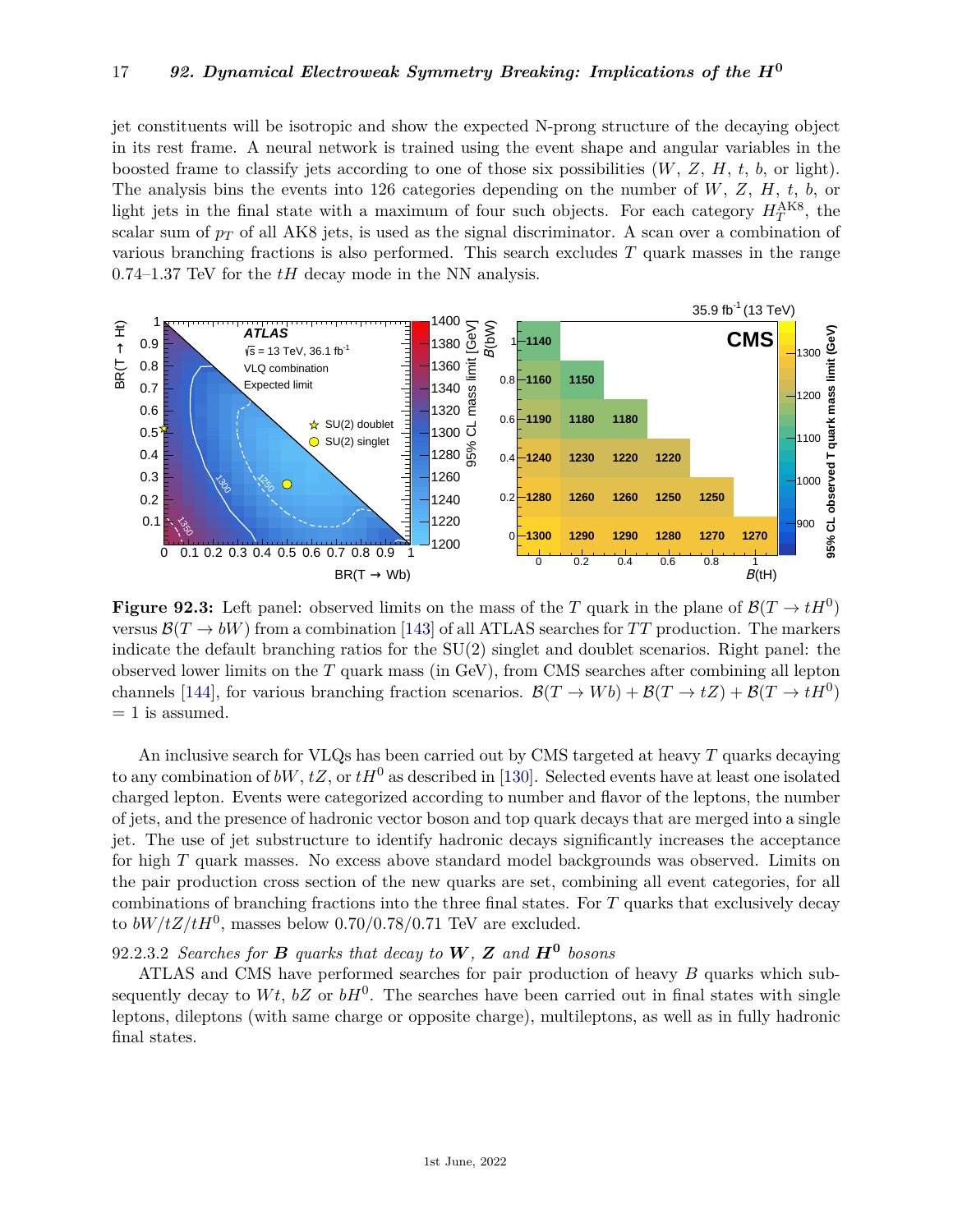# $B \to bH^0$ :

A search for *B* pair-produced events has been performed by the CMS experiment [\[123\]](#page-26-16) using 137 fb<sup>-1</sup> of data where the *B* decays into a  $b/\overline{b}$  quark and either a  $H^0$  or a *Z* boson. This search concentrates on final states with fully hadronic signatures, and utilizes different jet multiplicity categories to account for two resolved jets or merged single jets from  $H^0$  or *Z* boson to  $b\bar{b}$  decays, depending on the  $p_T$  of the  $H^0$  or *Z* bosons. Nine final state categories are used, depending on the number of observed jets and the reconstructed event mode. No significant excess over expected background is observed. For the case  $\mathcal{B}(B \to bH) = 100\% (50\%)$ , VLQs with masses below 1.57 (1.45) TeV are ruled out.

Using  $36.1 \text{ fb}^{-1}$  of data, ATLAS has performed a search for pair produced VLQs with allhadronic final state signature [\[129\]](#page-26-22). While this analysis provides exclusion limits for all third generation VLQs, it provides the strongest results for the  $B \to bH^0$  decay mode and excludes decays with  $\mathcal{B}(\mathcal{B} \to |\mathcal{H}') = \infty$ . scenario for *B* masses upto 1.01 TeV. The limits are also cast in a two-dimensional plane of branching ratio values of  $B \to bH^0$  vs.  $B \to Wb$ . This analysis required the presence of high  $p_T$  jets and multiple *b* tags. It used a multi-class DNN to classify jets arising from  $W, Z, H<sup>0</sup>$  bosons and top-quarks. In addition, the matrix element method was used to compute the likelihood for the event to arise from a particular VLQ final state and to construct the final discriminator. To increase the sensitivity of the analysis, processes with the same number of top quarks,  $W/Z$  bosons, and  $H^0$  Higgs bosons are combined into a single hypothesis.

The ATLAS experiment has performed a search for single production of a vector-like *B* quark decaying to a *b*-quark and a  $H^0$  boson, with  $H^0 \to b\bar{b}$  decay, using a dataset corresponding to an integrated luminosity of 139 fb<sup>-1</sup> [\[145\]](#page-27-4). The all hadronic final state signature relies on identification of at least 3 *b*-jets, with an additional soft forward jet from the spectator quark. Large area jets are used to identify boosted  $H^0$  decays. This analysis results in excluding the single production of a VLQ (*B*, *Y* ) doublet with relative width larger than 5% between masses of 1.0 TeV and 1.76 TeV [\[145\]](#page-27-4).

### $B \to Wt$ :

A search for  $B \to tW$  in *B* pair produced events has been performed by the ATLAS experiment [\[123\]](#page-26-16) using lepton+jets events with one hadronically decaying W and one leptonically decaying *W*  $\mu$ <sup>125</sup>] using repton+jets events with one hadrometry decaying w and one reptonteany decaying w utilizing 36.1 fb<sup>-1</sup> of data at  $\sqrt{s}$  = 13 TeV. The search was optimized for *T* production decaying into *Wb*. Since the analysis was optimized for  $T \to Wb$  rather than *Wt* decays the analysis does not reconstruct the full *B* mass. As discussed earlier, the hadronically and leptonically decaying heavy quarks were required to have similar reconstructed masses (within 300 GeV). The interpretation of the  $T \to Wb$  in the context of  $B \to tW$  production led to the exclusion of heavy *B* like VLQs for masses less than 1.25 TeV and 1.08 TeV, assuming a 100% branching fraction to *tW* or SU(2) singlet *B* scenario, respectively.

A similar search by CMS [\[146\]](#page-27-5), using 19.8 fb<sup>-1</sup> of  $\sqrt{s} = 8$  TeV data, selected events with one lepton and four or more jets, with at least one b-tagged jet, significant missing  $p_T$ , and further categorized them based on the number of jets tagged as arising from the decay of boosted *W*, *Z* or  $H^0$  bosons. The  $S_T$  distributions of the events in different categories showed no excess of events above the expected background and yielded a lower limit on the *B* quark mass of 0.73 TeV for  $BR(B \to Wt) = 1.$ 

CMS [\[132\]](#page-26-25) also searched for pair production of both  $TT$  and  $BB$  with collisions from 2.5 fb<sup>-1</sup>  $\sqrt{s} = 13$  TeV data. The analysis searches for events with one high  $p_T$  lepton, multiple jets, and  $\sqrt{s} = 13$  TeV data. The analysis searches for events with one high  $p_T$  lepton, multiple jets, and highly boosted *W* or Higgs bosons decaying hadronically. The analysis focuses on pair production and selects events with either a boosted W or Higgs candidate and then proceeds to search for anomalous production in excess of standard model production. Seeing no significant excesses CMS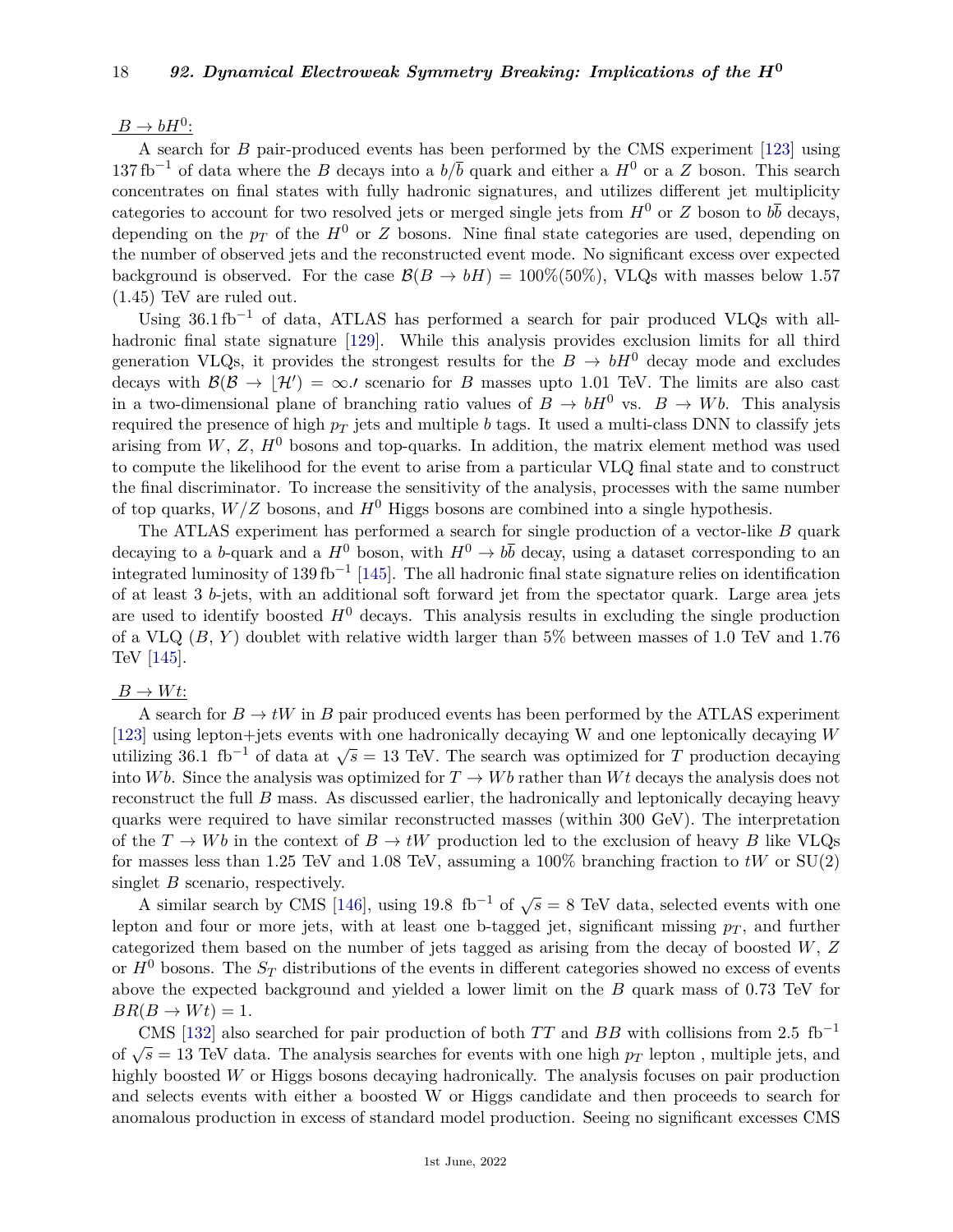then proceeded to set limits in many different interpretations. The strongest was from the  $B \to Wt$ interpretation leading to excluding heavy vector-like *B* quarks with mass less than 0.73 TeV.

The all-hadronic inclusive analysis [\[122\]](#page-26-15) performed by CMS using the BEST NN technique to classify  $W/Z/H^0/t/b$ /light jets also gives exclusion limits on *B* quark production for various combinations of branching fractions for decays to  $tW$ ,  $bZ$ ,  $bH<sup>0</sup>$ . By considering categories based on various combinations of the boson and quark jets in the final state it excludes *B* quarks with masses up to 1230 GeV, for *B* decays to *tW* with a 100% branching fraction.

Electroweak production of single heavy  $B+b$  production has been studied by CMS in the decay to *tW* with the lepton+jets final state [\[147\]](#page-27-6). Single lepton events with hadronic jets, including a forward jet, and missing  $p<sub>T</sub>$  are selected and divided into 10 different categories based on lepton flavor (e/ $\mu$ ), top-tagged, *W*-tagged, and 0/1/2 *b*-tagged jets. The *B* quark mass  $m_{reco}$  is fully reconstructed from lepton, jets, and missing  $p<sub>T</sub>$ , where the neutrino four-momentum is computed using the missing  $p_T$  and the *W* mass constraint. For events within the top-tagged category, the high *p<sup>T</sup>* top-tagged hadronic jet and the leptonically decaying *W* boson are used to compute *mreco*. The *mreco* distribution are used as the signal discriminator. In the absence of an excess over the expected SM background, the exclusion limits on the production cross section for *B* quark masses between 0.7-2 TeV varies between 0.3 to 0.03 pb. In addition, *B* quarks with left-handed couplings and a relative width of 10, 20, and 30% are excluded for masses below 1.49, 1.59, and 1.66 TeV respectively.

### $B \to bZ$ :

As mentioned above, a search for *B* pair produced events, with final states with fully hadronic signature, using  $137\,\mathrm{fb}^{-1}$  of data, has been performed by the CMS experiment [\[123\]](#page-26-16). In this search, the *B* decays into a  $b/\overline{b}$  quark and either a  $H^0$  or a *Z* boson. For the case  $\mathcal{B}(B \to bZ) = 100\%(50\%)$ , VLQs with masses below 1.39 (1.45) TeV are ruled out by this analysis.

A search by CMS [\[148\]](#page-27-7) for the pair-production of a heavy *B* quark and its antiparticle has been performed, where one of the heavy *B* quark decays to *bZ*. Events with a *Z* boson decaying to  $e^+e^-$  or  $\mu^+\mu^-$  and at least one *b* jet are selected. The signal from  $B \to bZ$  decays is expected to appear as a local enhancement in the *bZ* mass distribution. No such enhancement was found and *B* quarks that decay 100% into *bZ* are excluded below 0.70 TeV. This analysis also set upper limits on the branching fraction for  $B \to bZ$  decays of 30-100% in the *B* quark mass range 0.45-0.70 TeV. A complementary search has been carried out by ATLAS for new heavy quarks decaying into a *Z* boson and a *b*-quark [\[149\]](#page-27-8). Selected dilepton events contain a high transverse momentum *Z* boson that decays leptonically, together with two *b*-jets. If the dilepton events have an extra lepton in addition to those from the *Z* boson, then only one *b*-jet is required. No significant excess of events above the standard model expectation was observed, and mass limits were set depending on the assumed branching ratios, as shown in Fig. 92.4. In a weak-isospin singlet scenario, a *B* quark with mass lower than 0.65 TeV was excluded, while for a particular weak-isospin doublet scenario, a *B* quark with mass lower than 0.73 TeV was ruled out.

The search by the ATLAS experiment for  $B \to bZ$  decays [\[140\]](#page-26-33) in final states with either two leptons or three or more leptons using a multi-class boosted object tagger to categorize events according to the number of high  $p_T$  boosted  $H^0$ ,  $Z/W$ , and top quark jets excludes  $B$  quark masses up to 1.20 GeV (1.32 GeV), for the singlet (doublet) configuration [\[140\]](#page-26-33).

In addition to pair production, ATLAS has also searched for the electroweak production of single *B* quarks, which is accompanied by a *b*-jet and a light jet [\[149\]](#page-27-8). The dilepton selection for double *B* production was modified for the single *B* production study by requiring the presence of an additional energetic jet in the forward region. An upper limit of 200 fb was obtained for the process  $\sigma(pp \to B\bar{b}q) \times B(B \to Zb)$  with a heavy *B* quark mass at 0.70 TeV. This search indicated that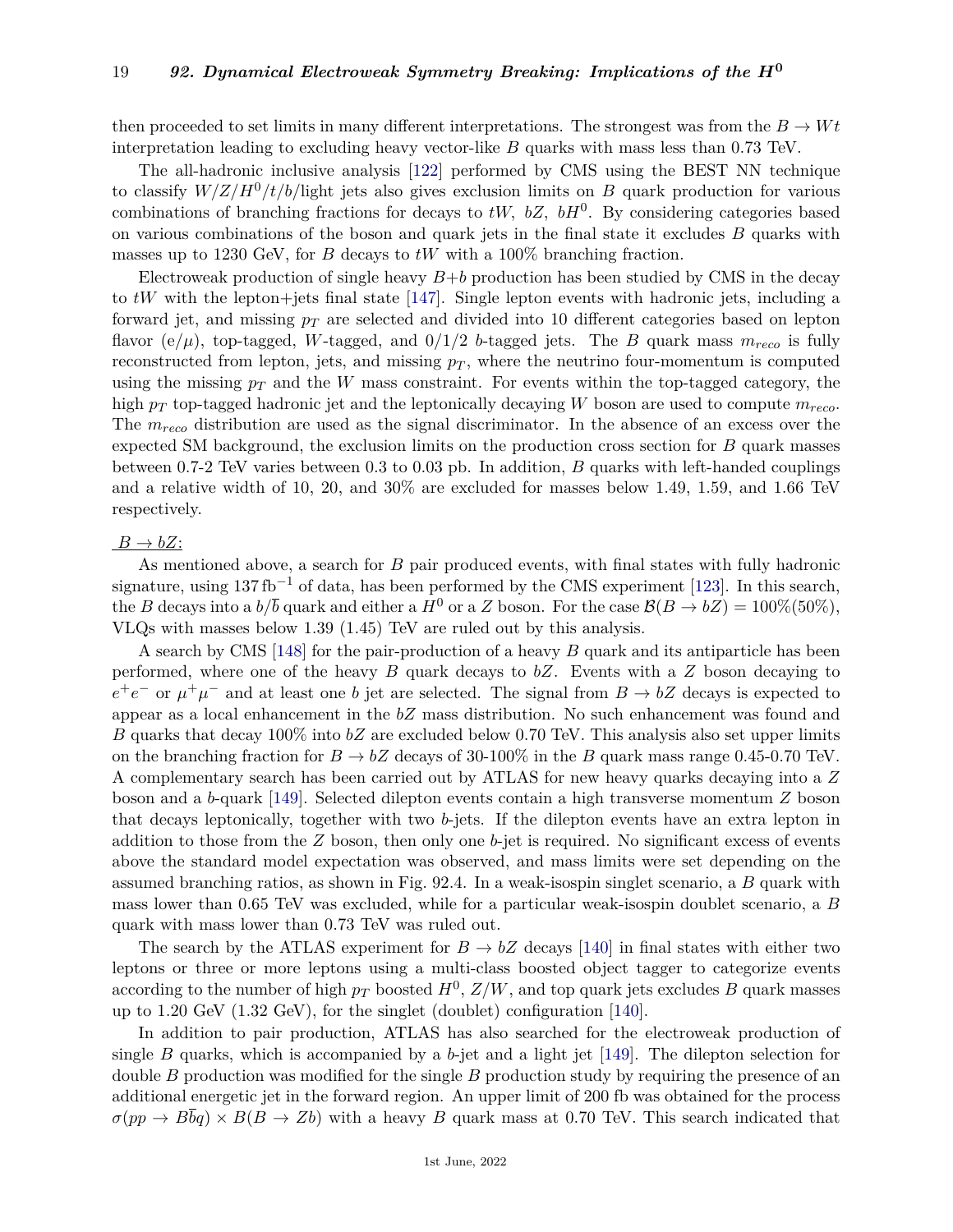the electroweak mixing parameter  $X_{Bb}$  below 0.5 is neither expected nor observed to be excluded for any values of *B* quark mass.

# Combination of  $B \to tW/bZ/bH^0$ :

The ATLAS experiment has combined the various analyses targeted for specific decay modes to obtain the most sensitive limit on the pair production of *B* quarks [\[123,](#page-26-16)[124,](#page-26-17)[143\]](#page-27-2). Various searches  $(W(\ell \nu)t + X, Z(\ell \ell)t/b + X$ , same sign charge dilepton events, trilepton events, and all-hadronic) are combined to obtain lower limit on the mass of the *B* quark [in the plane of  $BR(B \to Wt)$  vs  $BR(B \to bH)$ . The searches were optimized for 100% branching fractions and hence are most sensitive at large  $BR(B \to Wt)$ , and also at large  $BR(B \to bH^0)$ . For all possible values of branching ratios in the three decay modes  $tW$ ,  $bZ$ , or  $bH<sup>0</sup>$ , the lower limits on the *B* quark mass was found to be 1.03 TeV and shown in Fig. 92.4 (left) as a function of the *B* quark branching ratios.

CMS combined three channels with lepton final states: single lepton, two leptons with the same sign of the electric charge  $(SS)$ , or at least three leptons (trilepton) [\[144\]](#page-27-3). For various combinations of branching fractions for *B* quark decays to  $tW$ ,  $bH^0$  and  $bZ$ , the combined results exclude *b* quarks with masses below  $0.91-1.24$  TeV and are shown in Figure 92.4 (right); the details are provided earlier in subsection 92.2.3.1. The single lepton analysis is most sensitive for *tHbW* and *W bW b* decay modes, within the SS dilepton analysis *tHtH* and *tHtZ* have the best efficiency and for trileptons the *tZtZ* and *tHtZ* decays modes have the highest efficiency. CMS excludes singlet (doublet) *B* quark masses below 1.17 (0.94) TeV. Masses below 800 GeV were excluded in previous searches. For *B* quark masses in the range 0.8–1.8 TeV, cross sections smaller than 40.6-–9.4 fb (101-–49.0 fb) are excluded for the singlet (doublet) scenario.



**Figure 92.4:** Observed limits on the mass of the *B* quark in the plane of  $BR(B \to bH^0)$  versus  $BR(B \to tW)$  from ATLAS searches [\[143\]](#page-27-2) on the left panel, and CMS searches [\[144\]](#page-27-3) on the right panel, for *BB* production.  $\mathcal{B}(\mathcal{B} \to \mathcal{H}) + \mathcal{B}(\mathcal{B} \to \mathcal{Z}) + \mathcal{B}(\mathcal{B} \to \mathcal{W} \sqcup) = 1$  is assumed. The yellow markers indicate the branching ratios for the SU(2) singlet and doublet scenarios.

### 92.2.3.3 *Searches for top-partner quark*  $X_{5/3}$

Searches for a heavy top vector-like quark  $X_{5/3}$ , with exotic charge  $\pm 5/3$ , such as that proposed in Refs. [\[151,](#page-27-9) [152\]](#page-27-10), have been performed by both ATLAS and CMS [\[123,](#page-26-16) [153\]](#page-27-11).

The analyses assumed pair-production or single production of  $X_{5/3}$  with  $X_{5/3}$  decaying with 100% branching fraction to  $tW$ . Searches for  $X_{5/3}$  have been performed using two final state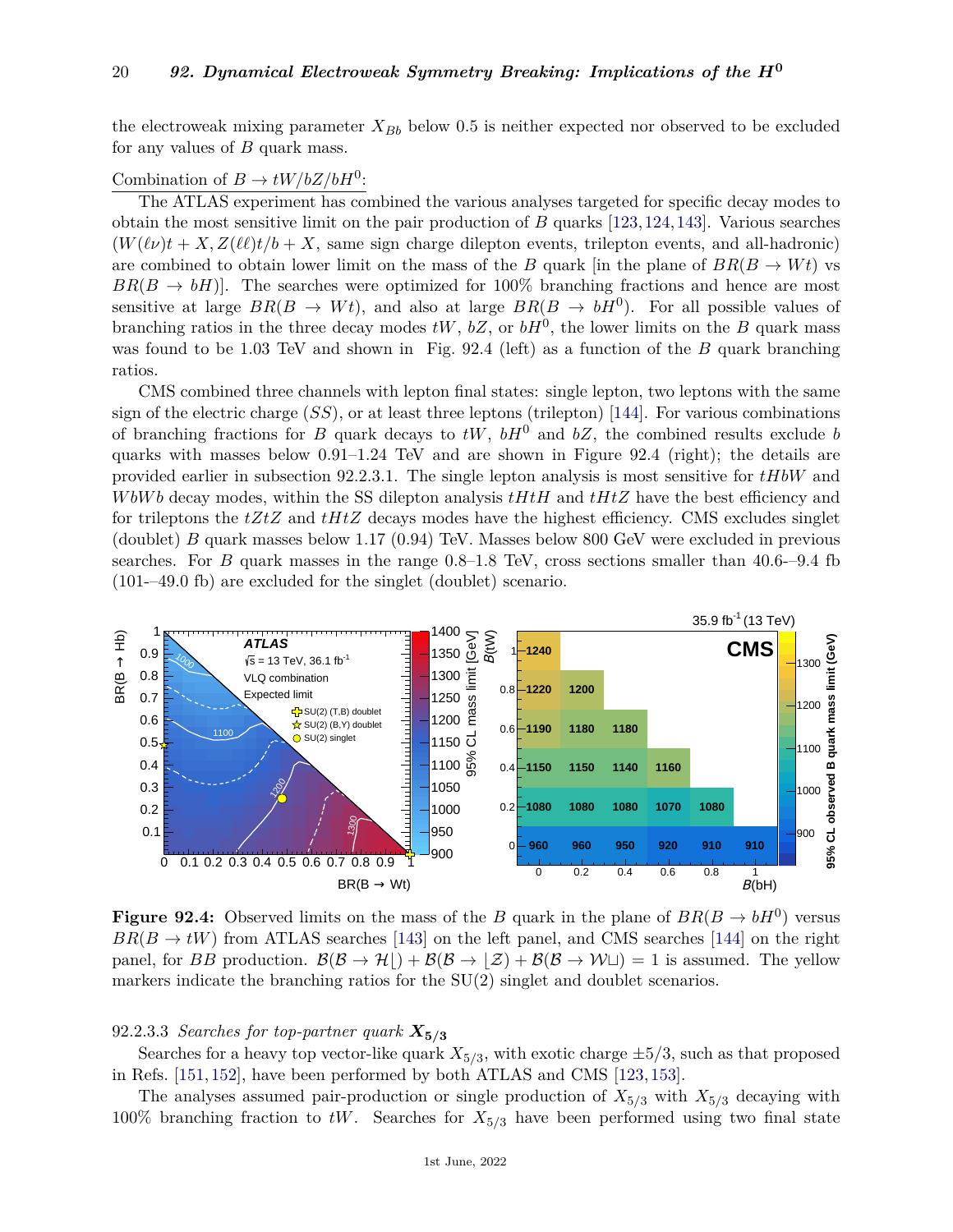

**Figure 92.5:** Observed 95% C.L. limits on  $\sigma \times B \times A$  for string resonances, excited quarks, axigluons, colorons, E6 diquarks, s8 resonances, W' and Z' bosons, and Randall–Sundrum Gravitons  $g_{KK}$  from [\[150\]](#page-27-12).

signatures: same-sign leptons and lepton+jets.

The analysis based on searching for same-sign leptons, from the two *W* bosons from one of the *X*5*/*<sup>3</sup> , has smaller backgrounds compared to the lepton+jets signature. Requiring same-sign leptons eliminates most of the standard model background processes, leaving those with smaller cross sections: *ttW, ttZ, WWW*, and same-sign *WW*. In addition, backgrounds from instrumental effects due to charge misidentification were considered. Assuming pair production of *X*5*/*<sup>3</sup> , the analysis by CMS using  $H_T$  as the discriminating variable restrict the  $X_{5/3}$  mass to be higher than 1.16 (1.10) TeV for a right (left) handed chirality particle [\[153–](#page-27-11)[155\]](#page-27-13). The limits obtained by ATLAS, by classifying the signal region by number of *b*-jets, *H<sup>T</sup>* , and missing *p<sup>T</sup>* in the event, led to a lower mass limit on *X*5*/*<sup>3</sup> of 1.19 TeV [\[156,](#page-27-14) [157\]](#page-27-15).

Searches for  $X_{5/3}$  using leptons+jets final state signatures are based on either full or partial reconstruction of the *T* mass from the lepton, jets (including *b*-jets) and missing  $p_T$ . The CMS search [\[153,](#page-27-11) [158\]](#page-27-16) also utilized jet substructure techniques to identify boosted *X*5*/*<sup>3</sup> topologies. The discriminating variable used was the mass constructed from the lepton and *b*-tagged jet,  $M_{(\ell,b)}$ , which corresponds to the visible mass of the leptonically decaying top quark. To optimize the search sensitivity, the events were further separated into categories based on lepton flavor  $(e, \mu)$ , the number of *b*-tagged jets, the number of *W*-tagged jets, and the number of *t*-tagged jets. In the absence of a signal, the CMS analysis excluded  $X_{5/3}$  quark masses with right-handed (left-handed) couplings below 1.32 (1.30) TeV [\[158\]](#page-27-16). Combining the lepton+jets with the same-sign leptons analyses leads to a slight improvement and excludes  $X_{5/3}$  quark masses with right-handed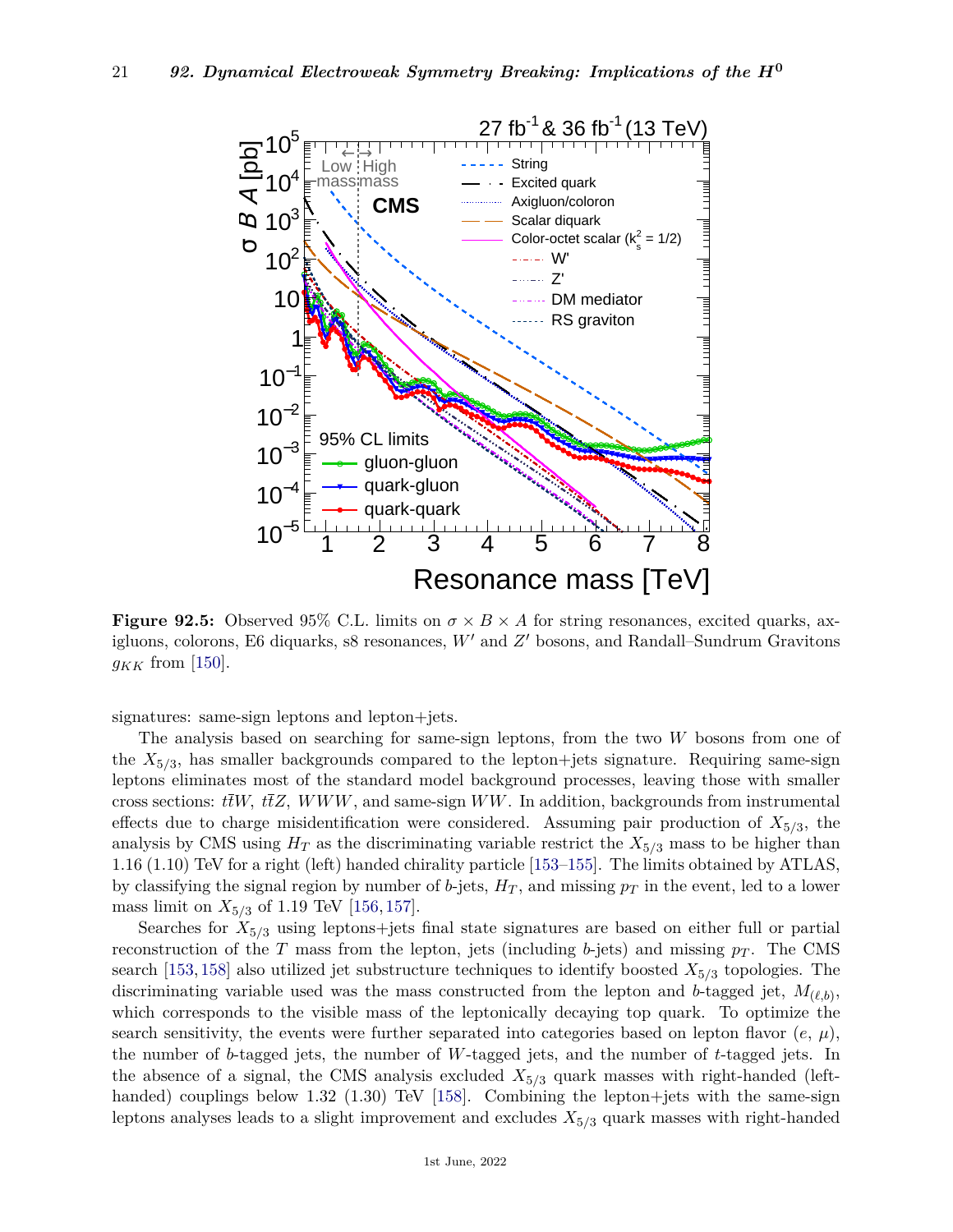(left-handed) couplings below 1.33 (1.30) TeV.

The ATLAS lepton+jets search for  $X_{5/3}$  utilized events with high  $p_T$  *W* bosons and *b*-jets. The search described earlier for *T* pair production, with  $T \rightarrow Wb$  decays, can be reinterpreted as a search for  $X \to tW$ . This analysis excluded  $X_{5/3}$  with masses below 1.25 TeV [\[123\]](#page-26-16).

The single  $X_{5/3}$  production cross section depends on the coupling constant  $\lambda$  of the *tWX* vertex. ATLAS has performed an analysis of same-sign dileptons which includes both the single and pair production. This analysis led to a lower limit on the mass of the *X*5*/*<sup>3</sup> of 0.75 TeV for both values of  $\lambda = 0.5$  and 1.0 [\[159\]](#page-27-17).

Single heavy  $X_{5/3}$ +*t* production has been studied by CMS in the decay to *tW* with the lepton+jets final state [\[147\]](#page-27-6). The description of the analysis is provided earlier in the discussion of  $B \to W t X$  decays, where the reconstructed mass of  $X_{5/3}$ ,  $m_{reco}$  distribution is used as the signal discriminator. In the absence of an excess over the expected SM background, the exclusion limits on the production cross section for  $X_{5/3}$  quark masses between 0.7–2 TeV varies between 0.3 to 0.03 pb, depending on the width of  $X_{5/3}$  between 1–10%. In addition,  $X_{5/3}$  quarks with left-handed couplings and a relative width of 10, 20, and 30% are excluded for masses below 0.92, 1.3, and 1.45 TeV respectively.

### **92.2.4** *Heavy resonances decaying to VLQ*

CMS has performed search for VLQ production in the decay of massive resonances such as  $Z'$ and  $W'$  bosons.

 $Z' \rightarrow tT$ : Specifically searches are presented by CMS in Refs. [\[160\]](#page-27-18) and [\[161\]](#page-27-19) for massive spin-1 Z' resonances decaying to a top quark and a heavy VLQ top quark partner *T*. The results of this search for a heavy spin-1 resonance are interpreted in the context of two different models. In the  $G^*$  model which predicts ten VLQs  $(T, B, \tilde{T}, \tilde{B}, T_{5/3}, T_{2/3}, T', B', B_{-1/3}, B_{-4/3})$  with the mass relationship  $M(T_{5/3}) = M(T_{2/3}) = M(T) \cos(\phi_L)$ . For the benchmark scenario [\[162\]](#page-27-20),  $\cos(\phi_L) = 0.84$ and the branching fractions  $T \to tH^0, tZ, Wb$  are 0.25, 0.25 and 0.5 respectively. The  $\rho^0$  model predicts a multiplet of four new VLQs  $T, B, X_{2/3}, X_{5/3}$ , and in the benchmark scenario [\[163\]](#page-27-21), the branching fractions  $T \to tH^0, tZ, Wb$  are 0.5, 0.5 and 0 respectively.

Two of the three decays of the  $Z' \to tT$  with  $T \to tH^0, tZ, Wb$  are characterized by the presence of two top quark decays and a boson  $(H^0/Z)$ . A search [\[161\]](#page-27-19) by CMS, optimized for  $T \to tH/Zt$ decays was carried out in the lepton+jets final state using a dataset corresponding to an integrated luminosity of 35.9 fb−<sup>1</sup> . Jet substructure techniques are used to identify (or tag) the high *p<sup>T</sup>* largeradius jets originating from  $H^0$ ,  $Z$  bosons and merged top quarks. The mass of the  $Z'$  boson is used as the signal discriminator and constructed using  $H^0$  or *Z*-tagged dijet, the hadronic and leptonic top quark four vectors. For the leptonic top quark reconstruction  $(t \to b\ell\nu_\ell)$ , the neutrino four vector is obtained from the event missing *p<sup>T</sup>* using the *W* boson mass constraint. While the high  $p_T$  hadronic top quark jets from decays of massive  $Z'$  bosons are mostly merged and identified by top tagging techniques, those from  $T$  decays maybe resolved. The reconstructed  $Z'$  candidate events are classified into six different categories requiring the presence of either a *H*<sup>0</sup> -tagged jet with 2 *b*-tagged subjets or one *b*-tagged subjet or a *Z*-tagged boson, each with either zero or one top-tagged jet. This search does not observe any significant deviation in data over the expectation from standard model backgrounds. Within the context of the *G?* model, for a *T* mass of 1.2 (1.5) TeV, this search excludes  $G^*$  [\[162\]](#page-27-20) resonances with masses between 1.5–2.3 (2.0–2.4) TeV.

The search in the all-hadronic final state is based on a  $2.6 \text{ fb}^{-1}$  dataset [\[160\]](#page-27-18), and optimized for  $T \rightarrow Wb$  decays. Jet substructure techniques are deployed for tagging jets from high  $p_T W$ boson and top quarks. Events are categorized into two groups based on the presence of *b*-tagged subjets in the top-tagged jet. The multijet background estimation is challenging and determined using side-bands defined by inverting the *b*-tagging requirement. Upper limits on the cross section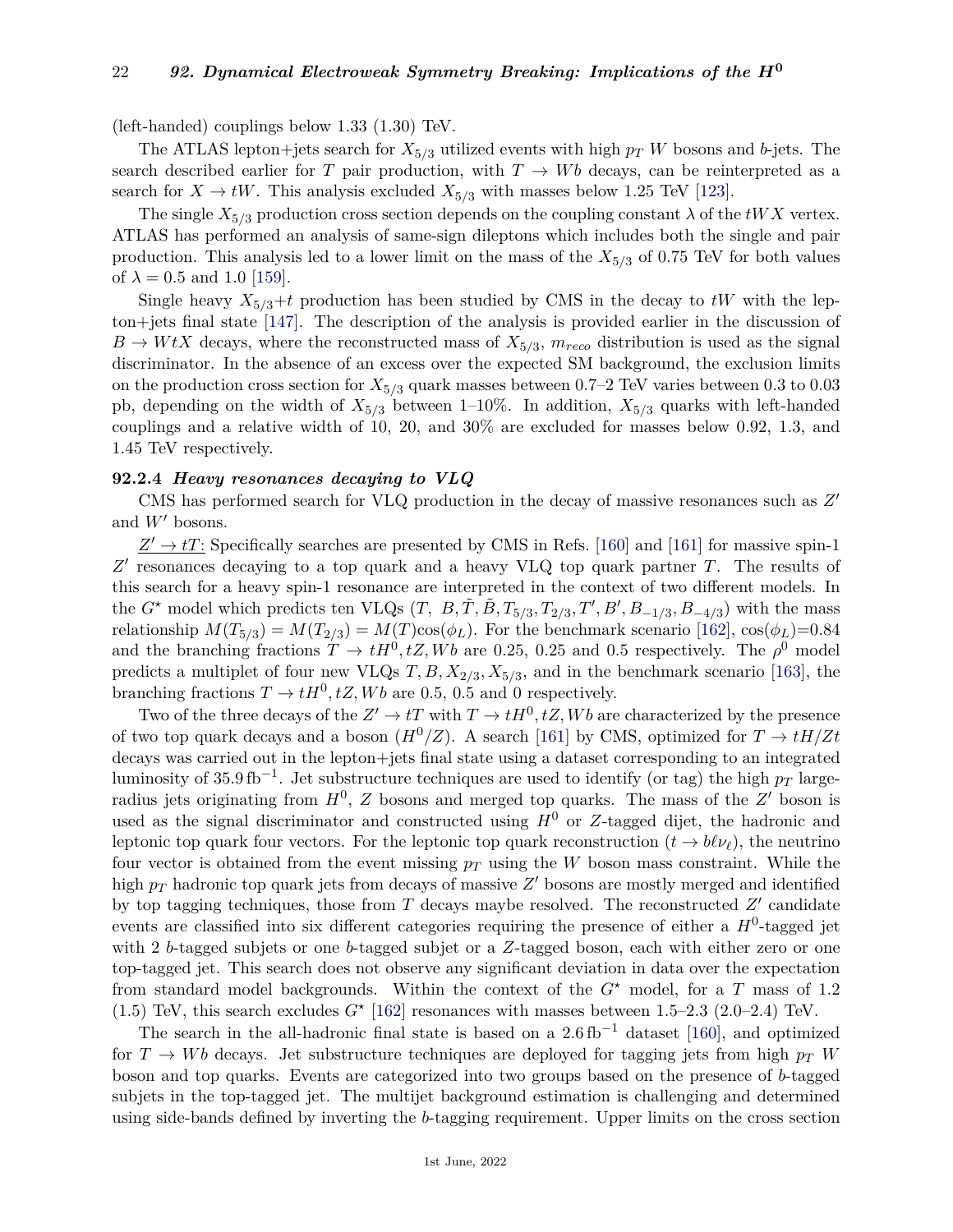for  $Z' \to tT$  are obtained in the range of 0.13–10 pb.

 $W' \rightarrow Tb/Bt$ : *W*<sup>0</sup> bosons are predicted to decay to VLQ third generation partners *T*, *B* quarks within composite Higgs and warped extra dimensional models [\[164\]](#page-27-22). In the benchmark scenarios of this framework,  $W'$  decays to *Tb* or *Bt* are equally distributed and the subsequent VLQ decays  $T \to tH$  and  $B \to bH^0$  each are assumed to have a branching fraction of 0.5. The search for  $W' \to Tb/bH^0 \to tbH^0$  is performed using a sample of 35.9 fb<sup>-1</sup> by CMS [\[165\]](#page-27-23) in the final state with all-hadronic decays of both the Higgs boson  $(H^0 \to b\bar{b})$  and the top quark. Both the  $H^0$  boson and the top quark are expected to be boosted in the decay of a heavy  $W'$ , and hence jet substructure techniques, including subjet *b*-tagging and double b-tagging are deployed to identify the *H*<sup>0</sup> -tagged and the top-tagged jets. The three particle mass  $m_{tbH0}$ , is used as the signal discriminant to observe the  $W'$  resonance. There is no excess observed in data above the expected SM background. This search excludes  $W'$  production cross section above  $0.01-0.43$  pb for masses between 1.5–4.0 TeV.

#### **92.2.5** *Colorons and Colored Scalars*

These particles are associated with top-condensate and top-seesaw models, which involve an enlarged color gauge group. The new particles decay to dijets,  $t\bar{t}$ , and  $b\bar{b}$ .

Direct searches for colorons, color-octect scalars and other heavy objects decaying to  $q\bar{q}$ ,  $q\bar{q}$ , *qq*, Direct searches for colorons, color-octect scalars and other heavy objects decaying to  $qq$ ,  $q\bar{q}$ ,  $q\bar{q}$ , or  $gg$  have been performed using LHC data from pp collisions at  $\sqrt{s} = 7$ , 8 and 13 TeV. Based on the analysis of dijet events from a data sample corresponding to a luminosity of 19.6 fb<sup>-1</sup>, at  $\sqrt{s} =$ 8 TeV, the CMS experiment excluded pair production of colorons with mass between 1*.*20−3*.*60 and 3*.*90 − 4*.*08 TeV [\[166\]](#page-27-24). Analyses of inclusive 8- and 10-jet final states with low missing transverse momentum by CMS [\[167\]](#page-27-25), set limits in several benchmark models. Colorons (axigluons) with masses between 0.6 and 0.75 (up to 1.15) TeV were excluded, and gluinos in *R*-parity violating supersymmetric scenarios were ruled out from 0.6 up to 1.1 TeV.

A search for pair-produced colorons based on an integrated luminosity of 5.0 fb<sup>-1</sup> at  $\sqrt{s}$  = 7 TeV by CMS excluded colorons with masses between 0.25 TeV and 0.74 TeV, assuming colorons decay 100% into  $q\bar{q}$  [\[168\]](#page-27-26). This analysis was based on events with at least four jets and two dijet combinations with similar dijet mass. Color-octet scalars (s8) with masses between 1*.*20−2*.*79 TeV were excluded by CMS [\[166\]](#page-27-24), and below 2.7 TeV by ATLAS [\[169\]](#page-27-27).

These studies have now been extended to take advantage of the increased center-of-mass energy These staties have now been extended to take advantage of the increased center-or-mass energy during Run 2 of the LHC. Using  $35.9 \text{ fb}^{-1}$  of data collected at  $\sqrt{s}$  =13 TeV, searches for narrow resonances have been performed by CMS. An analysis of the dijet invariant mass spectrum formed using wide jets [\[150,](#page-27-12) [170,](#page-27-28) [171\]](#page-27-29), separated by  $\Delta \eta_{jj} \leq 1.3$ , led to limits on new particles decaying to parton pairs (*qq*, *qg*, *gg*). Specific exclusions on the masses of colorons and color-octet scalars were obtained and are shown in Fig. 92.5. Exclusions have been obtained for axigluons and colorons below 6.1 TeV, and color-octet scalars below 3.4 TeV.

Additional searches for dijet resonances have been performed by both ATLAS [\[172–](#page-27-30)[174\]](#page-27-31) and CMS [\[175,](#page-27-32) [176\]](#page-27-33), though they have not been interpreted in the context of coloron production.

#### **92.3 Conclusions**

As the above analyses have demonstrated, there is already substantial sensitivity to possible new particles predicted to accompany the  $H^0$  in dynamical frameworks of electroweak symmetry breaking. No significant hints of any deviations from the standard model have been observed, and limits typically at the scale of a few hundred GeV to a few TeV are set.

Given the need to better understand the  $H^0$  and to determine in detail how it behaves, such analyses continue to be a major theme of Run 3 of the LHC, and we look forward to increased sensitivity as a result of the higher luminosity at the increased center of mass energy of collisions.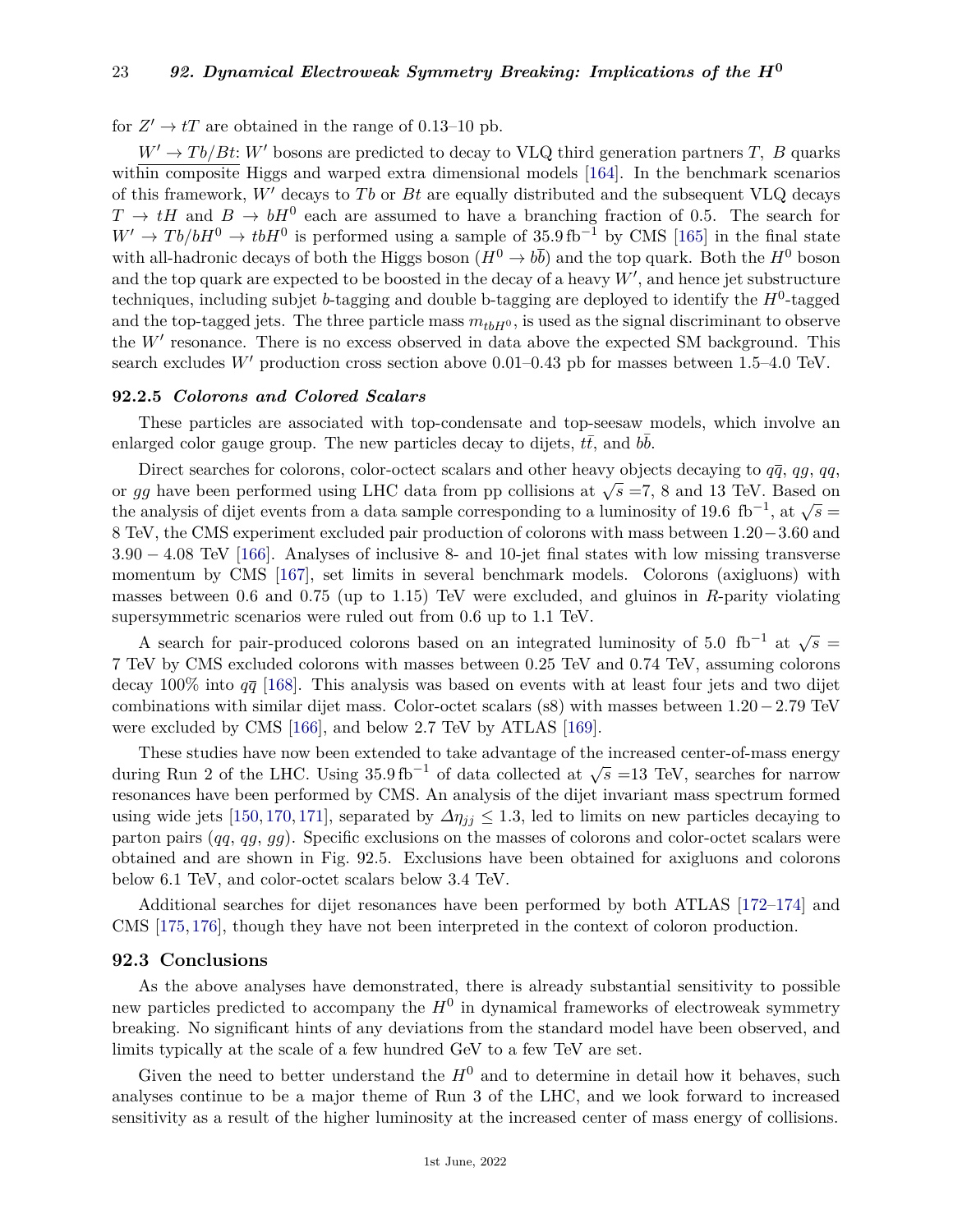### <span id="page-23-0"></span>*References*

- [1] G. Aad *et al.* (ATLAS), [Phys. Lett.](http://doi.org/10.1016/j.physletb.2012.08.020) **[B716](http://doi.org/10.1016/j.physletb.2012.08.020)**, 1 (2012), [\[arXiv:1207.7214\].](https://arxiv.org/abs/1207.7214)
- <span id="page-23-1"></span>[2] S. Chatrchyan *et al.* (CMS), [Phys. Lett.](http://doi.org/10.1016/j.physletb.2012.08.021) **[B716](http://doi.org/10.1016/j.physletb.2012.08.021)**, 30 (2012), [\[arXiv:1207.7235\].](https://arxiv.org/abs/1207.7235)
- <span id="page-23-10"></span>[3] S. Weinberg, [Physica](http://doi.org/10.1016/0378-4371(79)90223-1) **A96**[, 1-2, 327](http://doi.org/10.1016/0378-4371(79)90223-1) (1979).
- <span id="page-23-11"></span>[4] A. Manohar and H. Georgi, [Nucl. Phys.](http://doi.org/10.1016/0550-3213(84)90231-1) **[B234](http://doi.org/10.1016/0550-3213(84)90231-1)**, 189 (1984).
- <span id="page-23-12"></span>[5] H. Georgi, [Nucl. Phys.](http://doi.org/10.1016/0550-3213(86)90092-1) **[B266](http://doi.org/10.1016/0550-3213(86)90092-1)**, 274 (1986).
- <span id="page-23-13"></span>[6] R. S. Chivukula, in "Flavor physics for the millennium. Proceedings, Theoretical Advanced Study Institute in elementary particle physics, TASI 2000, Boulder, USA, June 4-30, 2000," 731–772 (2000), [\[hep-ph/0011264\].](https://arxiv.org/abs/hep-ph/0011264)
- <span id="page-23-2"></span>[7] R. S. Chivukula, M. J. Dugan and M. Golden, [Phys. Rev.](http://doi.org/10.1103/PhysRevD.47.2930) **D47**[, 2930](http://doi.org/10.1103/PhysRevD.47.2930) (1993), [\[hep](https://arxiv.org/abs/hep-ph/9206222)[ph/9206222\].](https://arxiv.org/abs/hep-ph/9206222)
- [8] S. Weinberg, [Phys. Rev.](http://doi.org/10.1103/PhysRevD.19.1277) **D13**[, 974](http://doi.org/10.1103/PhysRevD.19.1277) (1976), [Addendum: Phys. Rev.D19,1277(1979)].
- <span id="page-23-3"></span>[9] L. Susskind, [Phys. Rev.](http://doi.org/10.1103/PhysRevD.20.2619) **D20**[, 2619](http://doi.org/10.1103/PhysRevD.20.2619) (1979).
- <span id="page-23-14"></span>[10] K. Lane (2002), [\[hep-ph/0202255\].](https://arxiv.org/abs/hep-ph/0202255)
- [11] C. T. Hill and E. H. Simmons, [Phys. Rept.](http://doi.org/10.1016/S0370-1573(03)00140-6) **381**[, 235](http://doi.org/10.1016/S0370-1573(03)00140-6) (2003), [Erratum: Phys. Rept.390,553(2004)], [\[hep-ph/0203079\].](https://arxiv.org/abs/hep-ph/0203079)
- <span id="page-23-15"></span>[12] R. Shrock, in "The origin of mass and strong coupling gauge theories. Proceedings, 5th International Workshop, SCGT'06, Nagoya, Japan November 21-24, 2006," 227–241 (2007), [\[hep-ph/0703050\].](https://arxiv.org/abs/hep-ph/0703050)
- <span id="page-23-4"></span>[13] E. Eichten *et al.*, [Rev. Mod. Phys.](http://doi.org/10.1103/RevModPhys.56.579) **56**[, 579](http://doi.org/10.1103/RevModPhys.56.579) (1984), [Addendum: Rev. Mod. Phys.58,1065(1986)].
- <span id="page-23-5"></span>[14] E. Eichten *et al.*, [Phys. Rev.](http://doi.org/10.1103/PhysRevD.34.1547) **D34**[, 1547](http://doi.org/10.1103/PhysRevD.34.1547) (1986).
- <span id="page-23-6"></span>[15] R. S. Chivukula and V. Koulovassilopoulos, [Phys. Lett.](http://doi.org/10.1016/0370-2693(93)90947-G) **[B309](http://doi.org/10.1016/0370-2693(93)90947-G)**, 371 (1993), [\[hep-ph/9304293\].](https://arxiv.org/abs/hep-ph/9304293)
- <span id="page-23-7"></span>[16] R. Foadi, M. T. Frandsen and F. Sannino, [Phys. Rev.](http://doi.org/10.1103/PhysRevD.87.095001) **D87**[, 9, 095001](http://doi.org/10.1103/PhysRevD.87.095001) (2013), [\[arXiv:1211.1083\].](https://arxiv.org/abs/1211.1083)
- <span id="page-23-8"></span>[17] B. Holdom, [Phys. Lett.](http://doi.org/10.1016/0370-2693(85)91015-9) **[150B](http://doi.org/10.1016/0370-2693(85)91015-9)**, 301 (1985).
- [18] K. Yamawaki, M. Bando, and K.-i. Matumoto, Phys. Rev. Lett. **56**, 1335 (1986).
- [19] T. W. Appelquist, D. Karabali and L. C. R. Wijewardhana, [Phys. Rev. Lett.](http://doi.org/10.1103/PhysRevLett.57.957) **57**[, 957](http://doi.org/10.1103/PhysRevLett.57.957) (1986).
- [20] T. Appelquist and L. C. R. Wijewardhana, [Phys. Rev.](http://doi.org/10.1103/PhysRevD.35.774) **D35**[, 774](http://doi.org/10.1103/PhysRevD.35.774) (1987).
- <span id="page-23-23"></span><span id="page-23-9"></span>[21] T. Appelquist and L. C. R. Wijewardhana, [Phys. Rev.](http://doi.org/10.1103/PhysRevD.36.568) **D36**[, 568](http://doi.org/10.1103/PhysRevD.36.568) (1987).
- [22] E. Eichten, K. Lane and A. Martin (2012), [\[arXiv:1210.5462\].](https://arxiv.org/abs/1210.5462)
- <span id="page-23-16"></span>[23] D. B. Kaplan and H. Georgi, [Phys. Lett.](http://doi.org/10.1016/0370-2693(84)91177-8) **[136B](http://doi.org/10.1016/0370-2693(84)91177-8)**, 183 (1984).
- [24] D. B. Kaplan, H. Georgi and S. Dimopoulos, [Phys. Lett.](http://doi.org/10.1016/0370-2693(84)91178-X) **[136B](http://doi.org/10.1016/0370-2693(84)91178-X)**, 187 (1984).
- <span id="page-23-17"></span>[25] G. Ferretti and D. Karateev, [JHEP](http://doi.org/10.1007/JHEP03(2014)077) **03**[, 077](http://doi.org/10.1007/JHEP03(2014)077) (2014), [\[arXiv:1312.5330\].](https://arxiv.org/abs/1312.5330)
- <span id="page-23-18"></span>[26] M. E. Peskin, [Nucl. Phys.](http://doi.org/10.1016/0550-3213(80)90051-6) **[B175](http://doi.org/10.1016/0550-3213(80)90051-6)**, 197 (1980).
- <span id="page-23-19"></span>[27] J. Preskill, [Nucl. Phys.](http://doi.org/10.1016/0550-3213(81)90265-0) **[B177](http://doi.org/10.1016/0550-3213(81)90265-0)**, 21 (1981).
- <span id="page-23-20"></span>[28] See "Status of Higgs Boson Physics" review in this volume.
- <span id="page-23-21"></span>[29] R. Barbieri and A. Strumia, in "4th Rencontres du Vietnam: Physics at Extreme Energies (Particle Physics and Astrophysics) Hanoi, Vietnam, July 19-25, 2000," (2000), [\[hep](https://arxiv.org/abs/hep-ph/0007265)[ph/0007265\].](https://arxiv.org/abs/hep-ph/0007265)
- <span id="page-23-22"></span>[30] N. Arkani-Hamed, A. G. Cohen and H. Georgi, [Phys. Lett.](http://doi.org/10.1016/S0370-2693(01)00741-9) **[B513](http://doi.org/10.1016/S0370-2693(01)00741-9)**, 232 (2001), [\[hep](https://arxiv.org/abs/hep-ph/0105239)[ph/0105239\].](https://arxiv.org/abs/hep-ph/0105239)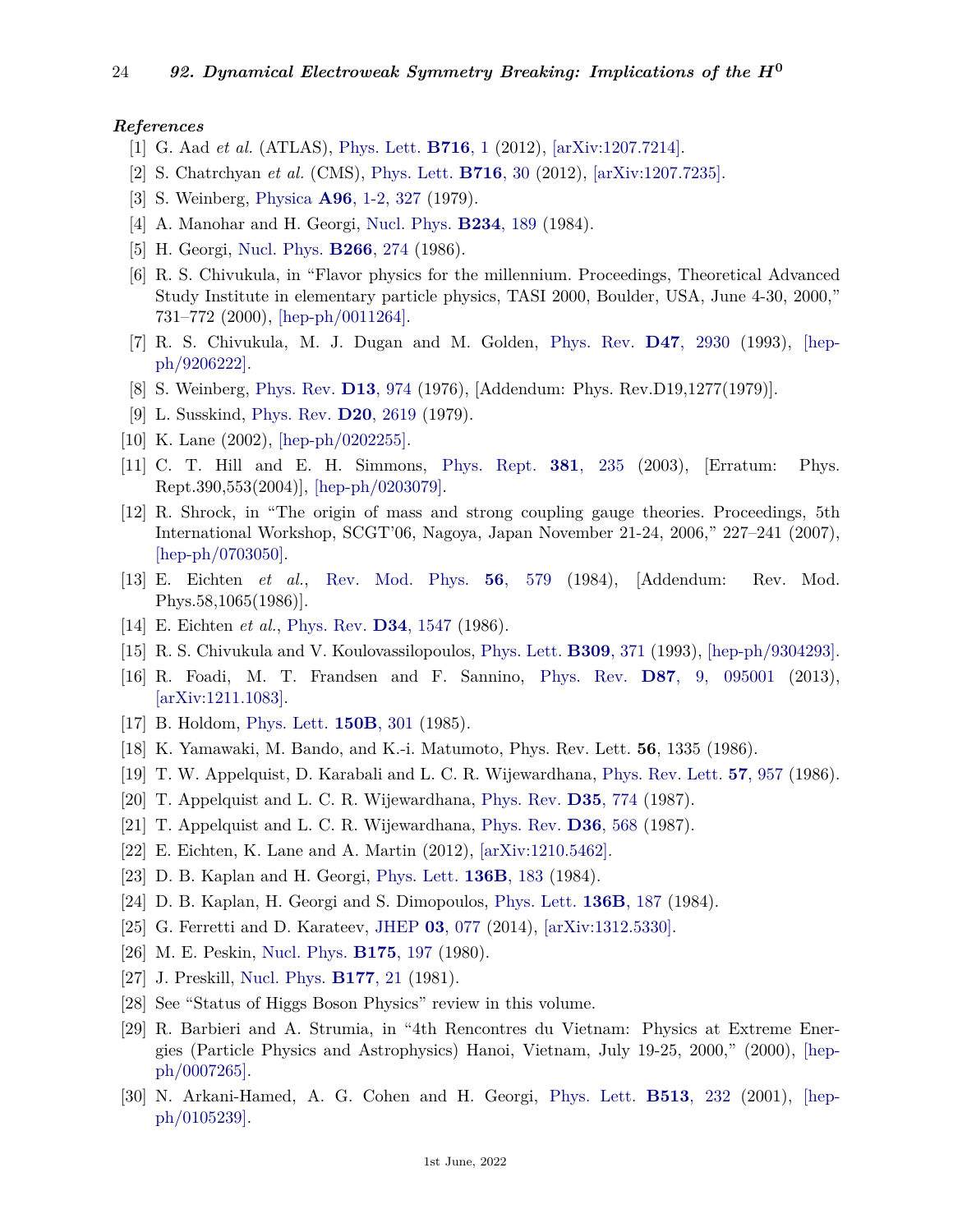- [31] N. Arkani-Hamed *et al.*, [JHEP](http://doi.org/10.1088/1126-6708/2002/08/020) **08**[, 020](http://doi.org/10.1088/1126-6708/2002/08/020) (2002), [\[hep-ph/0202089\].](https://arxiv.org/abs/hep-ph/0202089)
- [32] N. Arkani-Hamed *et al.*, [JHEP](http://doi.org/10.1088/1126-6708/2002/07/034) **07**[, 034](http://doi.org/10.1088/1126-6708/2002/07/034) (2002), [\[hep-ph/0206021\].](https://arxiv.org/abs/hep-ph/0206021)
- <span id="page-24-0"></span>[33] M. Schmaltz and D. Tucker-Smith, [Ann. Rev. Nucl. Part. Sci.](http://doi.org/10.1146/annurev.nucl.55.090704.151502) **55**[, 229](http://doi.org/10.1146/annurev.nucl.55.090704.151502) (2005), [\[hep](https://arxiv.org/abs/hep-ph/0502182)[ph/0502182\].](https://arxiv.org/abs/hep-ph/0502182)
- <span id="page-24-1"></span>[34] K. Agashe *et al.*, [Phys. Lett.](http://doi.org/10.1016/j.physletb.2006.08.005) **[B641](http://doi.org/10.1016/j.physletb.2006.08.005)**, 62 (2006), [\[hep-ph/0605341\].](https://arxiv.org/abs/hep-ph/0605341)
- <span id="page-24-2"></span>[35] P. Sikivie *et al.*, [Nucl. Phys.](http://doi.org/10.1016/0550-3213(80)90214-X) **[B173](http://doi.org/10.1016/0550-3213(80)90214-X)**, 189 (1980).
- <span id="page-24-3"></span>[36] B. Bellazzini, C. Csáki and J. Serra, [Eur. Phys. J.](http://doi.org/10.1140/epjc/s10052-014-2766-x) **C74**[, 5, 2766](http://doi.org/10.1140/epjc/s10052-014-2766-x) (2014), [\[arXiv:1401.2457\].](https://arxiv.org/abs/1401.2457)
- <span id="page-24-4"></span>[37] R. Essig *et al.*, [JHEP](http://doi.org/10.1007/JHEP09(2017)085) **09**[, 085](http://doi.org/10.1007/JHEP09(2017)085) (2017), [\[arXiv:1707.03399\].](https://arxiv.org/abs/1707.03399)
- <span id="page-24-5"></span>[38] Z. Chacko, H.-S. Goh and R. Harnik, [Phys. Rev. Lett.](http://doi.org/10.1103/PhysRevLett.96.231802) **96**[, 231802](http://doi.org/10.1103/PhysRevLett.96.231802) (2006), [\[hep-ph/0506256\].](https://arxiv.org/abs/hep-ph/0506256)
- <span id="page-24-6"></span>[39] R. S. Chivukula, A. G. Cohen and K. D. Lane, [Nucl. Phys.](http://doi.org/10.1016/0550-3213(90)90580-7) **[B343](http://doi.org/10.1016/0550-3213(90)90580-7)**, 554 (1990).
- <span id="page-24-7"></span>[40] V. A. Miransky, M. Tanabashi and K. Yamawaki, [Mod. Phys. Lett.](http://doi.org/10.1142/S0217732389001210) **A4**[, 1043](http://doi.org/10.1142/S0217732389001210) (1989).
- [41] W. A. Bardeen, C. T. Hill and M. Lindner, [Phys. Rev.](http://doi.org/10.1103/PhysRevD.41.1647) **D41**[, 1647](http://doi.org/10.1103/PhysRevD.41.1647) (1990).
- [42] C. T. Hill, [Phys. Lett.](http://doi.org/10.1016/0370-2693(91)91061-Y) **[B266](http://doi.org/10.1016/0370-2693(91)91061-Y)**, 419 (1991).
- [43] B. A. Dobrescu and C. T. Hill, [Phys. Rev. Lett.](http://doi.org/10.1103/PhysRevLett.81.2634) **81**[, 2634](http://doi.org/10.1103/PhysRevLett.81.2634) (1998), [\[hep-ph/9712319\].](https://arxiv.org/abs/hep-ph/9712319)
- <span id="page-24-8"></span>[44] R. S. Chivukula *et al.*, [Phys. Rev.](http://doi.org/10.1103/PhysRevD.59.075003) **D59**[, 075003](http://doi.org/10.1103/PhysRevD.59.075003) (1999), [\[hep-ph/9809470\].](https://arxiv.org/abs/hep-ph/9809470)
- <span id="page-24-9"></span>[45] S. Dimopoulos and L. Susskind, [Nucl. Phys.](http://doi.org/10.1016/0550-3213(79)90364-X) **[B155](http://doi.org/10.1016/0550-3213(79)90364-X)**, 237 (1979), [2,930(1979)].
- <span id="page-24-10"></span>[46] E. Eichten and K. D. Lane, [Phys. Lett.](http://doi.org/10.1016/0370-2693(80)90065-9) **90B**[, 125](http://doi.org/10.1016/0370-2693(80)90065-9) (1980).
- <span id="page-24-11"></span>[47] D. B. Kaplan, [Nucl. Phys.](http://doi.org/10.1016/S0550-3213(05)80021-5) **[B365](http://doi.org/10.1016/S0550-3213(05)80021-5)**, 259 (1991).
- <span id="page-24-13"></span><span id="page-24-12"></span>[48] T. Appelquist, M. Piai and R. Shrock, [Phys. Rev.](http://doi.org/10.1103/PhysRevD.69.015002) **D69**[, 015002](http://doi.org/10.1103/PhysRevD.69.015002) (2004), [\[hep-ph/0308061\].](https://arxiv.org/abs/hep-ph/0308061)
- [49] R.S. Chivukula, B.A. Dobrescu, and E.H. Simmons, Phys. Lett. **B401**, 74 (1997).
- <span id="page-24-14"></span>[50] Y. Grossman and M. Neubert, [Phys. Lett.](http://doi.org/10.1016/S0370-2693(00)00054-X) **[B474](http://doi.org/10.1016/S0370-2693(00)00054-X)**, 361 (2000), [\[hep-ph/9912408\].](https://arxiv.org/abs/hep-ph/9912408)
- [51] S. J. Huber and Q. Shafi, [Phys. Lett.](http://doi.org/10.1016/S0370-2693(00)01399-X) **[B498](http://doi.org/10.1016/S0370-2693(00)01399-X)**, 256 (2001), [\[hep-ph/0010195\].](https://arxiv.org/abs/hep-ph/0010195)
- [52] T. Gherghetta and A. Pomarol, [Nucl. Phys.](http://doi.org/10.1016/S0550-3213(00)00392-8) **[B586](http://doi.org/10.1016/S0550-3213(00)00392-8)**, 141 (2000), [\[hep-ph/0003129\].](https://arxiv.org/abs/hep-ph/0003129)
- [53] K. Agashe, R. Contino and A. Pomarol, [Nucl. Phys.](http://doi.org/10.1016/j.nuclphysb.2005.04.035) **[B719](http://doi.org/10.1016/j.nuclphysb.2005.04.035)**, 165 (2005), [\[hep-ph/0412089\].](https://arxiv.org/abs/hep-ph/0412089)
- <span id="page-24-15"></span>[54] G. F. Giudice *et al.*, [JHEP](http://doi.org/10.1088/1126-6708/2007/06/045) **06**[, 045](http://doi.org/10.1088/1126-6708/2007/06/045) (2007), [\[hep-ph/0703164\].](https://arxiv.org/abs/hep-ph/0703164)
- <span id="page-24-16"></span>[55] R. S. Chivukula and H. Georgi, [Phys. Lett.](http://doi.org/10.1016/0370-2693(87)90713-1) **[B188](http://doi.org/10.1016/0370-2693(87)90713-1)**, 99 (1987).
- <span id="page-24-17"></span>[56] G. D'Ambrosio *et al.*, [Nucl. Phys.](http://doi.org/10.1016/S0550-3213(02)00836-2) **[B645](http://doi.org/10.1016/S0550-3213(02)00836-2)**, 155 (2002), [\[hep-ph/0207036\].](https://arxiv.org/abs/hep-ph/0207036)
- <span id="page-24-18"></span>[57] K. Agashe *et al.* (2005), [\[hep-ph/0509117\].](https://arxiv.org/abs/hep-ph/0509117)
- <span id="page-24-20"></span><span id="page-24-19"></span>[58] T. Appelquist and R. Shrock, [Phys. Lett.](http://doi.org/10.1016/S0370-2693(02)02854-X) **[B548](http://doi.org/10.1016/S0370-2693(02)02854-X)**, 204 (2002), [\[hep-ph/0204141\].](https://arxiv.org/abs/hep-ph/0204141)
- [59] K. Sakai, [Nucl. Phys.](http://doi.org/10.1016/j.nuclphysb.2012.09.019) **[B867](http://doi.org/10.1016/j.nuclphysb.2012.09.019)**, 429 (2013), [\[arXiv:1207.4057\].](https://arxiv.org/abs/1207.4057)
- <span id="page-24-21"></span>[60] J. M. Maldacena, [Int. J. Theor. Phys.](http://doi.org/10.1023/A:1026654312961) **38**[, 1113](http://doi.org/10.1023/A:1026654312961) (1999), [Adv. Theor. Math. Phys.2,231(1998)], [\[hep-th/9711200\].](https://arxiv.org/abs/hep-th/9711200)
- <span id="page-24-22"></span>[61] For a review, see C. Csaki, J. Hubisz, and P. Meade, hep-ph/0510275 (2005), and "Extra Dimensions" review in this volume.
- <span id="page-24-23"></span>[62] C. Pica, [PoS](http://doi.org/10.22323/1.256.0015) **[LATTICE2016](http://doi.org/10.22323/1.256.0015)**, 015 (2016), [\[arXiv:1701.07782\].](https://arxiv.org/abs/1701.07782)
- [63] B. Svetitsky, [EPJ Web Conf.](http://doi.org/10.1051/epjconf/201817501017) **175**[, 01017](http://doi.org/10.1051/epjconf/201817501017) (2018), [\[arXiv:1708.04840\].](https://arxiv.org/abs/1708.04840)
- [64] O. Witzel, [PoS](http://doi.org/10.22323/1.334.0006) **[LATTICE2018](http://doi.org/10.22323/1.334.0006)**, 006 (2019), [\[arXiv:1901.08216\].](https://arxiv.org/abs/1901.08216)
- <span id="page-24-24"></span>[65] V. Drach, [PoS](http://doi.org/10.22323/1.363.0242) **[LATTICE2019](http://doi.org/10.22323/1.363.0242)**, 242 (2020), [\[arXiv:2005.01002\].](https://arxiv.org/abs/2005.01002)
- <span id="page-24-25"></span>[66] T. Appelquist *et al.*, [Phys. Rev.](http://doi.org/10.1103/PhysRevD.93.114514) **D93**[, 11, 114514](http://doi.org/10.1103/PhysRevD.93.114514) (2016), [\[arXiv:1601.04027\].](https://arxiv.org/abs/1601.04027)
- <span id="page-24-26"></span>[67] PDG review on " $Z'$ -Boson Searches" in this volume.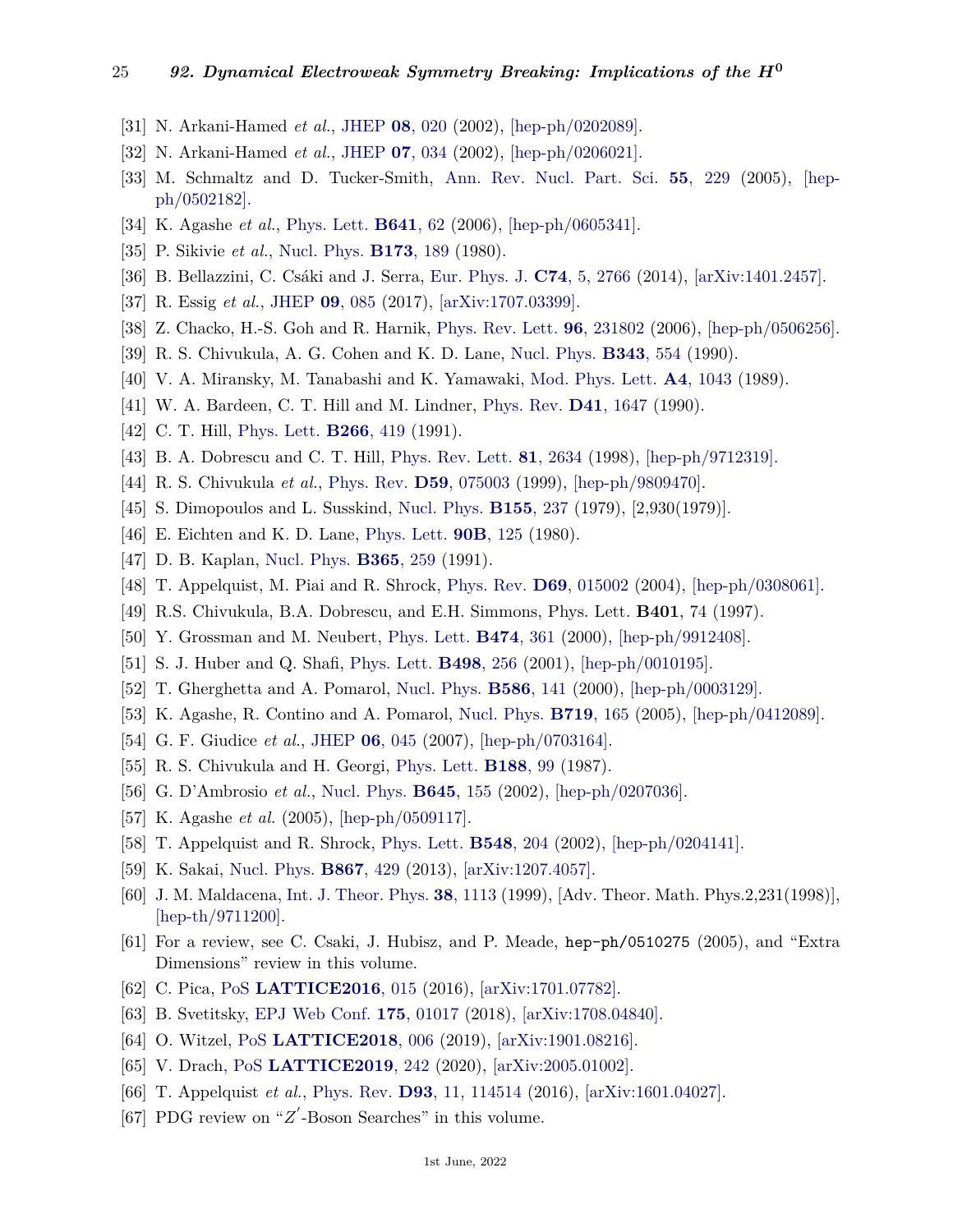- <span id="page-25-0"></span>[68] PDG review on " $W'$ -Boson Searches" in this volume.
- <span id="page-25-1"></span>[69] M. Aaboud *et al.* (ATLAS), [Phys. Lett.](http://doi.org/10.1016/j.physletb.2019.07.016) **B**[, 68](http://doi.org/10.1016/j.physletb.2019.07.016) (2019), [\[arXiv:1903.06248\].](https://arxiv.org/abs/1903.06248)
- <span id="page-25-2"></span>[70] CMS Collaboration, Technical Report CMS-PAS-EXO-19-019, CERN, Geneva (2019), URL <http://cds.cern.ch/record/2684757>.
- <span id="page-25-3"></span>[71] G. Aad *et al.* (ATLAS), [Phys. Rev.](http://doi.org/10.1103/PhysRevD.90.052005) **D90**[, 5, 052005](http://doi.org/10.1103/PhysRevD.90.052005) (2014), [\[arXiv:1405.4123\].](https://arxiv.org/abs/1405.4123)
- <span id="page-25-4"></span>[72] M. Aaboud *et al.* (ATLAS), [JHEP](http://doi.org/10.1007/JHEP01(2018)055) **01**[, 055](http://doi.org/10.1007/JHEP01(2018)055) (2018), [\[arXiv:1709.07242\].](https://arxiv.org/abs/1709.07242)
- <span id="page-25-5"></span>[73] CMS Collaboration, JHEP **0217**, 48 (2017).
- <span id="page-25-6"></span>[74] ATLAS Collaboration, ATLAS-CONF-2016-014 (2016).
- <span id="page-25-7"></span>[75] CMS Collaboration, JHEP **0717**, 001 (2016).
- <span id="page-25-8"></span>[76] M. Aaboud *et al.* (ATLAS), [Phys. Rev. D.](http://doi.org/10.1103/PhysRevD.99.092004) **99**[, 092004](http://doi.org/10.1103/PhysRevD.99.092004) (2019), [\[arXiv:1902.10077\].](https://arxiv.org/abs/1902.10077)
- <span id="page-25-9"></span>[77] A. M. Sirunyan *et al.* (CMS), [JHEP](http://doi.org/10.1007/JHEP04(2019)031) **04**[, 031](http://doi.org/10.1007/JHEP04(2019)031) (2019), [\[arXiv:1810.05905\].](https://arxiv.org/abs/1810.05905)
- <span id="page-25-10"></span>[78] ATLAS Collaboration, ATLAS-CONF-2019-007 (2019).
- <span id="page-25-11"></span>[79] CMS Collaboration, CMS-PAS-EXO-19-012 (2019).
- <span id="page-25-12"></span>[80] M. Aaboud *et al.* (ATLAS), Accepted by Phys. Rev. [\[arXiv:1906.05609\].](https://arxiv.org/abs/1906.05609)
- <span id="page-25-13"></span>[81] V. Khachatryan *et al.* (CMS), [Phys. Lett.](http://doi.org/10.1016/j.physletb.2017.04.043) **[B770](http://doi.org/10.1016/j.physletb.2017.04.043)**, 278 (2017), [\[arXiv:1612.09274\].](https://arxiv.org/abs/1612.09274)
- <span id="page-25-14"></span>[82] V. Khachatryan *et al.* (CMS), [Phys. Lett.](http://doi.org/10.1016/j.physletb.2016.02.002) **[B755](http://doi.org/10.1016/j.physletb.2016.02.002)**, 196 (2016), [\[arXiv:1508.04308\].](https://arxiv.org/abs/1508.04308)
- <span id="page-25-15"></span>[83] S. Chatrchyan *et al.* (CMS), [JHEP](http://doi.org/10.1007/JHEP05(2014)108) **05**[, 108](http://doi.org/10.1007/JHEP05(2014)108) (2014), [\[arXiv:1402.2176\].](https://arxiv.org/abs/1402.2176)
- [84] V. Khachatryan *et al.* (CMS), [JHEP](http://doi.org/10.1007/JHEP02(2016)122) **02**[, 122](http://doi.org/10.1007/JHEP02(2016)122) (2016), [\[arXiv:1509.06051\].](https://arxiv.org/abs/1509.06051)
- <span id="page-25-17"></span>[85] A. M. Sirunyan *et al.* (CMS), [JHEP](http://doi.org/10.1007/JHEP08(2017)029) **08**[, 029](http://doi.org/10.1007/JHEP08(2017)029) (2017), [\[arXiv:1706.04260\].](https://arxiv.org/abs/1706.04260)
- <span id="page-25-16"></span>[86] A. M. Sirunyan *et al.* (CMS), [Phys. Lett.](http://doi.org/10.1016/j.physletb.2017.12.006) **[B777](http://doi.org/10.1016/j.physletb.2017.12.006)**, 39 (2018), [\[arXiv:1708.08539\].](https://arxiv.org/abs/1708.08539)
- <span id="page-25-18"></span>[87] A. M. Sirunyan *et al.* (CMS), [Phys. Lett. B](http://doi.org/10.1016/j.physletb.2021.136535) **820**[, 136535](http://doi.org/10.1016/j.physletb.2021.136535) (2021), [\[arXiv:2104.04831\].](https://arxiv.org/abs/2104.04831)
- <span id="page-25-19"></span>[88] CMS Collaboration, Technical Report CMS-PAS-JME-15-002, CERN, Geneva (2016), URL <http://cds.cern.ch/record/2126325>.
- <span id="page-25-20"></span>[89] G. Aad *et al.* (ATLAS), [Phys. Lett.](http://doi.org/10.1016/j.physletb.2018.11.032) **[B788](http://doi.org/10.1016/j.physletb.2018.11.032)**, 347 (2019), [\[arXiv:1807.10473\].](https://arxiv.org/abs/1807.10473)
- <span id="page-25-21"></span>[90] G. Aad *et al.* (ATLAS), [Eur. Phys. J.](http://doi.org/10.1140/epjc/s10052-015-3372-2) **C75**[, 4, 165](http://doi.org/10.1140/epjc/s10052-015-3372-2) (2015), [\[arXiv:1408.0886\].](https://arxiv.org/abs/1408.0886)
- <span id="page-25-22"></span>[91] G. Aad *et al.* (ATLAS), [Phys. Lett.](http://doi.org/10.1016/j.physletb.2015.02.051) **[B743](http://doi.org/10.1016/j.physletb.2015.02.051)**, 235 (2015), [\[arXiv:1410.4103\].](https://arxiv.org/abs/1410.4103)
- <span id="page-25-23"></span>[92] D. Pappadopulo *et al.*, [JHEP](http://doi.org/10.1007/JHEP09(2014)060) **09**[, 060](http://doi.org/10.1007/JHEP09(2014)060) (2014), [\[arXiv:1402.4431\].](https://arxiv.org/abs/1402.4431)
- <span id="page-25-24"></span>[93] M. Aaboud *et al.* (ATLAS), [Phys. Rev.](http://doi.org/10.1103/PhysRevD.98.052008) **D98**[, 5, 052008](http://doi.org/10.1103/PhysRevD.98.052008) (2018), [\[arXiv:1601.04027\].](https://arxiv.org/abs/1601.04027)
- <span id="page-25-25"></span>[94] A. M. Sirunyan *et al.* (CMS), [Phys. Lett.](http://doi.org/10.1016/j.physletb.2019.134952) **B798**[, 134952](http://doi.org/10.1016/j.physletb.2019.134952) (2019), [\[arXiv:1906.00057\].](https://arxiv.org/abs/1906.00057)
- <span id="page-25-27"></span><span id="page-25-26"></span>[95] M. Aaboud *et al.* (ATLAS), [Phys. Lett.](http://doi.org/10.1016/j.physletb.2017.12.011) **B**[, 91](http://doi.org/10.1016/j.physletb.2017.12.011) (2017), [\[arXiv:1708.04445\].](https://arxiv.org/abs/1708.04445)
- [96] M. Aaboud *et al.* (ATLAS), [JHEP](http://doi.org/10.1007/JHEP03(2018)042) **03**[, 042](http://doi.org/10.1007/JHEP03(2018)042) (2018), [\[arXiv:1710.07235\].](https://arxiv.org/abs/1710.07235)
- <span id="page-25-28"></span>[97] M. Aaboud *et al.* (ATLAS), [Phys. Lett.](http://doi.org/arXiv:1806.01532) **B**[, 68](http://doi.org/arXiv:1806.01532) (2018), [\[arXiv:1806.10532\].](https://arxiv.org/abs/1806.10532)
- <span id="page-25-29"></span>[98] A. M. Sirunyan *et al.* (CMS), Phys. Rev. **D97**, 072006, [\[arXiv:1708.05379\].](https://arxiv.org/abs/1708.05379)
- <span id="page-25-30"></span>[99] A. M. Sirunyan *et al.* (CMS), JHEP **07**, 075, [\[arXiv:1802.09407\].](https://arxiv.org/abs/1802.09407)
- <span id="page-25-31"></span>[100] A. M. Sirunyan *et al.* (CMS), JHEP **09**, 101, [\[arXiv:1803.10093\].](https://arxiv.org/abs/1803.10093)
- <span id="page-25-32"></span>[101] M. Aaboud *et al.* (ATLAS), [Eur. Phys. J.](http://doi.org/10.1140/epjc/s10052-017-5491-4) **C**[, 78](http://doi.org/10.1140/epjc/s10052-017-5491-4) (2017), [\[arXiv:1710.01123\].](https://arxiv.org/abs/1710.01123)
- <span id="page-25-33"></span>[102] M. Aaboud *et al.* (ATLAS), [Phys. Lett.](http://doi.org/10.1016/j.physletb.2017.09.066) **B**[, 774](http://doi.org/10.1016/j.physletb.2017.09.066) (2017), [\[arXiv:1707.06858\].](https://arxiv.org/abs/1707.06858)
- <span id="page-25-34"></span>[103] M. Aaboud *et al.* (ATLAS), [JHEP](http://doi.org/10.1007/JHEP03(2018)174) **B**[, 174](http://doi.org/10.1007/JHEP03(2018)174) (2018), [\[arXiv:1712.06518\].](https://arxiv.org/abs/1712.06518)
- <span id="page-25-35"></span>[104] A. M. Sirunyan *et al.* (CMS), Eur. Phys. J. **C**, 636, [\[arXiv:1707.01303.\].](https://arxiv.org/abs/1707.01303.)
- <span id="page-25-36"></span>[105] CMS Collaboration (CMS), Technical Report CMS-PAS-B2G-20-007 (2021).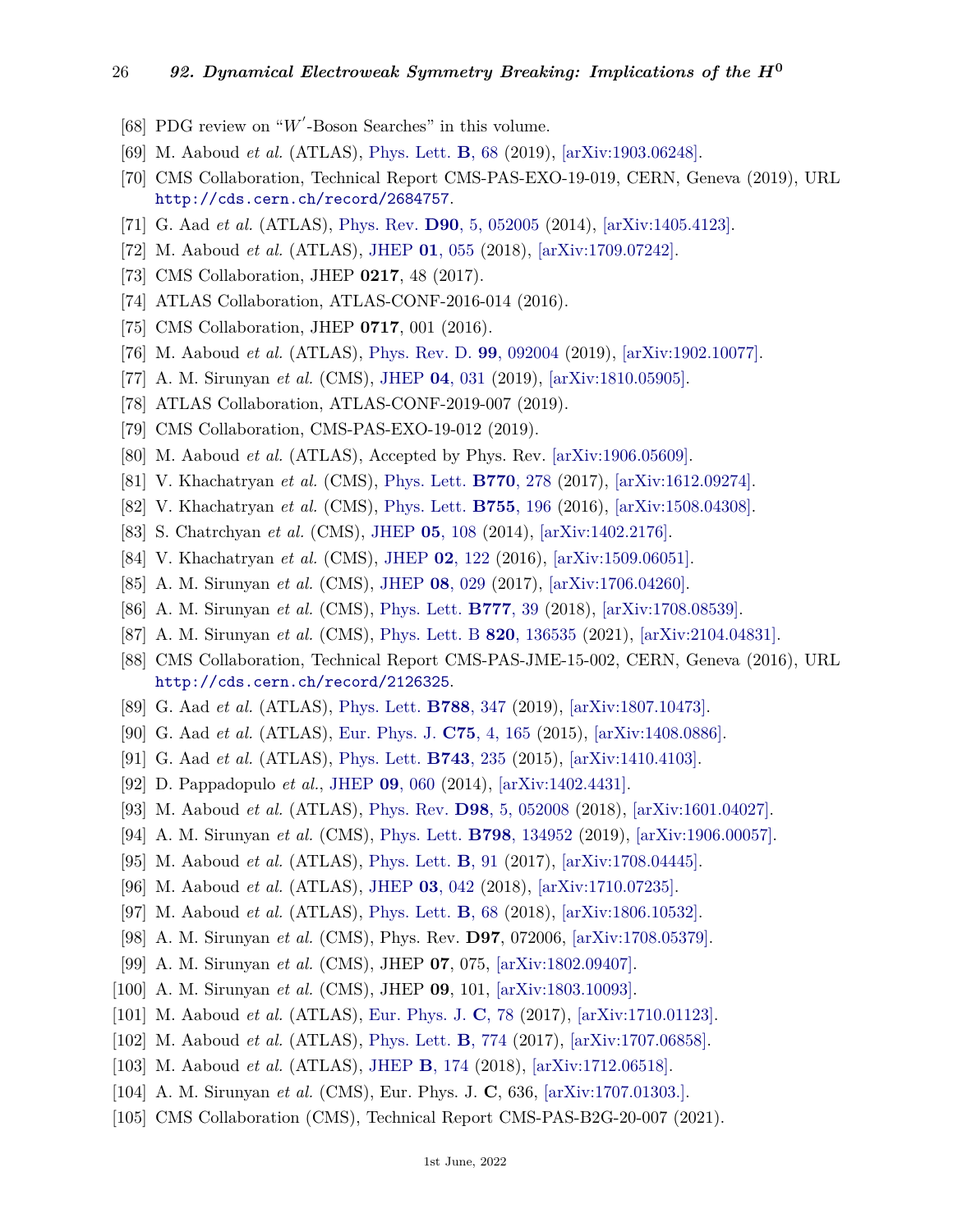- <span id="page-26-0"></span>[106] CMS Collaboration (CMS), Technical Report CMS-PAS-B2G-20-004 (2021).
- <span id="page-26-1"></span>[107] [Eur. Phys. J. C](http://doi.org/10.1140/epjc/s10052-017-5276-9) **74**[, 704](http://doi.org/10.1140/epjc/s10052-017-5276-9) (2017).
- <span id="page-26-2"></span>[108] A. Collaboration, [PRL](http://doi.org/10.1103/PhysRevLett.125.251802) **125**[, 251802](http://doi.org/10.1103/PhysRevLett.125.251802) (2020).
- <span id="page-26-3"></span>[109] A. Collaboration, [Physics Letters B](http://doi.org/10.1016/j.physletb.2018.01.042) **[779](http://doi.org/10.1016/j.physletb.2018.01.042)**, 24 (2018).
- <span id="page-26-4"></span>[110] C. Collaboration (2021), [\[arXiv:2106.10509\].](https://arxiv.org/abs/2106.10509)
- <span id="page-26-5"></span>[111] CMS Collaboration (CMS), Technical Report CMS-PAS-B2G-20-001 (2021).
- <span id="page-26-6"></span>[112] CMS Collaboration (CMS), Technical Report CMS-PAS-B2G-20-002 (2021).
- <span id="page-26-7"></span>[113] F. del Aguila *et al.*, [Nucl. Phys.](http://doi.org/10.1016/0550-3213(90)90655-W) **[B334](http://doi.org/10.1016/0550-3213(90)90655-W)**, 1 (1990).
- <span id="page-26-8"></span>[114] J. Serra, [Journal of High Energy Physics](http://doi.org/10.1007/jhep09(2015)176) **[2015](http://doi.org/10.1007/jhep09(2015)176)**, 9 (2015), ISSN 1029-8479, URL [http://dx.](http://dx.doi.org/10.1007/JHEP09(2015)176) [doi.org/10.1007/JHEP09\(2015\)176](http://dx.doi.org/10.1007/JHEP09(2015)176).
- [115] A. Anandakrishnan *et al.*, [Physical Review D](http://doi.org/10.1103/physrevd.93.075009) **93**[, 7](http://doi.org/10.1103/physrevd.93.075009) (2016), ISSN 2470-0029, URL [http:](http://dx.doi.org/10.1103/PhysRevD.93.075009) [//dx.doi.org/10.1103/PhysRevD.93.075009](http://dx.doi.org/10.1103/PhysRevD.93.075009).
- <span id="page-26-9"></span>[116] M. Chala, [Physical Review D](http://doi.org/10.1103/physrevd.96.015028) **[96](http://doi.org/10.1103/physrevd.96.015028)**, 1 (2017), ISSN 2470-0029, URL [http://dx.doi.org/10.](http://dx.doi.org/10.1103/PhysRevD.96.015028) [1103/PhysRevD.96.015028](http://dx.doi.org/10.1103/PhysRevD.96.015028).
- <span id="page-26-10"></span>[117] A. M. Sirunyan *et al.* (CMS), [Phys. Lett.](http://doi.org/10.1016/j.physletb.2018.01.077) **[B779](http://doi.org/10.1016/j.physletb.2018.01.077)**, 82 (2018), [\[arXiv:1710.01539\].](https://arxiv.org/abs/1710.01539)
- <span id="page-26-12"></span>[118] CMS Collaboration, Technical Report CMS-PAS-B2G-12-017 (2014).
- <span id="page-26-11"></span>[119] V. Khachatryan *et al.* (CMS), [Phys. Rev.](http://doi.org/10.1103/PhysRevD.93.012003) **D93**[, 1, 012003](http://doi.org/10.1103/PhysRevD.93.012003) (2016), [\[arXiv:1509.04177\].](https://arxiv.org/abs/1509.04177)
- <span id="page-26-13"></span>[120] CMS Collaboration, Technical Report CMS-PAS-B2G-12-013 (2012).
- <span id="page-26-14"></span>[121] S. D. Ellis, C. K. Vermilion and J. R. Walsh, [Phys. Rev.](http://doi.org/10.1103/PhysRevD.80.051501) **D80**[, 051501](http://doi.org/10.1103/PhysRevD.80.051501) (2009), [\[arXiv:0903.5081\].](https://arxiv.org/abs/0903.5081)
- <span id="page-26-15"></span>[122] A. M. Sirunyan *et al.* (CMS), [Phys. Rev. D](http://doi.org/10.1103/PhysRevD.100.072001) **100**[, 7, 072001](http://doi.org/10.1103/PhysRevD.100.072001) (2019), [\[arXiv:1906.11903\].](https://arxiv.org/abs/1906.11903)
- <span id="page-26-16"></span>[123] M. Aaboud *et al.* (ATLAS), [JHEP](http://doi.org/10.1007/JHEP10(2017)141) **10**[, 141](http://doi.org/10.1007/JHEP10(2017)141) (2017), [\[arXiv:1707.03347\].](https://arxiv.org/abs/1707.03347)
- <span id="page-26-17"></span>[124] G. Aad *et al.* (ATLAS), [JHEP](http://doi.org/10.1007/JHEP08(2015)105) **08**[, 105](http://doi.org/10.1007/JHEP08(2015)105) (2015), [\[arXiv:1505.04306\].](https://arxiv.org/abs/1505.04306)
- <span id="page-26-18"></span>[125] A. M. Sirunyan *et al.* (CMS), [Phys. Lett.](http://doi.org/10.1016/j.physletb.2017.07.022) **[B772](http://doi.org/10.1016/j.physletb.2017.07.022)**, 634 (2017), [\[arXiv:1701.08328\].](https://arxiv.org/abs/1701.08328)
- <span id="page-26-19"></span>[126] M. Aaboud *et al.* (ATLAS), [JHEP](http://doi.org/10.1007/JHEP05(2019)164) **05**[, 164](http://doi.org/10.1007/JHEP05(2019)164) (2019), [\[arXiv:1812.07343\].](https://arxiv.org/abs/1812.07343)
- <span id="page-26-20"></span>[127] G. Aad *et al.* (ATLAS), [Eur. Phys. J.](http://doi.org/10.1140/epjc/s10052-016-4281-8) **C76**[, 8, 442](http://doi.org/10.1140/epjc/s10052-016-4281-8) (2016), [\[arXiv:1602.05606\].](https://arxiv.org/abs/1602.05606)
- <span id="page-26-21"></span>[128] ATLAS Collaboration (ATLAS), Technical Report ATLAS-CONF-2016-104 (2016).
- <span id="page-26-22"></span>[129] M. Aaboud *et al.* (ATLAS), [Phys. Rev.](http://doi.org/10.1103/PhysRevD.98.092005) **D98**[, 9, 092005](http://doi.org/10.1103/PhysRevD.98.092005) (2018), [\[arXiv:1808.01771\].](https://arxiv.org/abs/1808.01771)
- <span id="page-26-23"></span>[130] S. Chatrchyan *et al.* (CMS), [Phys. Lett.](http://doi.org/10.1016/j.physletb.2014.01.006) **[B729](http://doi.org/10.1016/j.physletb.2014.01.006)**, 149 (2014), [\[arXiv:1311.7667\].](https://arxiv.org/abs/1311.7667)
- <span id="page-26-24"></span>[131] V. Khachatryan *et al.* (CMS), [JHEP](http://doi.org/10.1007/JHEP06(2015)080) **06**[, 080](http://doi.org/10.1007/JHEP06(2015)080) (2015), [\[arXiv:1503.01952\].](https://arxiv.org/abs/1503.01952)
- <span id="page-26-25"></span>[132] A. M. Sirunyan *et al.* (CMS), [JHEP](http://doi.org/10.1007/JHEP11(2017)085) **11**[, 085](http://doi.org/10.1007/JHEP11(2017)085) (2017), [\[arXiv:1706.03408\].](https://arxiv.org/abs/1706.03408)
- <span id="page-26-26"></span>[133] CMS Collaboration, cds.cern.ch/record/1709129 (2014).
- <span id="page-26-27"></span>[134] A. M. Sirunyan *et al.* (CMS), [JHEP](http://doi.org/10.1007/JHEP04(2017)136) **04**[, 136](http://doi.org/10.1007/JHEP04(2017)136) (2017), [\[arXiv:1612.05336\].](https://arxiv.org/abs/1612.05336)
- <span id="page-26-28"></span>[135] V. Khachatryan *et al.* (CMS), [Phys. Lett.](http://doi.org/10.1016/j.physletb.2017.05.019) **[B771](http://doi.org/10.1016/j.physletb.2017.05.019)**, 80 (2017), [\[arXiv:1612.00999\].](https://arxiv.org/abs/1612.00999)
- <span id="page-26-29"></span>[136] M. Aaboud *et al.* (ATLAS), [JHEP](http://doi.org/10.1007/JHEP08(2017)052) **08**[, 052](http://doi.org/10.1007/JHEP08(2017)052) (2017), [\[arXiv:1705.10751\].](https://arxiv.org/abs/1705.10751)
- <span id="page-26-30"></span>[137] M. Aaboud *et al.* (ATLAS), [Phys. Rev.](http://doi.org/10.1103/PhysRevD.98.112010) **D98**[, 11, 112010](http://doi.org/10.1103/PhysRevD.98.112010) (2018), [\[arXiv:1806.10555\].](https://arxiv.org/abs/1806.10555)
- <span id="page-26-31"></span>[138] M. Aaboud *et al.* (ATLAS), [JHEP](http://doi.org/10.1007/JHEP05(2019)041) **05**[, 041](http://doi.org/10.1007/JHEP05(2019)041) (2019), [\[arXiv:1812.09743\].](https://arxiv.org/abs/1812.09743)
- <span id="page-26-32"></span>[139] A. M. Sirunyan *et al.* (CMS), [Phys. Lett.](http://doi.org/10.1016/j.physletb.2018.04.036) **[B781](http://doi.org/10.1016/j.physletb.2018.04.036)**, 574 (2018), [\[arXiv:1708.01062\].](https://arxiv.org/abs/1708.01062)
- <span id="page-26-33"></span>[140] ATLAS Collaboration (ATLAS), Technical report, CERN, Geneva (2021), URL [https://](https://cds.cern.ch/record/2773300) [cds.cern.ch/record/2773300](https://cds.cern.ch/record/2773300).